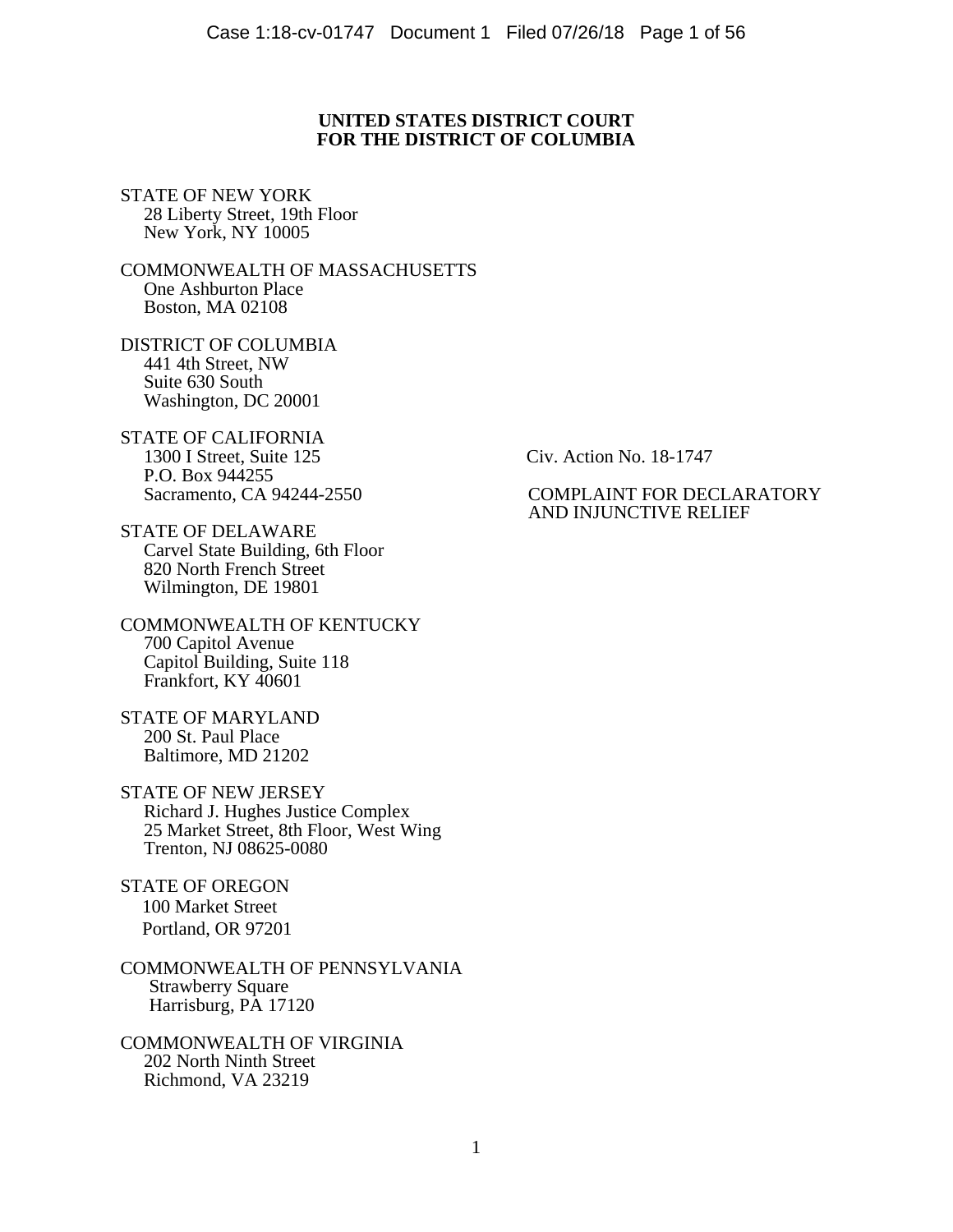STATE OF WASHINGTON 800 Fifth Avenue, Suite 2000 Seattle, WA 98104

Plaintiffs,

v.

UNITED STATES DEPARTMENT OF LABOR 200 Constitution Avenue NW Washington, DC 20210

R. ALEXANDER ACOSTA, *in his official capacity as Secretary of the United States Department of Labor* 200 Constitution Avenue NW Washington, DC 20210

and UNITED STATES OF AMERICA,

Defendants.

## **INTRODUCTION**

1. This lawsuit challenges a U.S. Department of Labor final rule that upends a decades-old understanding of a foundational employee benefits law for the purpose of exempting a significant portion of the health insurance market from the Affordable Care Act's consumer protections. The rule accomplishes this objective by permitting a broad range of associations to offer health plans that do not have to comply with various Affordable Care Act protections. Through that mechanism, the rule increases the risk of fraud and harm to consumers, requires States to redirect significant enforcement resources to curb those risks, and jeopardizes state efforts to protect their residents through stronger regulation. The rule is unlawful and should be vacated.

<span id="page-1-0"></span>2. States have the responsibility to protect the health, safety and welfare of their citizens. Under the Patient Protection and Affordable Care Act  $(ACA)$ , the States have made

 $1$  Pub. L. No. 111-148, 124 Stat. 119 (2010).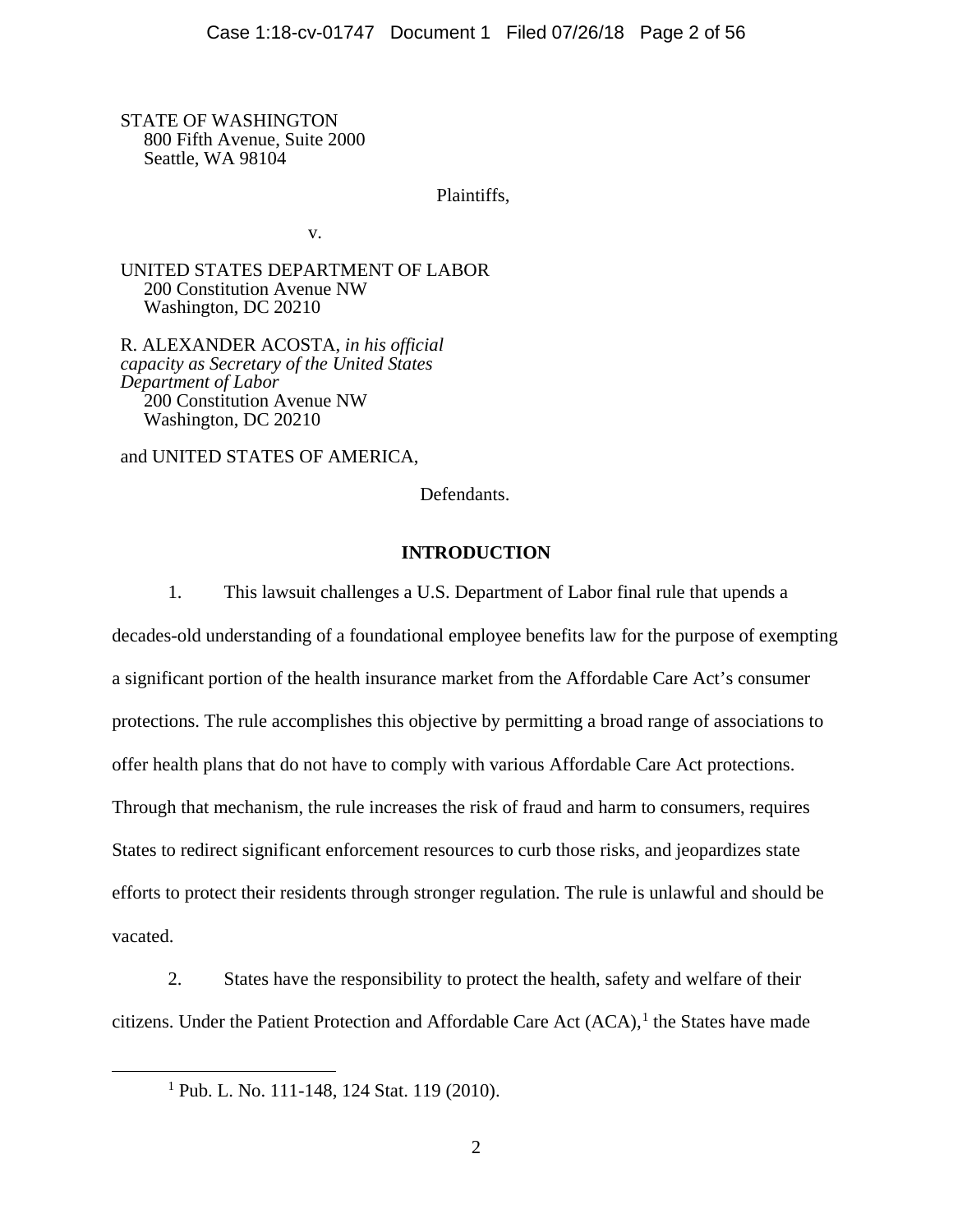## Case 1:18-cv-01747 Document 1 Filed 07/26/18 Page 3 of 56

enormous progress in decreasing uninsured rates, ensuring comprehensive coverage, and stabilizing the individual and small group health insurance markets. The uninsured rate nationwide dropped to nine percent in [2](#page-2-0)017, down from sixteen percent in  $2010<sup>2</sup>$ . The rule challenged here aims to undo this progress and will destabilize state insurance markets, increase fraud and abuse, decrease comprehensive health coverage, and substantially increase costs to the States. When health plans do not sufficiently cover health care or plans are no longer affordable, our residents suffer.

<span id="page-2-1"></span>3. Prior to the ACA, health insurance markets for individuals and small employers (generally those with fifty or fewer employees) were subject to more premium volatility and abuse than the market for large employers (generally those with more than fifty employees). Individual and small group insurance plans often lacked important coverage, and premiums were unaffordable because they were based on the health risk of the applicants either on an individual basis or as a small group. Health insurers adopted discriminatory practices to cherry-pick healthy people and to weed out those with pre-existing health conditions, leaving them uninsured or underinsured with coverage that did not cover medically necessary care.

<span id="page-2-2"></span>4. In enacting the ACA, Congress targeted the individual and small group markets to ensure that individuals (including children) with pre-existing conditions like cancer or diabetes could purchase or maintain comprehensive coverage. In those markets, the ACA curtailed discrimination in premiums based on nearly all factors, including health, gender, age (limited to a certain narrow band), region, and occupation. The ACA requires that individual and small group plans cover an "essential health benefits package" that includes ten essential benefits, and

<span id="page-2-0"></span> <sup>2</sup> Nat'l Ctr. for Health Statistics, Health Insurance Coverage <sup>2</sup> (2018), *at* https://www.cdc.gov/nchs/data/nhis/earlyrelease/insur201802.pdf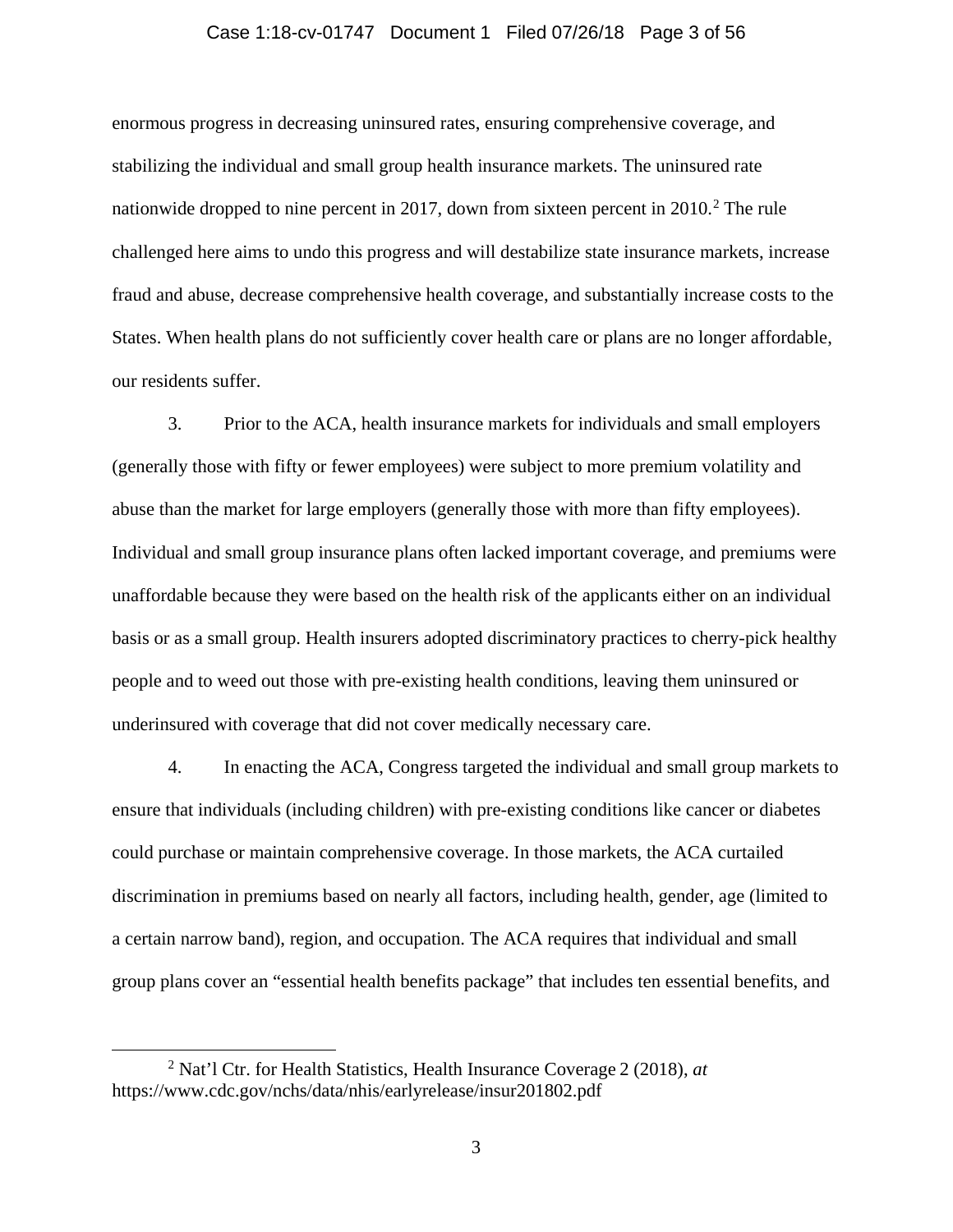## Case 1:18-cv-01747 Document 1 Filed 07/26/18 Page 4 of 56

so guarantees comprehensive coverage. The ACA further requires that insurers treat all enrollees in each of the individual and the small group markets—whether healthy or sick—as part of unified insurance pools. In short, a chief ACA purpose was to bar cherry-picking in pricing or benefits in the individual and small group markets. Because most large employers already offered comprehensive health insurance to their employees, the ACA did not impose the same array of reforms on the large group market, though some reforms did apply to the large group market as well.

5. One of President Trump's primary policy goals is to dismantle the ACA. During his presidential campaign, President Trump promised to immediately repeal and replace the ACA, which he called a "disaster."[3](#page-3-0) Since taking office, the Trump Administration has engaged in a sustained effort to "explode" the  $ACA$ .<sup>[4](#page-3-1)</sup> On his first day in office, President Trump signed an Executive Order confirming this policy.[5](#page-3-2)

6. The rule challenged in this lawsuit is part of this Administration's broad effort to undermine the ACA. *See* 83 Fed. Reg. 28,912 (June 21, 2018) (to be codified at 29 C.F.R. pt. 2510) (hereinafter the "Final Rule"). Announcing the Final Rule, the President proclaimed that it was another "truly historic step in our efforts to rescue Americans from ObamaCare and the ObamaCare nightmare" and would "escape some of ObamaCare's most burdensome mandates."[6](#page-3-3)

<span id="page-3-4"></span><span id="page-3-0"></span> <sup>3</sup> *See, e.g.*, Donald Trump (@realDonaldTrump), Twitter (Oct. 15, 2016, 8:22 AM), https://twitter.com/realdonaldtrump/status/790936603590033408?lang=en.

<span id="page-3-1"></span><sup>4</sup> *See* Amy Goldstein & Juliet Eilperin, *Affordable Care Act Remains "Law of the Land," but Trump Vows to Explode It*, WASH. POST, Mar. 24, 2017.

<span id="page-3-2"></span><sup>5</sup> E.O. 13765 of Jan. 20, 2017, *Minimizing the Economic Burden of the Patient Protection and Affordable Care Act Pending Repeal*, 82 Fed. Reg. 8351 (Jan. 24, 2017).

<span id="page-3-3"></span><sup>6</sup> President Donald Trump, Remarks at the National Federation of Independent Businesses 75th Anniversary Celebration (June 19, 2018), *at*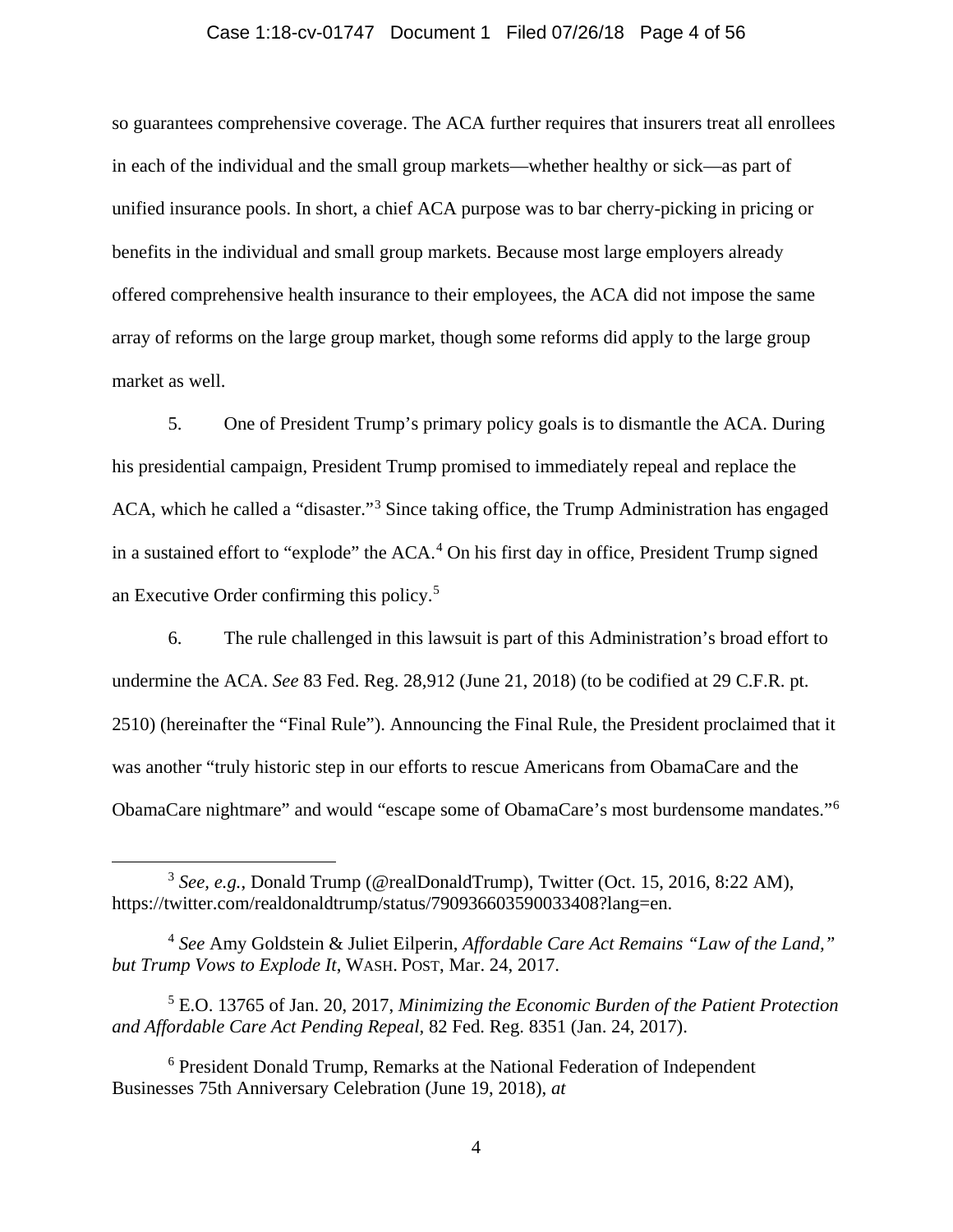## Case 1:18-cv-01747 Document 1 Filed 07/26/18 Page 5 of 56

7. The Final Rule's purpose and effect are simple: to shift, through manipulation of the Employment Retirement Income Security Act (ERISA), a large number of small employers and individuals into the large group market *because* the ACA's core protections do not apply to that market. Worse yet, health plans created under the Final Rule would lack basic market incentives and statutory protections under federal law that apply to plans from true large employers. The results will be adults and children with less coverage and fewer benefits than Congress intended in all three markets (individual, small group, and large group), and destabilized individual and small group markets with premiums that may be unaffordable for people with pre-existing conditions who need the ACA's core protections.

8. The Final Rule reflects Secretary of Labor R. Alexander Acosta's belief that the choices made by Congress in the ACA to protect individuals and employees of small employers were "backward."[7](#page-4-0) However, as Congress understood, absent stronger protections, insurance in the individual and small group markets erected significant barriers to coverage through coverage caps, gaps, and outright denials, and led to vastly diverging premiums for people with preexisting conditions. The ACA reforms leveled the playing field for people in those markets. The Final Rule would return the country to the pre-ACA world where people with pre-existing conditions will lack federal protections that enable them to obtain quality, affordable health insurance.

 $\overline{a}$ 

https://www.whitehouse.gov/briefings-statements/remarks-president-trump-national-federationindependent-businesses-75th-anniversary-celebration/. The White House's official transcript of these remarks is missing the word "rescue," but video of the event available on C-SPAN shows that word in the President's remarks as delivered. *See* Announces Affordable Health Insurance Plan for Groups, C-SPAN (June 19, 2018) (beginning at 01:54), https://www.cspan.org/video/?c4736395/president-trump-nfib.

<span id="page-4-0"></span><sup>7</sup> Alexander Acosta, *A Health Fix for Mom and Pop Shops*, Wall St. J., June 18, 2018.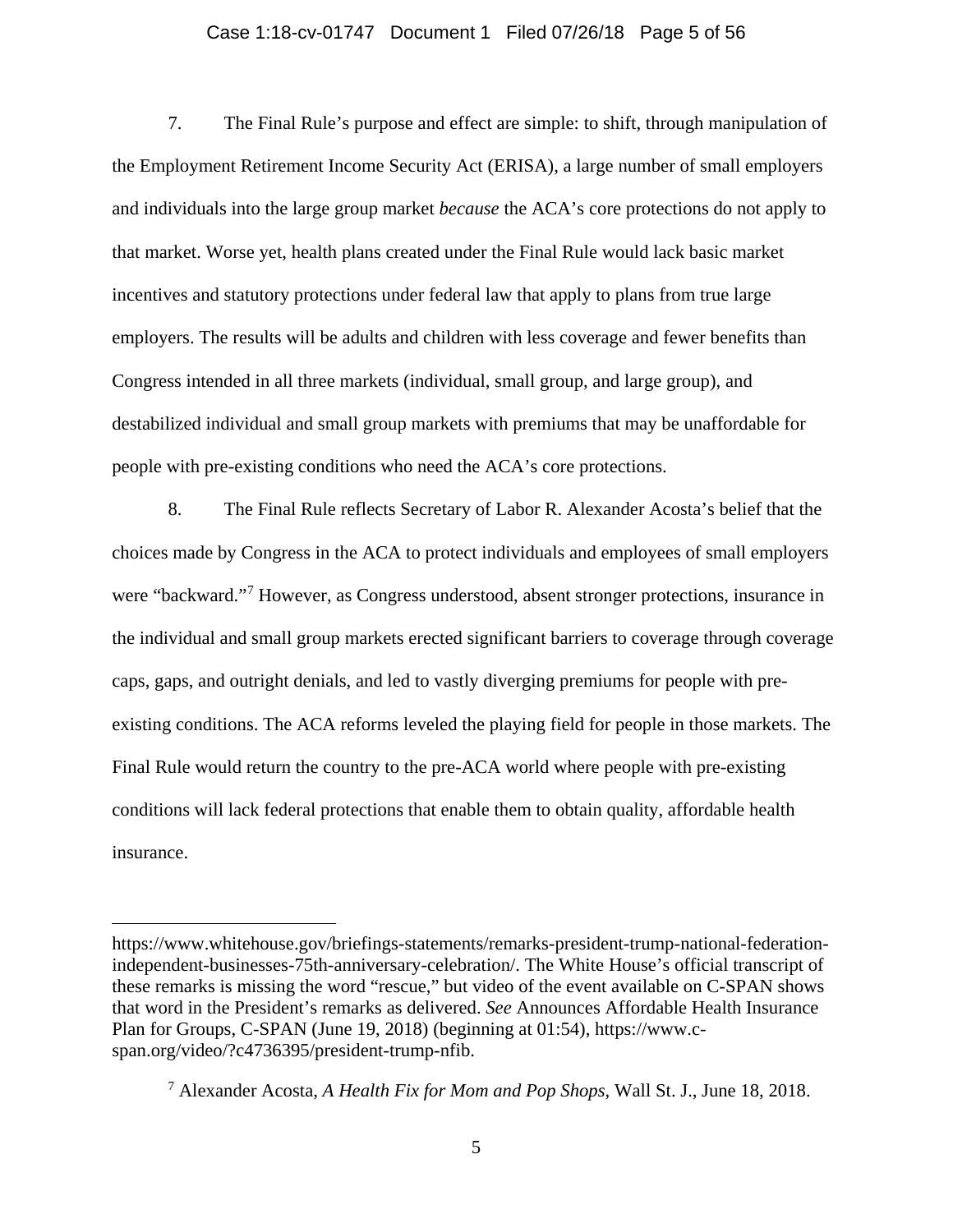## Case 1:18-cv-01747 Document 1 Filed 07/26/18 Page 6 of 56

9. To undermine core ACA protections, the U.S. Department of Labor (DOL) in the Final Rule redefines the term "employer" in Section 3(5) of ERISA—a law enacted in 1974 to protect employees by regulating employers' pension and benefit plans—in an unprecedented way that is contrary to ERISA and the ACA, and that violates the Administrative Procedure Act (APA). Through this unlawful redefinition, the Final Rule expands the class of "large employers" under the ACA to include a broad range of "associations." These associations may be formed for the primary purpose of selling insurance—which, until now, has been unlawful. They may be composed of entirely unrelated and separate employers (including potentially all employers in a State) and purportedly self-employed individuals. The result: denying individuals and small groups who join health plans offered by such associations the ACA's core protections, while simultaneously undermining the single risk pools intended to spread risk across healthy and sick people in the market for comprehensive health insurance.

10. The Final Rule is unlawful in many respects. First, the Final Rule conflicts with the clear statutory structure that Congress adopted in the ACA to apply fundamental protections to the individual and small group markets. The Final Rule would achieve this unlawful goal by allowing associations composed of small employers and individuals to sponsor association health plans ("AHPs")—and then treating such plans as large group plans not subject to the strong consumer protections that the ACA imposes on health plans offered to small employers and individuals. This maneuver violates the text, structure, and purpose of the ACA, which applied *stronger* protections in the individual and small group markets than in the large group market, in part because of the economic incentives of large employers—incentives DOL admits associations and AHPs do not share. And while large plans are subject to a minimum actuarial comprehensiveness standard applied to large employers through the tax code, AHPs will avoid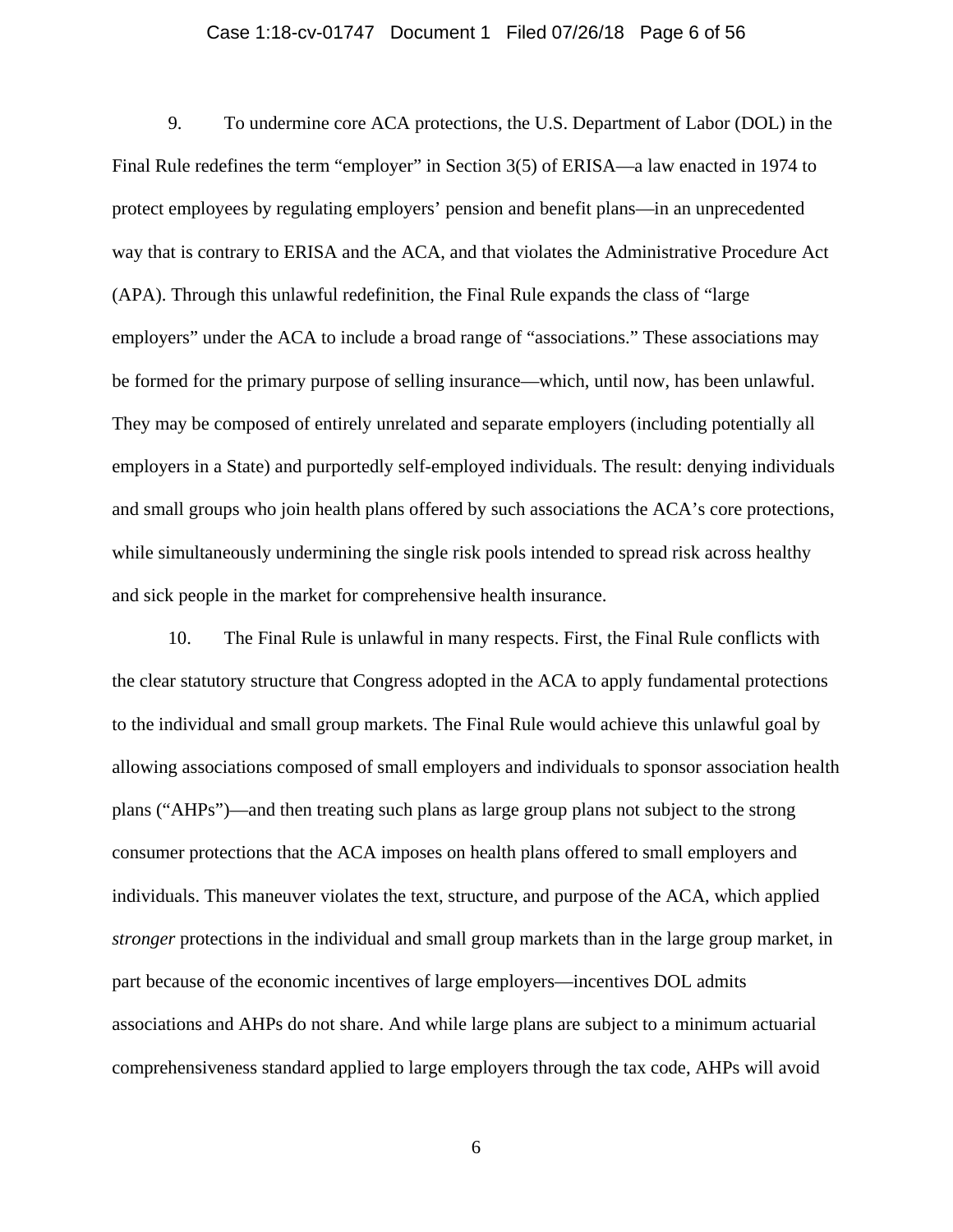## Case 1:18-cv-01747 Document 1 Filed 07/26/18 Page 7 of 56

this standard because the employers in the associations will remain small employers for tax code purposes. The result is health plans inferior to anything Congress intended for all three markets.

<span id="page-6-0"></span>11. Second, the Final Rule conflicts with the ACA, ERISA, and established case law by enabling a purportedly self-employed individual (denominated a "working owner") with no other employees—and with minimal income and verification—to be both an "employer" and "employee" under ERISA with the authority to establish a group health plan. This change will unlawfully allow the creation of AHPs that can sell large group plans that skirt the ACA's market protections to unrelated, unconnected, and purportedly self-employed individuals, placing these and other consumers' health and financial security at risk.

12. Third, the Final Rule unlawfully expands ERISA to allow all employers (including self-employed individuals described *supra* ¶ [11\)](#page-6-0) in a State or "metropolitan area" to group together into a profit-making commercial insurance enterprise. ERISA's definition of "employer" can include an association of employers "acting . . . indirectly in the interest of an employer," 29 U.S.C. § 1002(5), but federal courts for decades have interpreted that phrase to cover *only* associations whose members share a true commonality of interest, or close nexus, with one another. These requirements, among others, advance a core purpose of ERISA—to "protect . . . the interests of participants in employee benefit plans and their beneficiaries," 29 U.S.C. § 1001(b)—without enabling a new class of unlicensed, entrepreneurial "associations" to market insurance plans. Several major statutes, including the ACA, incorporate and rely on that settled foundation. DOL cannot, through a radical and unprecedented new definition, upend what Congress built.

13. The Final Rule also is arbitrary and capricious for several reasons. Among those reasons is that DOL failed to justify its drastic departure from nearly forty years of settled law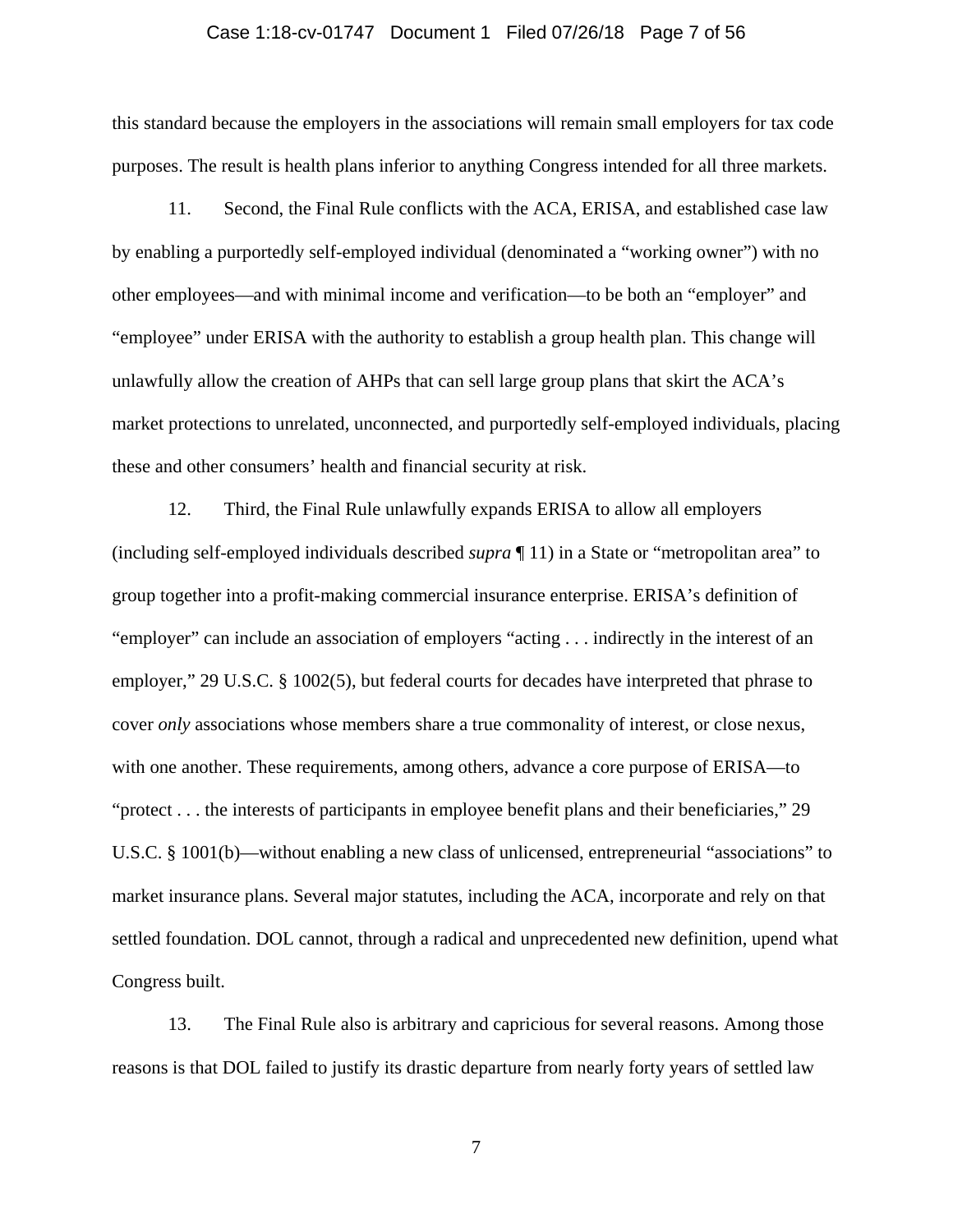## Case 1:18-cv-01747 Document 1 Filed 07/26/18 Page 8 of 56

under ERISA. Moreover, DOL failed to account for the history of fraud and abuse committed by AHPs. The factors motivating DOL—segmenting risk pools, providing less-comprehensive benefits supposedly to lower costs for some, and destabilizing the individual and small group markets to further efforts to dismantle the ACA—could not conceivably have been factors Congress intended DOL to consider.

14. Finally, the Final Rule exceeds DOL's authority, because DOL's action is not designed to implement ERISA but instead to circumvent the ACA. *See* 5 U.S.C. § 706(2)(C).

15. As detailed further below, the Final Rule will substantially harm the States. It is designed to vastly expand the number of AHPs over which, for example, state non-insurance regulation may be limited because of ERISA preemption, and it will reduce state tax revenue. As DOL concedes, it also will require that States devote additional resources to police a flood of inadequate or fraudulent plans newly offered by associations. Thus, even in States like New York that have protective state insurance laws, States will be required to undertake additional burdens to ensure that any AHPs that impact the State comply with State insurance laws and that all of the applicable State insurance laws are enforced against such AHPs. And, as DOL further concedes, the Final Rule will encourage healthy individuals and employees to leave the traditional health insurance markets and purchase cheaper plans with fewer benefits through AHPs, thus shrinking the risk pool and requiring the most vulnerable—those with pre-existing conditions or who later develop other health needs—to purchase more expensive comprehensive coverage or lose coverage entirely. And as more people leave the traditional market in States without sufficiently protective state laws, costs for those who need to purchase comprehensive coverage will continue to rise, undermining the individual and small group health insurance markets that States have worked so diligently under the ACA to build over the last several years.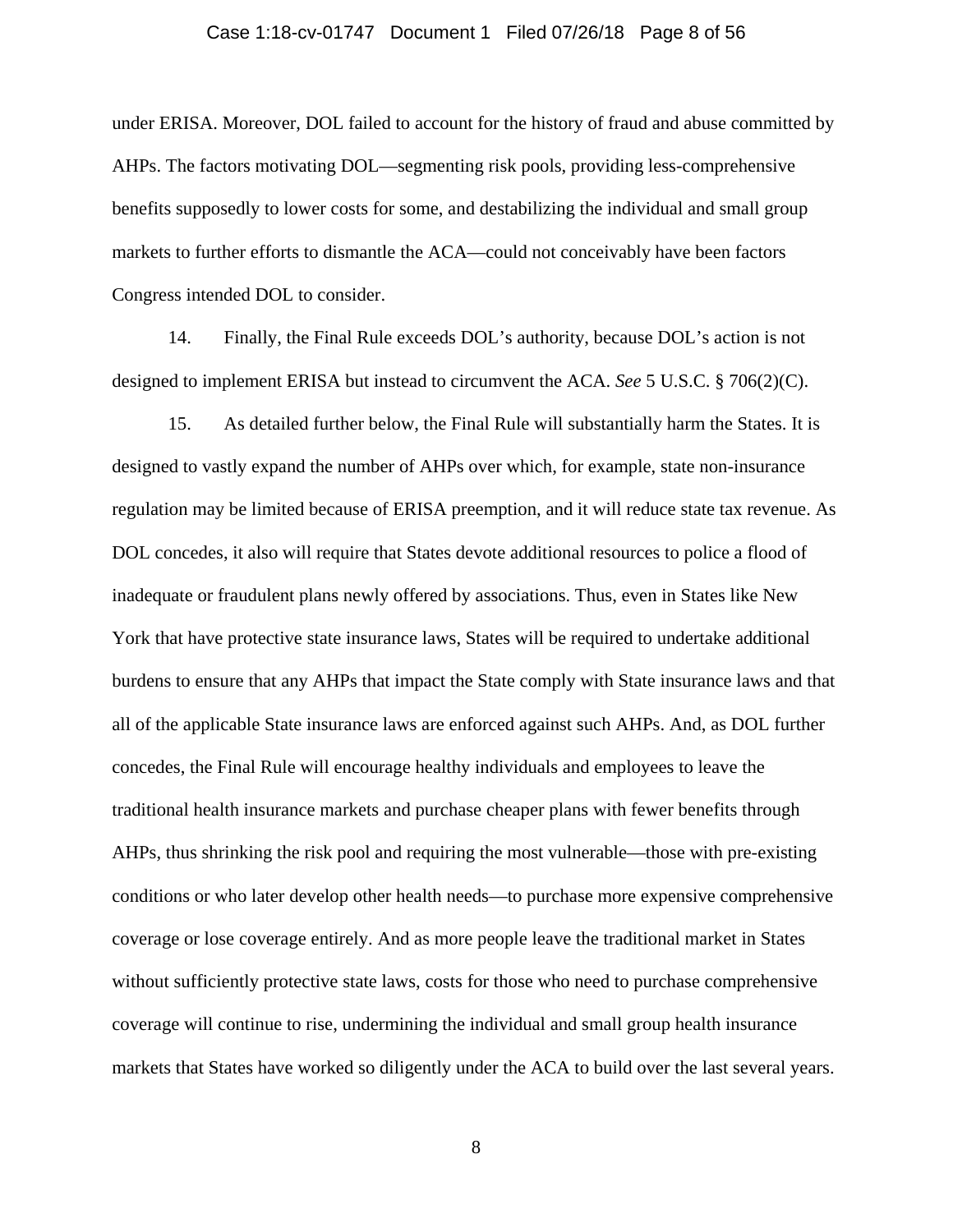## Case 1:18-cv-01747 Document 1 Filed 07/26/18 Page 9 of 56

16. The States accordingly ask that the Court declare that the Final Rule is invalid on a series of grounds, vacate the Final Rule in its entirety, and award other relief as set forth below.

#### **JURISDICTION AND VENUE**

17. The Court has subject matter jurisdiction pursuant to 28 U.S.C. §§ 1331 and 2201(a). Jurisdiction is also proper under the judicial review provisions of the Administrative Procedure Act, 5 U.S.C. § 702.

18. Venue is proper in this district pursuant to 28 U.S.C. §§ 1391(b) and (e)(1). Defendants are United States agencies or officers sued in their official capacities; Defendants reside in this District; and a substantial part of the events giving rise to this action occurred in this District.

#### **PARTIES**

19. The State of New York, represented by and through its Attorney General, Barbara D. Underwood, is a sovereign State in the United States of America. The Attorney General is New York State's chief law enforcement officer, and is authorized to pursue this action pursuant to N.Y. Executive Law § 63.

20. The Commonwealth of Massachusetts, represented by and through its Attorney General, Maura Healey, is a sovereign State in the United States of America. The Attorney General is Massachusetts's chief law enforcement officer, and is authorized to pursue this action pursuant to Massachusetts General Law ch. 12 § 10.

21. The District of Columbia is a municipal corporation organized under the Constitution of the United States. It is empowered to sue and be sued, and is the local government for the territory constituting the permanent seat of the federal government. The District is represented by and through its chief legal officer, the Attorney General for the District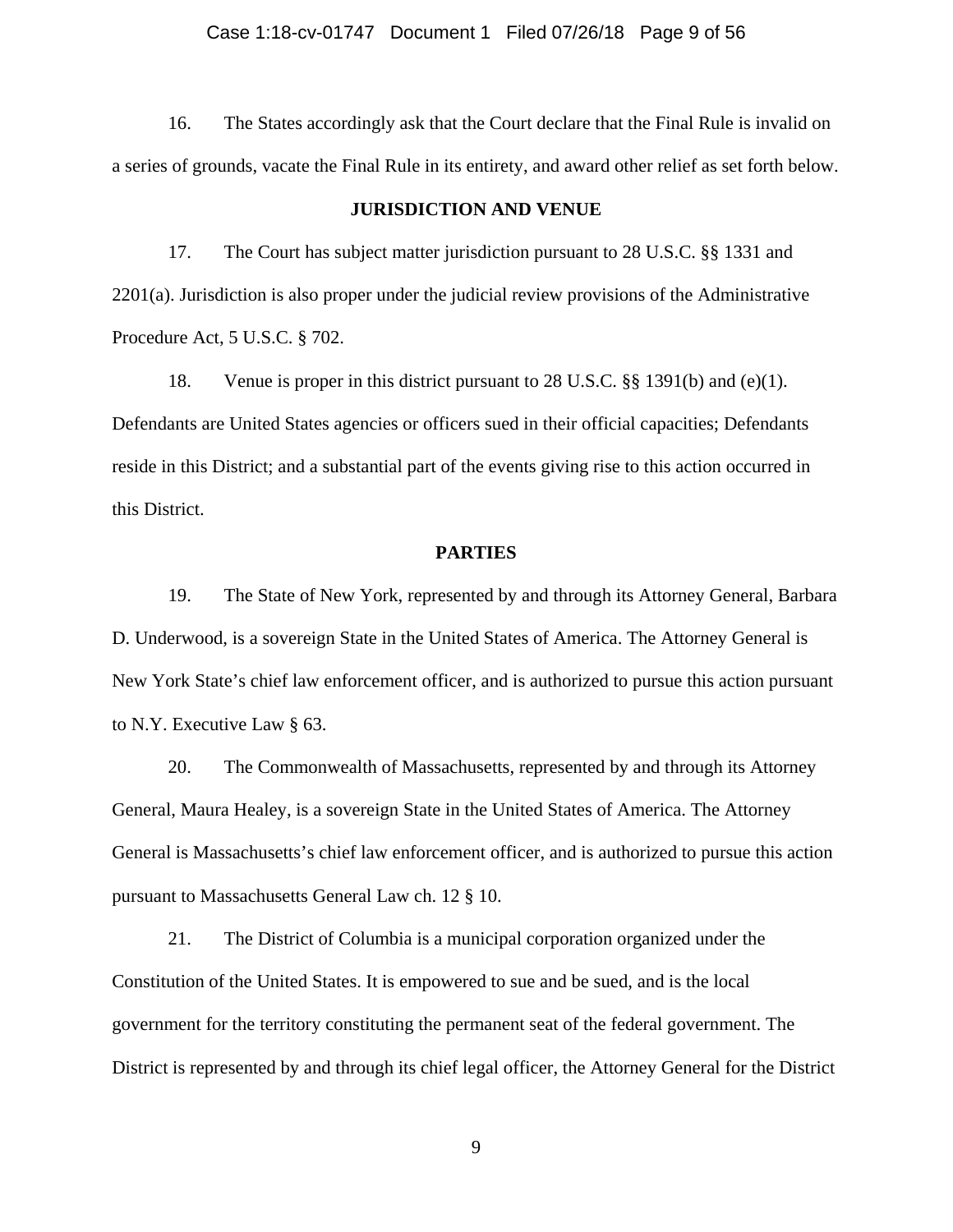## Case 1:18-cv-01747 Document 1 Filed 07/26/18 Page 10 of 56

of Columbia, Karl A. Racine. The Attorney General has general charge and conduct of all legal business of the District and all suits initiated by and against the District and is responsible for upholding the public interest. D.C. Code. § 1-301.81.

22. The State of California is a sovereign State in the United States of America. The California Attorney General is the chief law enforcement officer of the State of California and has the authority to file civil actions in order to protect public rights and interests. Cal. Const., art. V, § 13. This challenge is brought pursuant to Attorney General Becerra's independent constitutional, statutory, and common law authority to represent the public interest.

23. The State of Delaware, represented by and through its Attorney General, Matthew P. Denn, is a sovereign State in the United States of America. The Attorney General is Delaware's chief law enforcement officer and is authorized to pursue this action pursuant to 29 Del. C. § 2504.

24. The Commonwealth of Kentucky, represented by and through its Attorney General, Andy Beshear, is a sovereign State in the United States of America. The Attorney General is the chief law officer of the Commonwealth, and is authorized to pursue this action pursuant to Ky. Rev. Stat. § 15.020.

25. The State of Maryland, represented by and through its Attorney General, Brian Frosh, is a sovereign State in the United States of America. The Attorney General is Maryland's chief legal officer with general charge, supervision, and direction of the State's legal business. The Attorney General's powers and duties include acting on behalf of the State and the people of Maryland in the federal courts on matters of public concern. Under the Constitution of Maryland, and as directed by the Maryland General Assembly, the Attorney General has the authority to file suit to challenge action by the federal government that threatens the public interest and welfare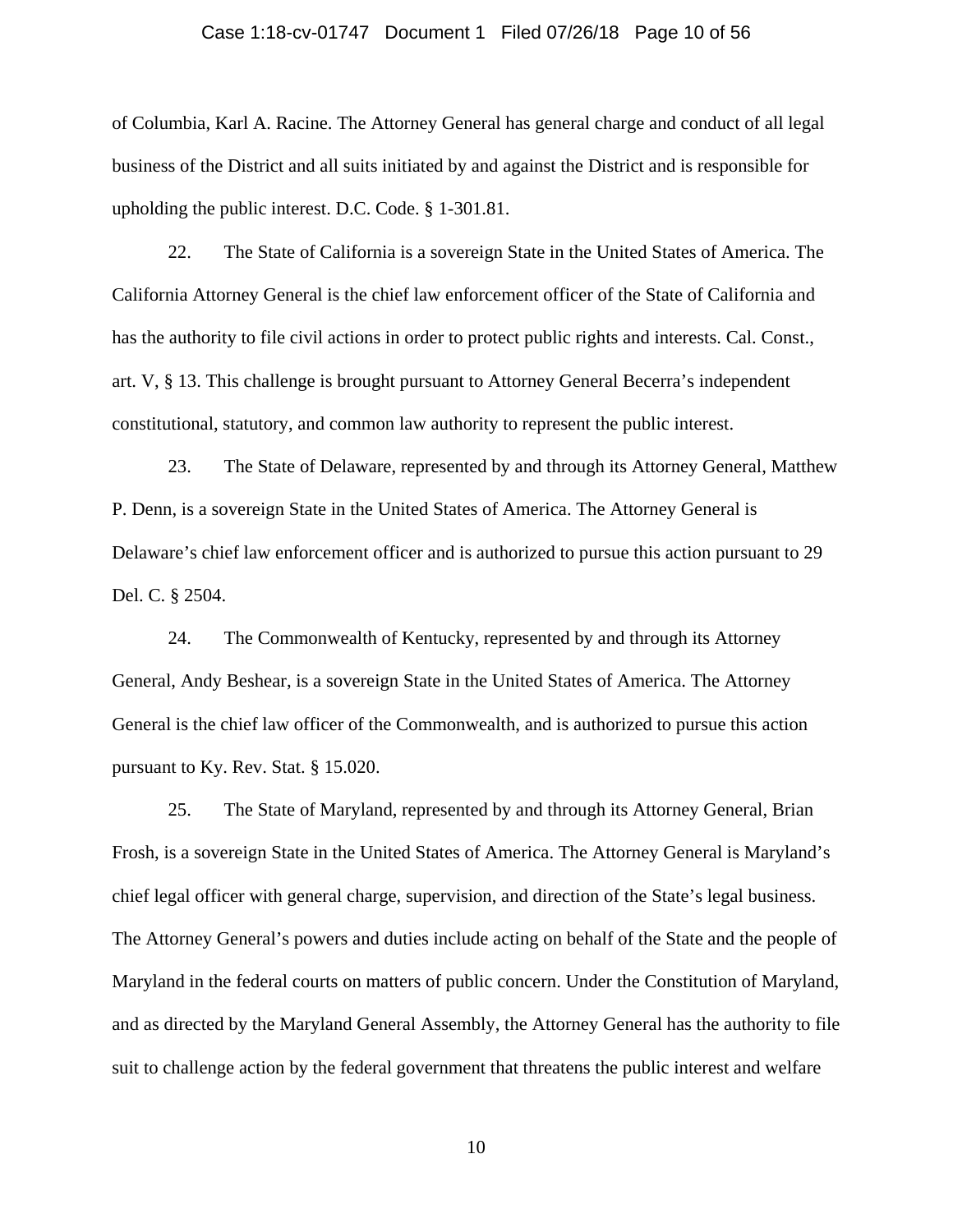## Case 1:18-cv-01747 Document 1 Filed 07/26/18 Page 11 of 56

of Maryland residents. Md. Const. art. V, § 3(a)(2); 2017 Md. Laws, Joint Resolution 1 (Feb. 15, 2017).

26. The State of New Jersey, represented by and through its Attorney General, Gurbir S. Grewal, is a sovereign State in the United States of America. The Attorney General is the State of New Jersey's chief law enforcement officer, and is authorized to pursue this action pursuant to N.J. Stat. Ann. § 52:17A-4.

27. The State of Oregon, represented by and through its Attorney General, Ellen Rosenblum, is a sovereign State in the United States of America. The Attorney General is Oregon's chief law enforcement officer, and is authorized to pursue this action pursuant to Oregon Revised Statute § 180.060.

28. The Commonwealth of Pennsylvania is a sovereign State in the United States of America and brings this action by and through Attorney General Josh Shapiro. The Attorney General is "the chief law officer of the Commonwealth," Pa. Const., art. IV, § 4.1, and is authorized to bring this action on behalf of the Commonwealth pursuant to his statutory authority under 71 P.S. § 732-204.

29. The Commonwealth of Virginia, represented by its Attorney General, Mark R. Herring, is a sovereign State in the United States of America. The Attorney General is responsible for "[a]ll legal service in civil matters for the Commonwealth." Va. Code Ann. § 2.2- 507(A).

30. The State of Washington, represented by and through its Attorney General, Robert W. Ferguson, is a sovereign State in the United States of America. The Attorney General is the chief legal adviser to the State of Washington. The Attorney General's powers and duties include acting in federal court on matters of public concern.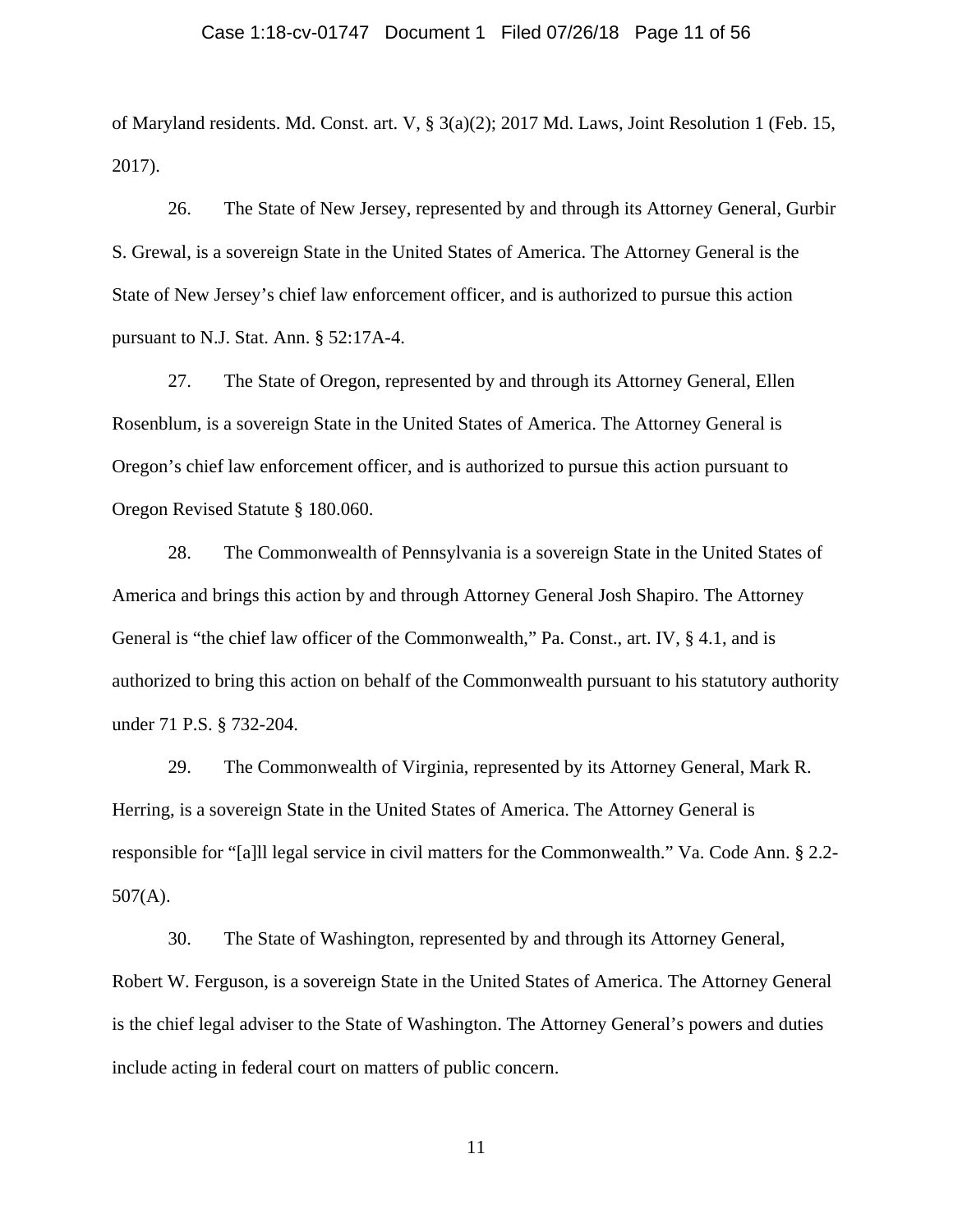## Case 1:18-cv-01747 Document 1 Filed 07/26/18 Page 12 of 56

31. Plaintiff States (hereinafter, "the States") are aggrieved by the actions of the federal Defendants and have standing to bring this action. *See infra* ¶¶ [100–](#page-39-0)[106](#page-42-0) (describing harms to States).

32. Defendant DOL is an agency of the United States government and has responsibility for implementing and enforcing portions of ERISA. It is an "agency" under 5 U.S.C. § 551(1).

33. Defendant R. Alexander Acosta is the Secretary of Labor and is sued in his official capacity.

34. Defendant the United States of America is sued as allowed by 5 U.S.C. § 702.

### **ALLEGATIONS**

## **I. STATUTORY AND REGULATORY BACKGROUND**

## **A. Congress Enacted ERISA to Protect Employees**

35. Congress enacted ERISA in 1974 principally to protect employees, pensioners, and their employee pension and welfare benefits. ERISA imposed fiduciary obligations on plan administrators, and implemented disclosure requirements, and other safeguards. Title I of ERISA, which governs employee benefit plans—including group health plans—"was adopted ... [in part] to remedy the abuses that existed in the handling and management of welfare and pension plan assets…. Workers in such traditional employer-employee relationships are more vulnerable than self-employed individuals to abuses because the workers usually lack the control and understanding required to manage pension funds created for their benefit. . . ." *Schwartz v. Gordon*, 761 F.2d 864, 868 (2d Cir. 1985).

36. An ERISA plan can include a plan, fund, or program that provides employee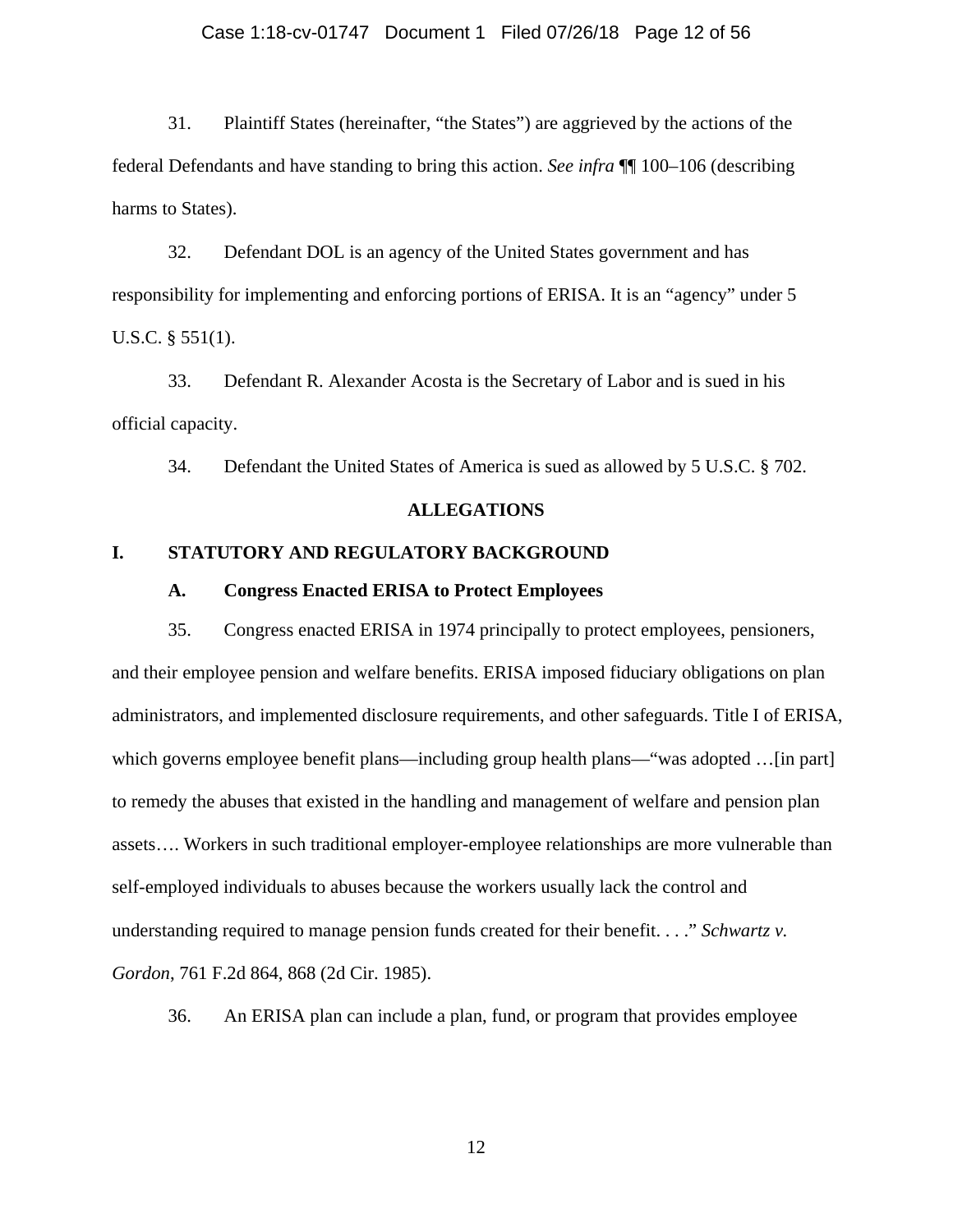## Case 1:18-cv-01747 Document 1 Filed 07/26/18 Page 13 of 56

health benefits.<sup>[8](#page-12-0)</sup> The statute provides that an "employee welfare benefit plan" means "any plan, fund, or program . . . established or maintained by an employer or employee organization, or by both, to the extent that such plan, fund, or program was established or is maintained for the purpose of providing for its participants and beneficiaries, through the purchase of insurance or otherwise, (A) medical, surgical, or hospital care or benefits." 29 U.S.C. § 1002(1). A "participant" refers to an "employee or former employee of an employer, or any member or former member of an employee organization." *Id.* § 1002(7). "Employee" means "any individual employed by an employer." *Id.* § 1002(6).

37. ERISA defines "employer" as "any person acting directly as an employer, or indirectly in the interest of an employer, in relation to an employee benefit plan; and includes a group or association of employers acting for an employer in such capacity." *Id.* § 1002(5).

## **B. Only Associations That Are Not Formed to Provide Insurance, That Are Controlled by Employer Members, and That Are "Bona Fide" Can Be "Employers" under ERISA.**

<span id="page-12-1"></span>38. Although the statutory definition of employer includes "a group or association of employers," since ERISA's enactment, DOL and judicial interpretations of ERISA have arrived at a settled view of when any such associations qualify as an association "acting . . . indirectly in the interest of an employer."

39. Courts interpreting ERISA distilled two requirements for a "group or association" to act indirectly in the interest of an employer within the meaning of 29 U.S.C. § 1002(5) in sponsoring an employee benefit plan.

<span id="page-12-0"></span> <sup>8</sup> Under ERISA, an "employee welfare benefit plan" can also be formed to offer "benefits in the event of sickness, accident, disability, death or unemployment, or vacation benefits, apprenticeship or other training programs, or day care centers, scholarship funds, or prepaid legal services,"  $29 \text{ U.S.C. }$  §  $1002(1)$ , or any benefit listed in 29 U.S.C. § 186(c). ERISA also establishes "employee pension benefit plans." *Id.* § 1002(2). All of these types of plans are governed by the definition of "employer" at  $\S$  1002(5).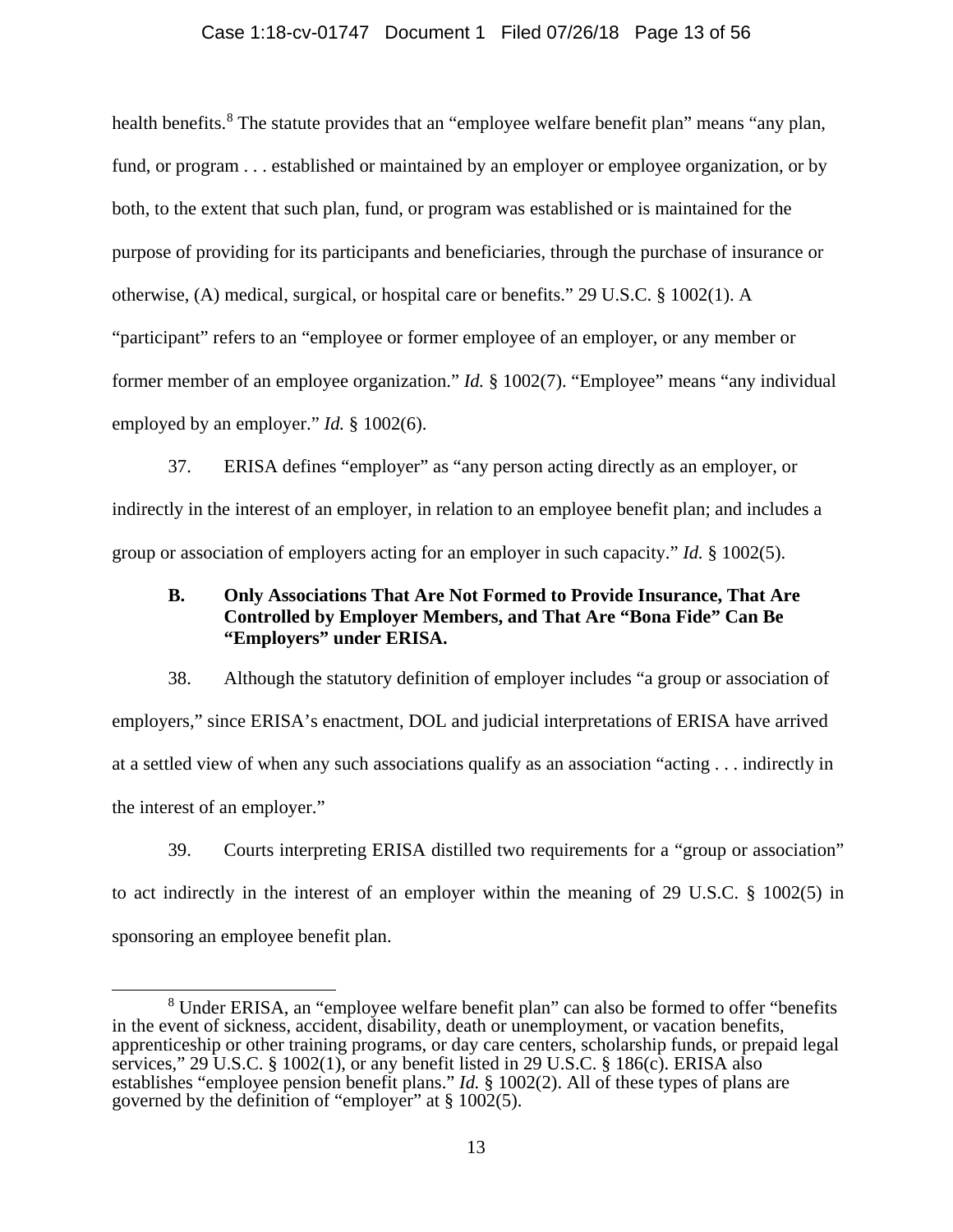## Case 1:18-cv-01747 Document 1 Filed 07/26/18 Page 14 of 56

<span id="page-13-0"></span>40. First, the group or association must be "tied by a common economic or representation interest, *unrelated to the provision of benefits*," and associations operating to make money by marketing insurance do not qualify—a principle Congress reaffirmed shortly after passing ERISA. *E.g., Gruber v. Hubbart Bert Karle Weber, Inc.*, 159 F.3d 780, 787 (3d Cir. 1998) (emphasis added) (quotation marks omitted); *Wisconsin Educ. Ass'n Ins. Trust v. Iowa State Bd. of Pub. Instruction*, 804 F.2d 1059, 1064–65 (8th Cir. 1986). This established principle is important because a "cohesive bond between the employers, other than their common participation in the disputed plan," helps "ensure that the plan administration is acting in the best interest of the employers." *Atl. Health Care Benefits Tr. v. Foster*, 809 F. Supp. 365, 373 (M.D. Pa. 1992), *aff'd*, 6 F.3d 778 (3d Cir. 1993). The existence of such a common economic or representation interest creates a "protective nexus" in which the employee "can rely on the person acting directly as an employer or the person acting indirectly in the interest of that employer to represent the employee's interests relating to the provision of benefits." *MDPhysicians & Assocs., Inc. v. State Bd. of Ins.*, 957 F.2d 178, 186 (5th Cir. 1992) (quotation marks omitted).

41. Second, the association's employer members must have control—in form and substance—over, and direct involvement in the establishment or maintenance of, the plan and the association. *See Matthew 25 Ministries, Inc. v. Corcoran*, 771 F.2d 21, 22 (2d Cir. 1985) (holding that group of "disparate and unaffiliated businesses" could not show that they played a role in the management of a purported ERISA trust, and so could not show that the trust was "established or maintained" by employer members).

42. Over the last several decades, DOL has likewise established criteria to determine whether an association is a "bona fide association" under ERISA based on: (1) the process by which the association was formed and the purposes for which it was formed; (2) the existence, if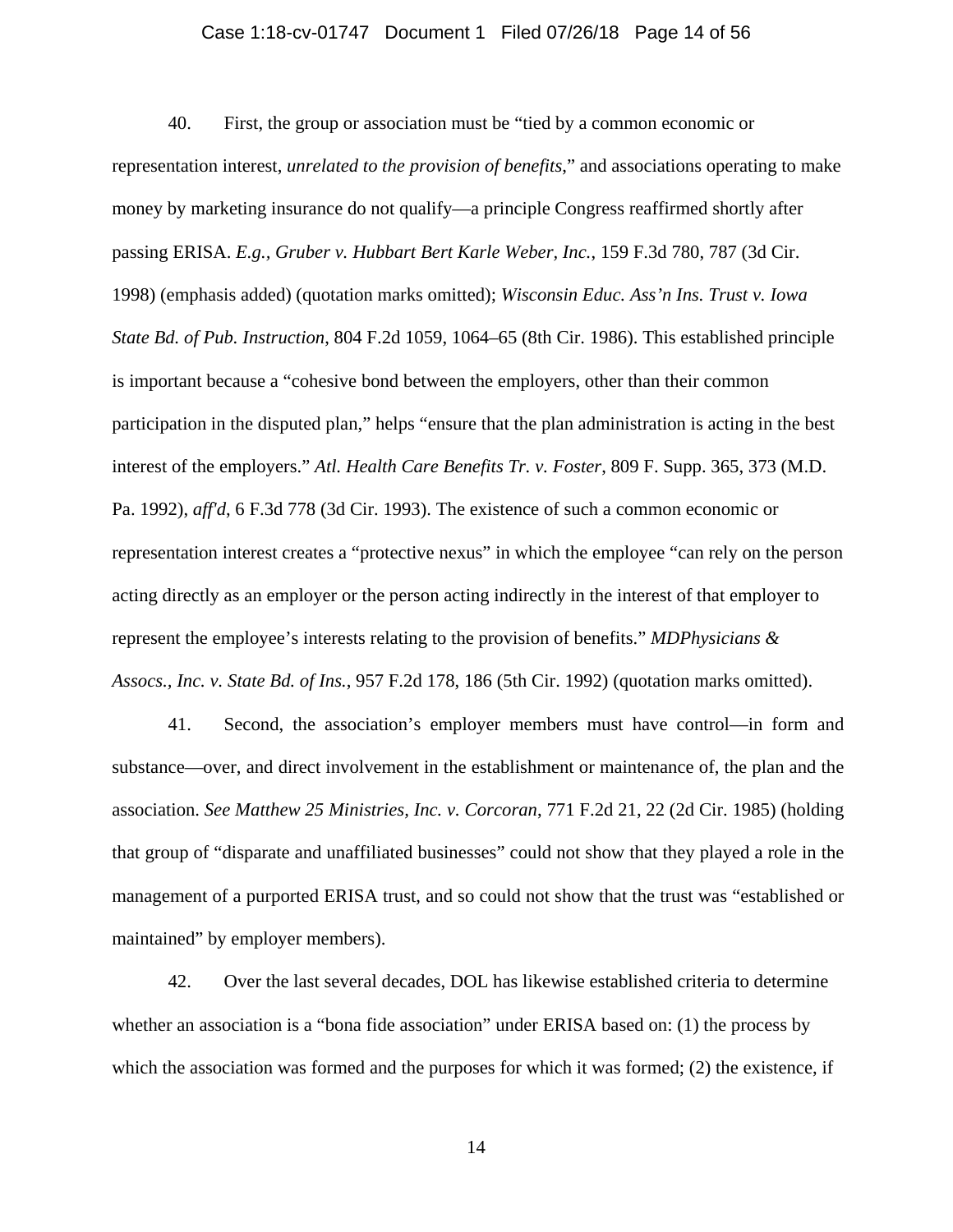## Case 1:18-cv-01747 Document 1 Filed 07/26/18 Page 15 of 56

any of pre-existing relationships among employer members; (3) whether employer members were solicited; (4) who is entitled to participate and who actually participates in the association; (5) the powers, rights, and privileges of employer members; and (6) whether employer members actually control and direct the activities of the benefit plan. *See, e.g.*, DOL Op. No. 2007-06A (Aug. 16, 2007); DOL Op., 1992 ERISA LEXIS 45 (Oct. 30, 1992) (Op. No. Not Assigned); DOL Op. No. 91-42A (Nov. 12, 1991). For example, if a trust were formed by a plan administrator, or if the plan solicits employer members, then those circumstances "tend to indicate" that the plan "was [] established and is [] operating as a vehicle for marketing insurance products to employers" and is not a bona fide association. DOL Op. No. 80-42A (July 11, 1980). The same is true if participating employers lack any pre-existing relationship. DOL Op. No. 89-19A (Aug. 18, 1989).

# **C. Under ERISA, "Employer" Does Not Include a "Working Owner" With No Other Employees.**

43. ERISA does not enable a sole proprietor or partners with no employees to establish an ERISA plan. Multiple courts, including the Second Circuit, have held that the term "employer" excludes such sole proprietors. *Marcella v. Capital Dist. Physicians' Health Plan, Inc.*, 293 F.3d 42, 48 (2d Cir. 2002). Moreover, the Supreme Court has concisely stated that "Courts agree that if a benefit plan covers only working owners, it is not covered by Title I." *Raymond B. Yates, M.D., P.C. Profit Sharing Plan v. Hendon*, 541 U.S. 1, 21 n.6 (2004) (*Yates*).

## **D. Congress Understood That Multiple Employer Welfare Arrangements (MEWAs) Historically Have Defrauded Consumers and Made Clear That MEWAs Generally Are Not ERISA Plans.**

44. Immediately after ERISA's passage, various individuals and entities began offering health insurance plans through multi-employer entities, a form of AHP later called multiple employer welfare arrangements, or MEWAs. These MEWAs were rife with fraud and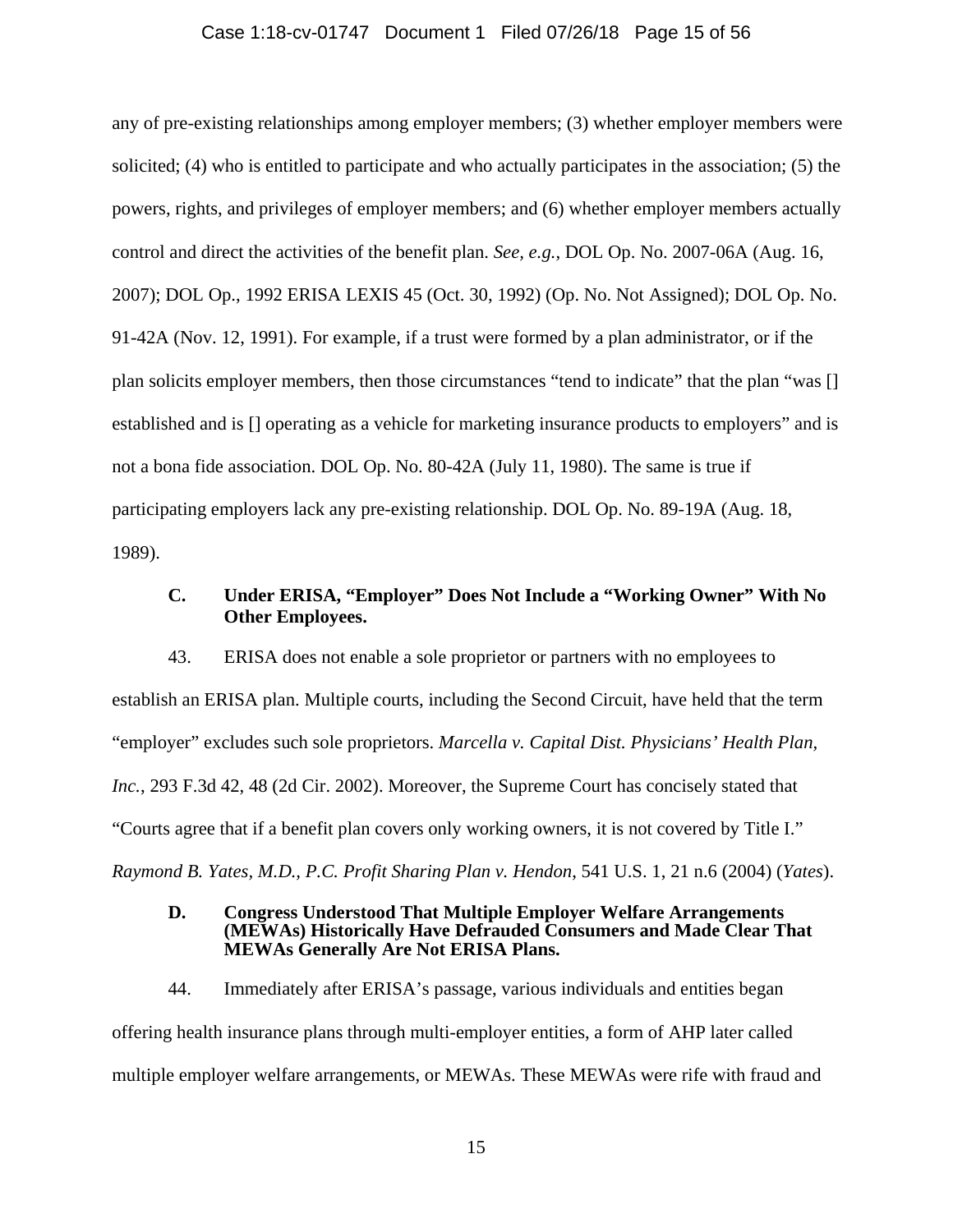# <span id="page-15-1"></span>Case 1:18-cv-01747 Document 1 Filed 07/26/18 Page 16 of 56

abuse, left behind a trail of unpaid claims, and took advantage of confusion about ERISA's

substantive and preemptive scope.<sup>[9](#page-15-0)</sup>

45. Those MEWAs' claims to ERISA status were contrary to Congress' intent as was made clear in a House of Representatives report that has been recognized as "virtually conclusive as to legislative intent" by a host of federal courts. This report stated:

Certain entrepreneurs have undertaken to market insurance products to employers and employees at large, claiming these products to be ERISA covered plans. For instance, persons whose primary interest is in profiting from the provision of administrative services are establishing insurance companies and related enterprises. The entrepreneur will then argue that his enterprise is an ERISA benefit plan which is protected under ERISA's preemption provision from state regulation. We are concerned with this type of development, but on the basis of the facts provided us, we are of the opinion that these programs are not 'employee benefit plans' as defined in Section 3(3). As described to us, these plans are established and maintained by entrepreneurs for the purpose of marketing insurance products or services to others. They are not established or maintained by the appropriate parties to confer ERISA jurisdiction, nor is the purpose for their establishment or maintenance appropriate to meet the jurisdictional prerequisites of the Act. They are no more ERISA plans than is any other insurance policy sold to an employee benefit plan.

*Bell v. Emp. Sec. Benefit Ass'n*, 437 F. Supp. 382, 392 (D. Kan. 1977) (describing report as

"virtually conclusive as to legislative intent") (quoting Activity Report of the Committee on

Education and Labor of the U. S. House of Representatives, H.R. Rep. No. 94-1785, at 48

<span id="page-15-2"></span>(1976)); *see also, e.g.*, *Gruber*, 159 F.3d at 786 n.4 (same).

46. When States sought to enforce their own insurance laws to regulate these plans,

the entities invoked ERISA's preemption provision (arguing that they were ERISA plans not

subject to state law). At the same time, DOL claimed to lack authority over these insurance

<span id="page-15-0"></span><sup>&</sup>lt;sup>9</sup> Mila Kofman, Health Policy Inst., Association Health Plans: Loss of State Oversight Means Regulatory Vacuum and More Fraud 2 (2005), https://hpi.georgetown.edu/ahp.html (providing history of attempts to regulate AHPs by state and federal governments).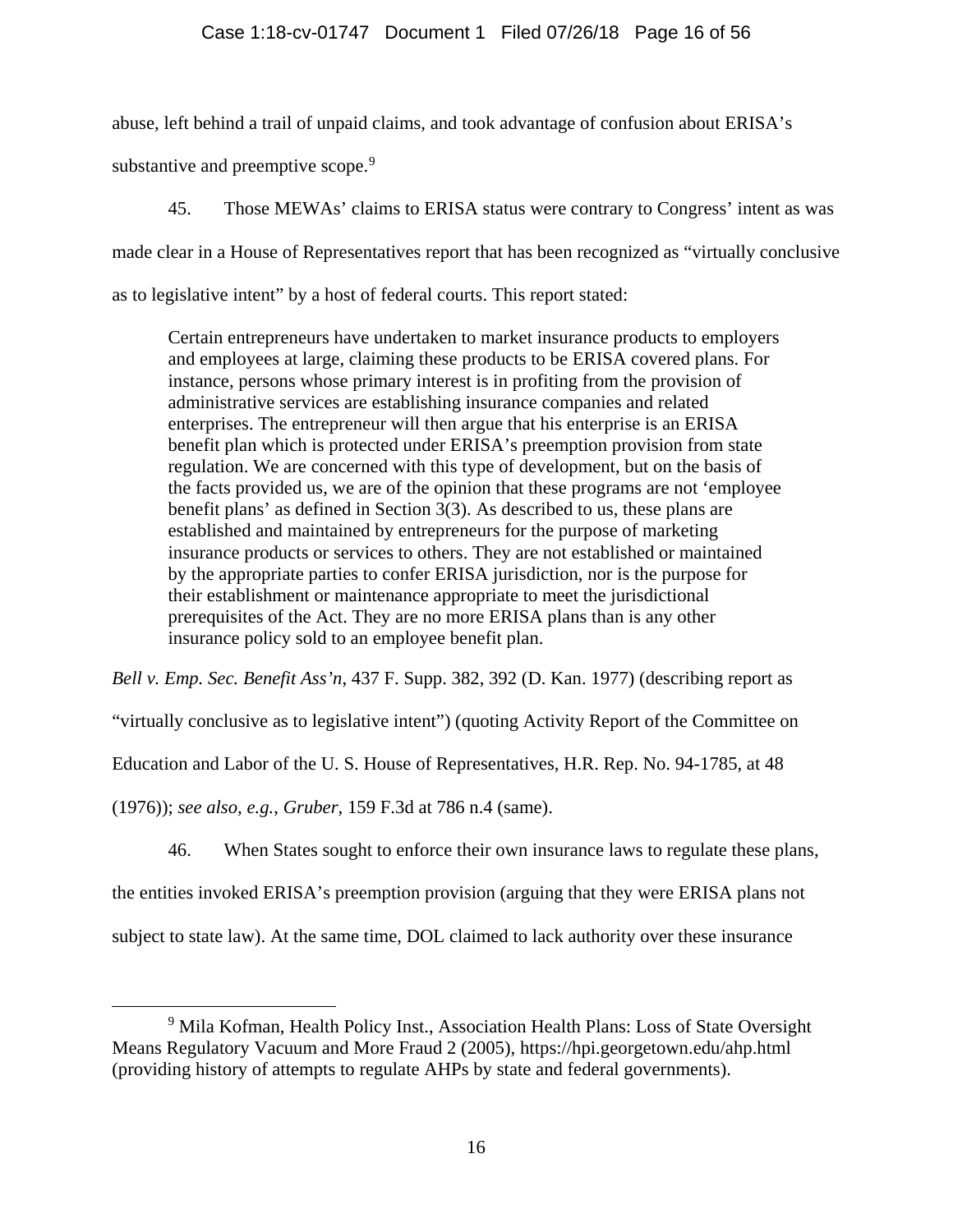## Case 1:18-cv-01747 Document 1 Filed 07/26/18 Page 17 of 56

<span id="page-16-2"></span>arrangements, asserting that most were not, in fact, ERISA plans, because the groups or associations offering plans were not "bona fide"—and therefore did not fall under ERISA's "employer" definition. The result was confusion that hindered state efforts to stop fraudulent and illegal activity.<sup>[10](#page-16-0)</sup> In the seventies and eighties, DOL itself argued that ERISA's plain language *precluded* a holding that what then were known as "multiple employer trusts" (METs) qualified as "single, umbrella-like ERISA plan[s]." *See, e.g.*, Br. for Appellant DOL, at \*7, *Donovan v. Dillingham*, 668 F.2d 1196 (11th Cir. 1982) (No. 80-7879), 1980 WL 340211. DOL took the same position before Congress. 128 Cong. Rec. at 11395 (May 21, 1982) (Statement of Rep. Erlenborn) (describing DOL testimony).

47. These concerns about MEWAs led Congress in 1983 to amend ERISA to make clear that States retain authority to apply insurance laws to these entities. *See* 29 U.S.C.

 $§ 1144(b)(6)(A).<sup>11</sup>$  $§ 1144(b)(6)(A).<sup>11</sup>$  $§ 1144(b)(6)(A).<sup>11</sup>$ 

<span id="page-16-0"></span> <sup>10</sup> Kofman, *supra* note [9,](#page-15-1) at 7; *see also* U.S. Gen. Accounting Office (GAO), Employee Benefits: States Need Labor's Help Regulating Multiple Employer Welfare Arrangements 8, GAO/HRD-92-40 (1992), *at* https://www.gao.gov/assets/220/215647.pdf; U.S. Dep't of Labor, MEWAs: Multiple Employer Welfare Arrangements under the Employee Retirement Income Security Act (ERISA): A Guide to Federal and State Regulation 3 (2013), *at* https://www.dol.gov/sites/default/files/ebsa/about-ebsa/our-activities/resourcecenter/publications/mewa-under-erisa-a-guide-to-federal-and-state-regulation.pdf.

<span id="page-16-1"></span> $11$  This amendment did not establish that any MEWA was covered by ERISA—reflecting Congress's and DOL's understanding that most were not. *Oversight Investigation of Certain Multiple Employer Health Insurance Trusts (METs), Evading State and Federal Regulation, Hrg. Before the H. Subcomm. on Labor-Management Relations of the H. Comm. on Educ. and Labor*, 97th Cong. 45 (1982) (describing claims to ERISA status as "in almost all instances . . . a subterfuge."). Rather, it provided that to the extent any such plan was an ERISA plan, state insurance law would continue to apply. *See* 29 U.S.C. § 1144(b)(6)(A) (applying exceptions "in the case of an employee welfare benefit plan which is a multiple employer welfare arrangement").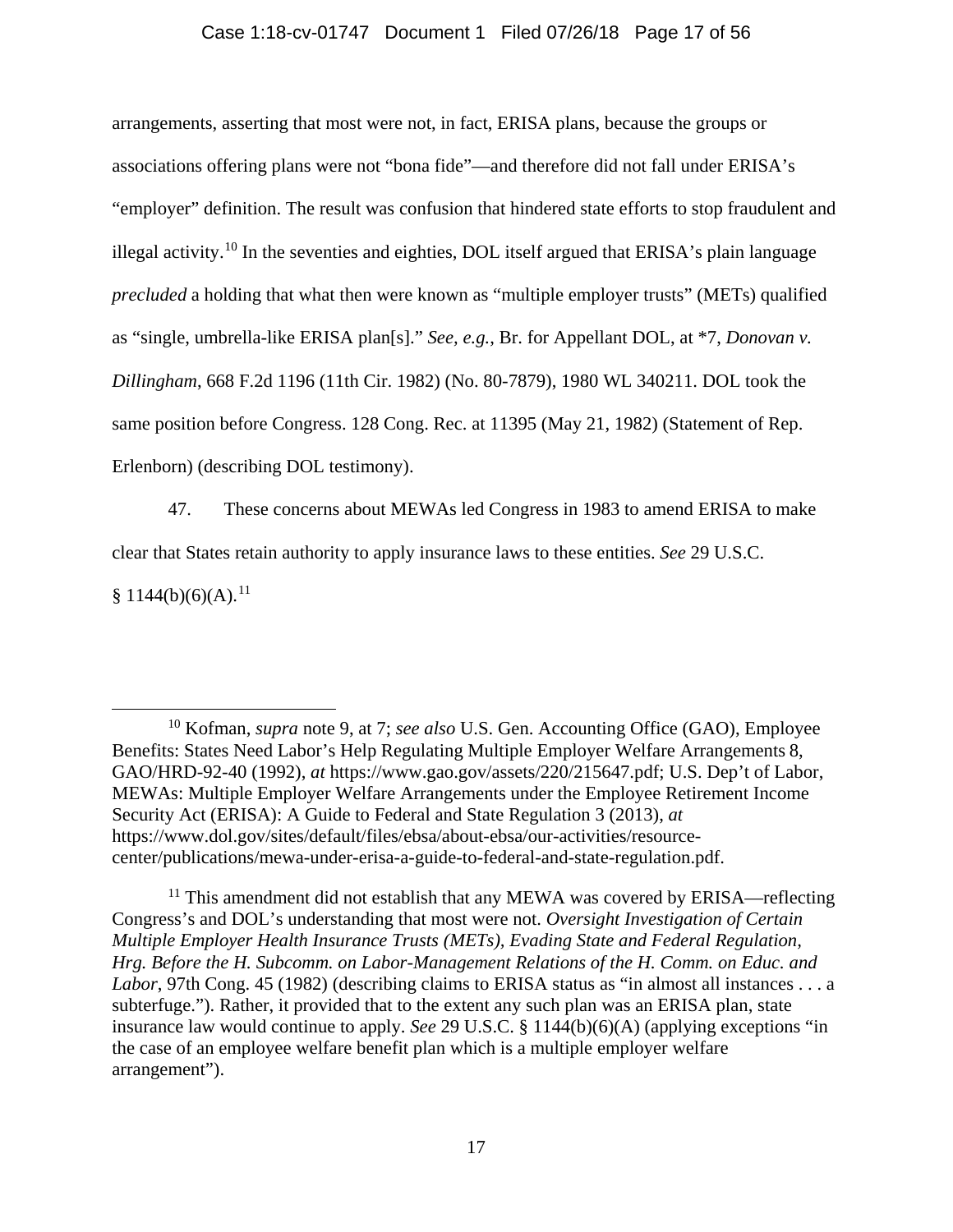## <span id="page-17-0"></span>Case 1:18-cv-01747 Document 1 Filed 07/26/18 Page 18 of 56

48. Despite that statutory change, these entities persisted in casting themselves as ERISA plans immune from state laws. The result was an extensive record of fraud, gross mismanagement, and illegal activity in the marketing and operation of MEWAs and AHPs.<sup>[12](#page-17-1)</sup> From 1988 to 1991, failed MEWAs left thousands of people in dozens of States without health insurance and nearly 400,000 patients with unpaid medical claims exceeding \$123 million.<sup>[13](#page-17-2)</sup> Following a 1991 Senate report finding that fraudsters attempted to use ERISA to avoid state oversight, Congress eventually required MEWAs to register with DOL before operating in a State. 29 U.S.C. § 1021(g).

49. A 2004 GAO report found that employers and individuals were vulnerable to unlicensed or "bogus" entities selling fraudulent health insurance coverage through, among other things, "associations they created or through established associations of employers or individuals." GAO, *Private Health Insurance*, *supra* note [12,](#page-17-0) at 1–4. GAO noted that, to create regulatory confusion, "[t]he operators of these entities often characterized the entities in one of several ways that gave an appearance of being exempt from state insurance regulation when they should have been subject to regulation." *Id.* at 4.

50. State Attorneys General have worked vigorously to protect individuals and small employers from predatory entities that seek to defraud or deceive customers through the use of associations. For example, in 2011, Massachusetts filed a complaint alleging that the United

<span id="page-17-1"></span> <sup>12</sup> *See, e.g.*, GAO, Private Health Insurance: Employers and Individuals Are Vulnerable to Unauthorized or Bogus Entities Selling Coverage 3–5, GAO-04-312 (2004), *at* https://www.gao.gov/assets/250/241559.pdf; GAO, Employee Benefits, *supra* note [10,](#page-16-2) at 3–7; Mila Kofman, et al., Proliferation of Phony Health Insurance: States and the Federal Government Respond 13–15 (2003).

<span id="page-17-2"></span><sup>13</sup> GAO, Employee Benefits, *supra* note [10,](#page-16-2) at 2–3.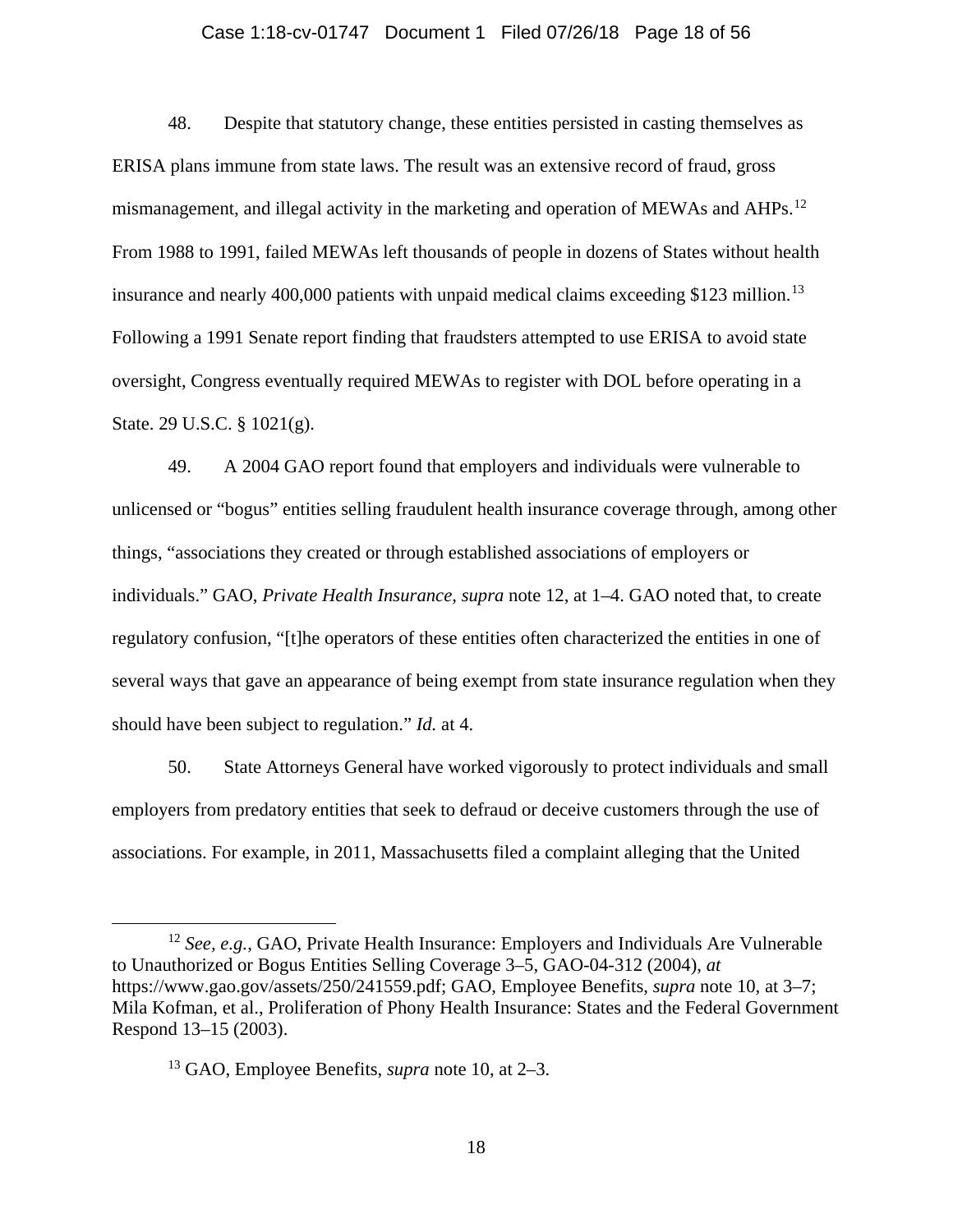## Case 1:18-cv-01747 Document 1 Filed 07/26/18 Page 19 of 56

States Life Insurance Company in the City of New York required consumers to join associations to enroll in its plans and misrepresented to consumers the terms, benefits, and (very limited) coverage provided by these plans, as well as the fact that the policies had not been approved for sale in that State; the company agreed to pay full restitution to consumers in Massachusetts.<sup>[14](#page-18-0)</sup> In 2007, the operators of an association that deceptively marketed its discount health plan products to Massachusetts residents as "Affordable Healthcare Plans" and "Top Rated Insurance" were ordered to pay restitution to the defrauded consumers, a substantial civil penalty, and attorney's fees, and were permanently enjoined from engaging in related conduct in Massachusetts.[15](#page-18-1) In 2009, pursuant to a consent judgment, HealthMarkets, Inc. and its subsidiaries were ordered to pay \$17 million, resulting from unfair and deceptive practices through the sale of insurance products packaged with memberships in three different associations.[16](#page-18-2)

<span id="page-18-1"></span><sup>15</sup> Compl. ¶ 19, Commonwealth of Mass. v. Nat'l Alliance of Assocs. Professional Benefit Consultants, Inc., Compl. No. 09-1404B (Mass Super. Ct. Apr. 6, 2009).

<span id="page-18-2"></span><sup>16</sup> *See* Press Release, Att'y Gen. of Mass., *Attorney General Martha Coakley Reaches \$17 Million Settlement with Health Insurers Regarding Unfair and Deceptive Conduct* (Aug. 31, 2009), http://www.mass.gov/ago/news-and-updates/press-releases/2009/ag-reaches-17-millionsettlement-with-health.html.

<span id="page-18-0"></span> <sup>14</sup> *See* Press Release, Att'y Gen. of Mass., *Health Insurance Company to Pay \$760,000 for Unlawfully Selling Unauthorized Health Insurance in Massachusetts and Failing to Cover Mandated Benefits* (Apr. 25, 2011), http://www.mass.gov/ago/news-and-updates/pressreleases/2011/health-insurance-company-to-pay-760000.html; *see also* Compl. ¶¶ 7, 35–36, 66, Commonwealth of Mass. v. The United States Life Ins. Co. in the City of New York, Compl. No. 11-1542-B (Mass. Super. Ct. Apr. 21, 2011).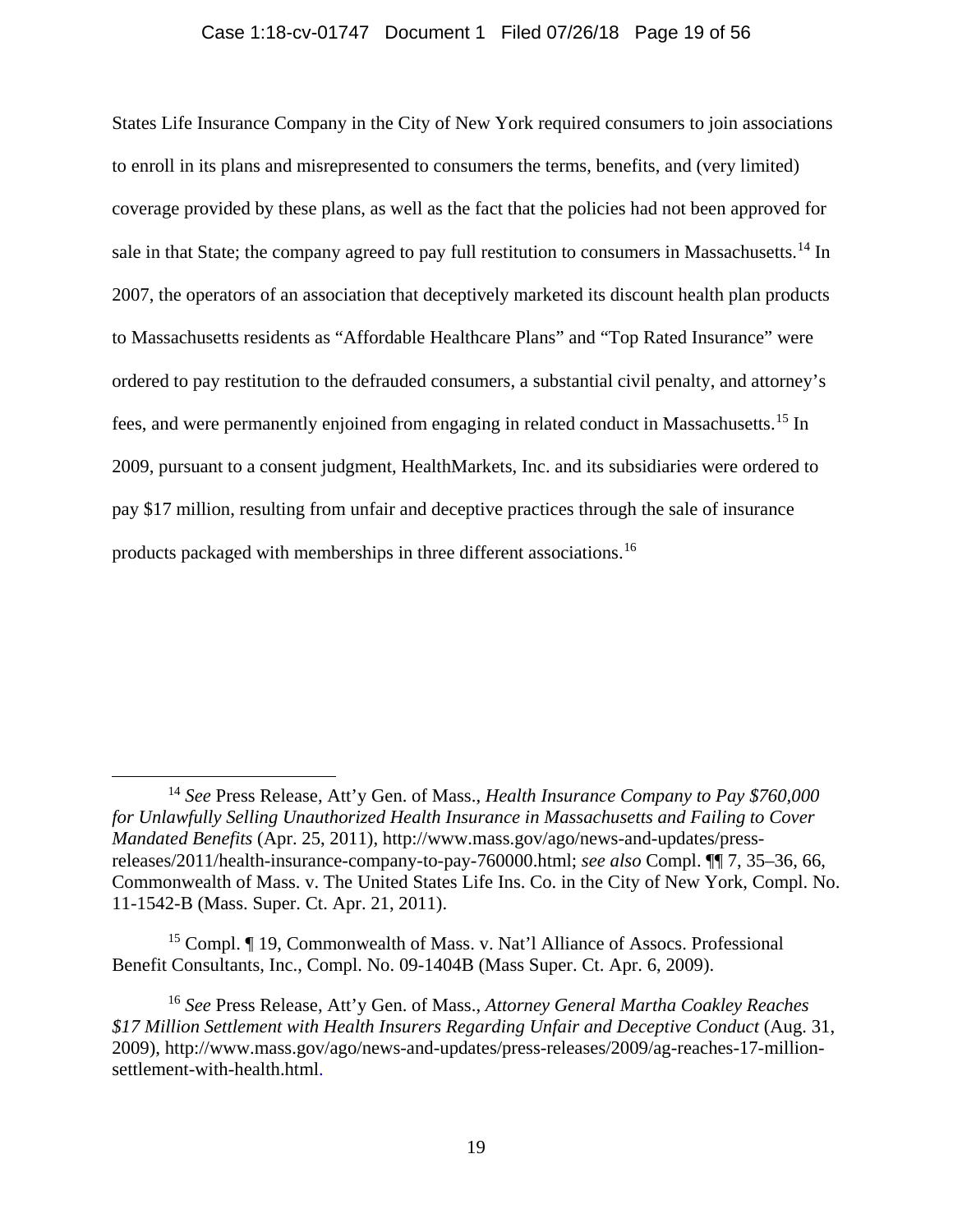## **E. Congress Enacted ACA Market Protections Targeted to the Individual and Small Group Markets.**

*(i) Congress Focused ACA Reforms on the Individual and Small Group Markets.*

51. Prior to the ACA's enactment, a large majority of Americans in the private

<span id="page-19-2"></span>insurance market had access to health insurance provided by large employers. [17](#page-19-0) This market was in need of some reform, and Congress enacted certain requirements in the ACA applicable to the large group market and others applicable to large employers. For example, Congress mandated that large employers provide health coverage or pay a tax penalty, *see* 26 U.S.C. § 4980H, hinging that penalty on whether an employer's coverage was affordable for the employee and provided "minimum value" in the sense that it covered sixty percent of essential health benefit costs on an actuarial basis, *id.*  $\S$  4980H(b)(1)(B).<sup>[18](#page-19-1)</sup> Although not an essential health benefits requirement, *see infra* ¶ [57,](#page-22-0) that tax penalty does provide some minimal protection for employees to ensure relatively comprehensive benefits are provided by large employers. Among other requirements, Congress also forbade exclusions based on pre-existing conditions in all three

<span id="page-19-0"></span><sup>&</sup>lt;sup>17</sup> Cong. Budget Office, An Analysis of Health Insurance Premiums under the Patient Protection and Affordable Care Act 5 (Nov. 30, 2009) (noting that seventy percent of the nonelderly population in the health insurance market was in the large group market, defined as employers having more than fifty employees); *America's Affordable Health Choices Act of 2009*, H.R. Rep. No. 111-299, pt. 1, at 321 ("Approximately 99% of large employers (200 or more workers) offer health benefits to at least some of their employees.").

<span id="page-19-1"></span><sup>&</sup>lt;sup>18</sup> Under 26 U.S.C. § 4980H(b), an employer who provides health coverage in the large group market can be subject to the provision's \$3,000 penalty only if an employee buys a different policy on an exchange using a premium tax credit under the ACA. The employee can be *eligible* for such a credit only if the employer's coverage does not provide "minimum value," defined as at least sixty percent of the "total allowed costs of benefits provided under the plan." 26 U.S.C. § 36B(c)(2)(C)(ii). The ACA elsewhere states that, in assessing "the percentage of the total allowed costs of benefits provided under a group health plan or health insurance coverage that are provided by such plan or coverage," including under the Internal Revenue Code, the rules for making that determination based on essential health benefits apply. 42 U.S.C.  $§ 18022(d)(2)(C).$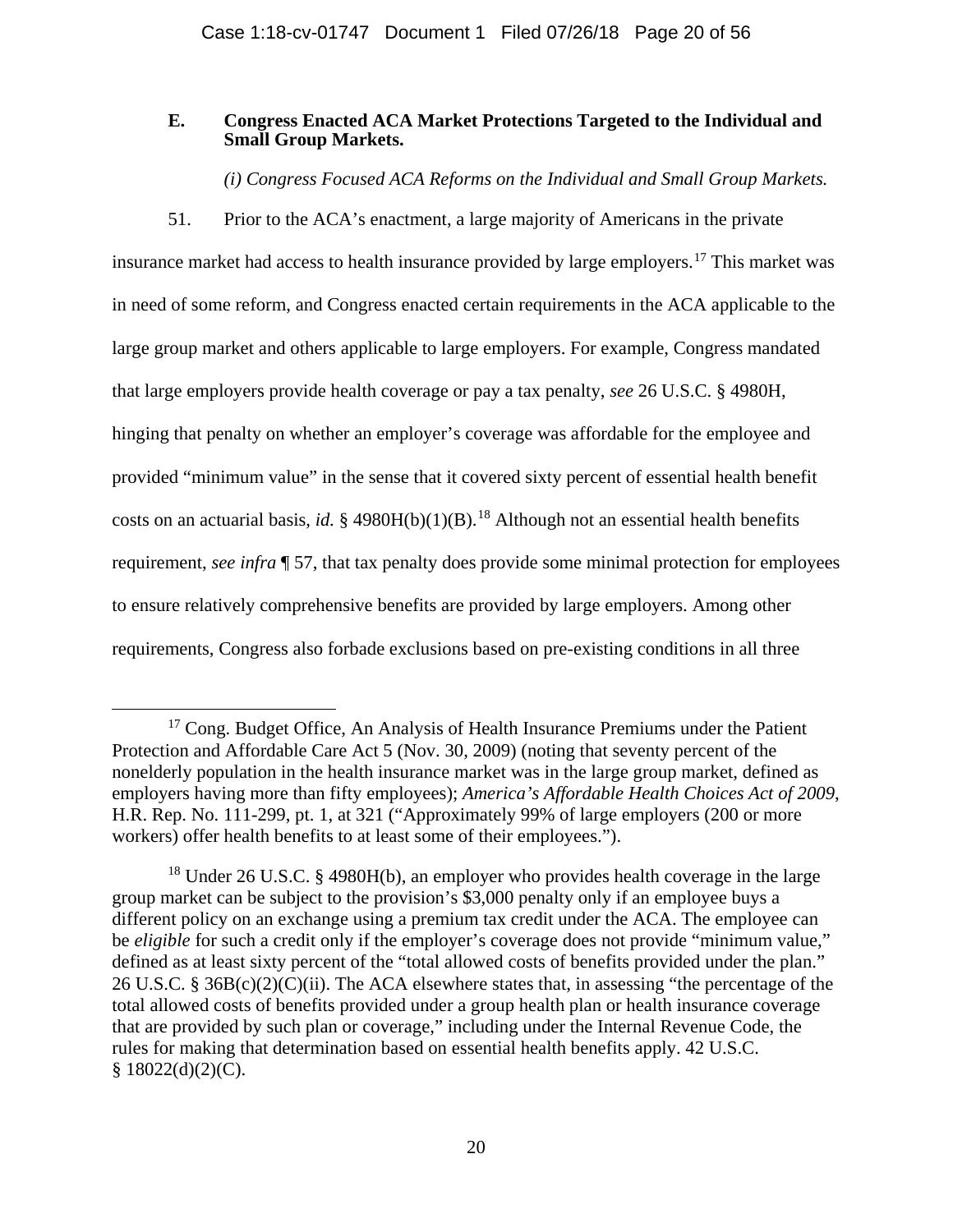### Case 1:18-cv-01747 Document 1 Filed 07/26/18 Page 21 of 56

markets, *see* 42 U.S.C. § 300gg-3; required that all group health plans, including large group plans, cover certain benefits, such as preventive care and screenings for women, without costsharing, *see id.* § 300gg-13(a); and required that such plans cover an insured's "adult child until the child turns 26 years of age," *id.* § 300gg-14.

<span id="page-20-1"></span>52. Congress also enacted additional reforms specific to the individual and small group market, based on the fact that health insurance markets for individuals and small businesses were much more prone to abuse, including discrimination in pricing and benefits. *See supra* ¶¶ [3,](#page-2-1) 4. Because of those abuses, prior to the ACA's enactment, far fewer small employers offered health insurance to their employees, and individuals faced substantial discrimination in (or were effectively priced out of) the insurance market.<sup>[19](#page-20-0)</sup> In simple terms: in some states, insurance companies were able to discriminate in premiums or coverage against individuals and small businesses based on pre-existing conditions, claims history, health status, age, gender, occupation, and other factors. That risk segmentation led to wide and unsustainable fluctuations in costs for individuals and small businesses. *See, e.g.*, Cong. Research Serv., *Private Health Insurance Provisions in Senate-Passed H.R. 3590, the Patient Protection and Affordable Care Act* 5 (Jan. 29, 2010). Congress responded by specifically targeting the most comprehensive reforms to the individual and small group markets. *See supra* ¶¶ 3, 4 and *infra* ¶¶ 53–62.

53. Core ACA reforms thus "depend[] on whether the coverage is treated as individual or group coverage and, in turn, whether the group coverage is small or large group coverage." *See, e.g.*, 83 Fed. Reg. 614, 615 (Jan. 5, 2018).

<span id="page-20-0"></span><sup>&</sup>lt;sup>19</sup> H.R. Rep. No. 111-299, pt. 1, at 322 ("Less than half of all small employers (less than 50 employees) offer health insurance coverage to their employees.").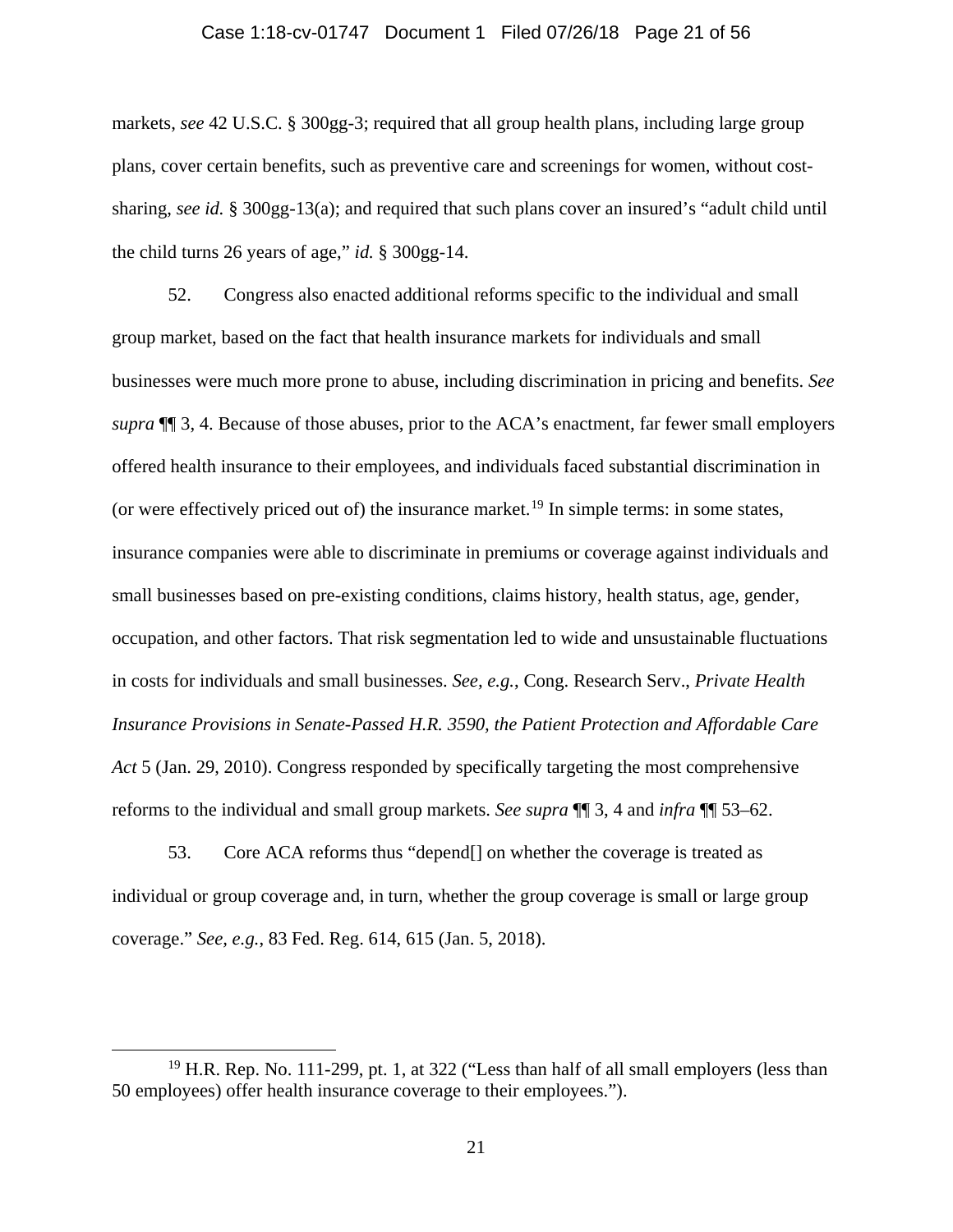## Case 1:18-cv-01747 Document 1 Filed 07/26/18 Page 22 of 56

54. To address problems in the individual and small group markets, the ACA requires insurers to consider all enrollees in the individual market to "be members of a single risk pool," and requires the same in the small group market. ACA § 1312(c), 42 U.S.C. § 18032(c). This provision addressed a core ACA mission: spreading risk across all enrollees so the risk pools include the healthy and the sick. To further that goal, Congress established a related program, known as "risk adjustment," that spreads risk among insurers in such markets, ACA § 1343, 42 U.S.C. § 18063. These provisions, and others, were enacted in Title I of the ACA and codified in 42 U.S.C. §§ 18001–18122.

55. The ACA also added reforms to part A of title 27 of the Public Health Service Act (PHSA) (42 U.S.C. §§ 300gg–300gg-28). At least three of those reforms are central to the ACA's scheme. First, Congress required each insurer offering coverage in the individual and group markets in a State to "accept every employer and individual in the State that applies for such coverage"—what is known as "guaranteed issue." 42 U.S.C. § 300gg-1(a). As a corollary, an insurer in the individual or group market cannot limit or exclude coverage based on a preexisting condition. *Id.* § 300gg-3.

56. Second, Congress enacted a "community rating" provision to limit premium discrimination in the individual and small group markets. The community rating provision forbids premium variation except based on certain narrow factors. ACA § 2701, 42 U.S.C. § 300gg. Tobacco use is a permissible factor, "except that such rate shall not vary by more than 1.5 to 1"; so is age, "except that such rate shall not vary by more than 3 to 1 for adults"; and geography may be considered only in the context of rating areas established by the State. *Id.* Factors such as health status, claims history, race, gender, sexual orientation, geography (except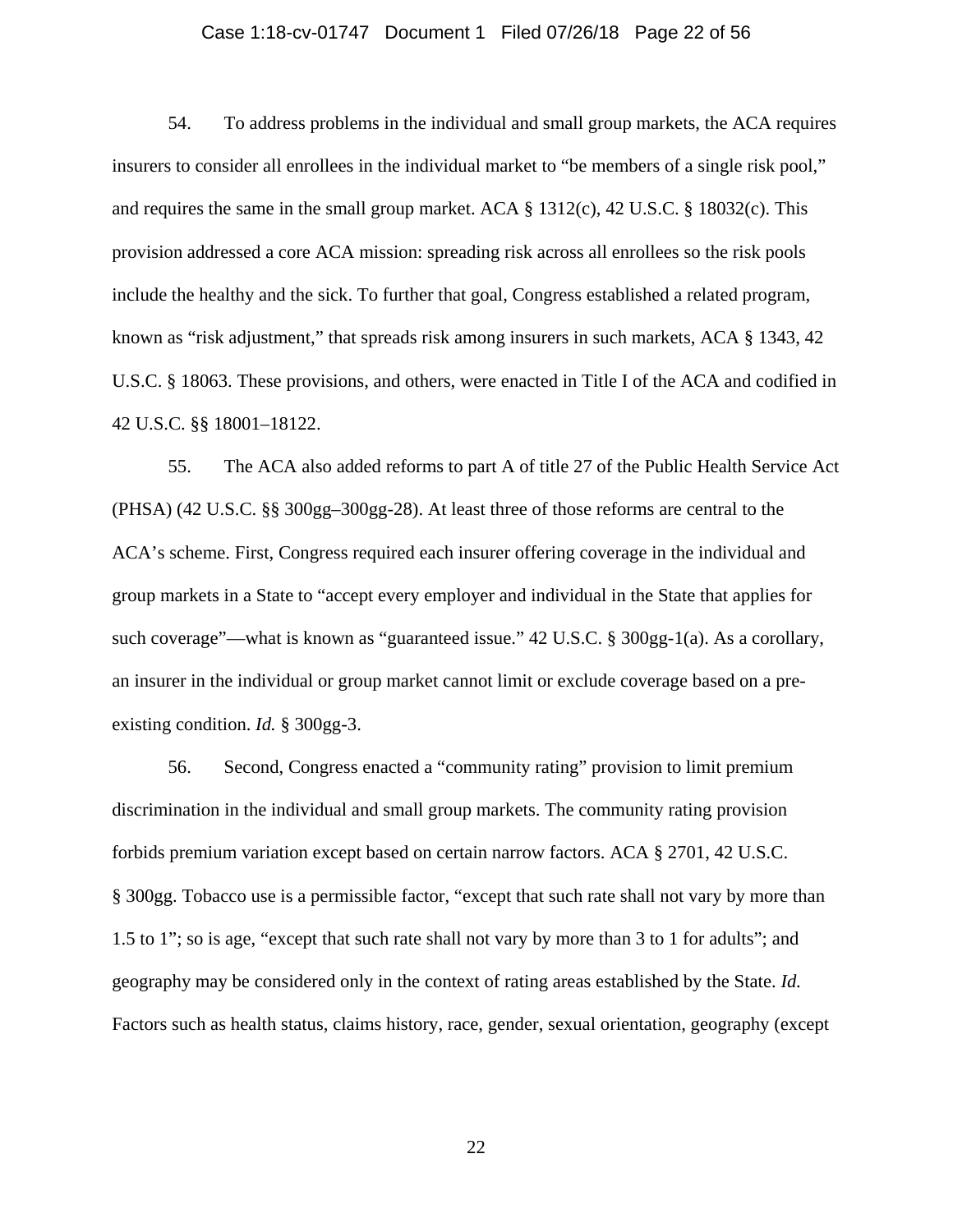#### Case 1:18-cv-01747 Document 1 Filed 07/26/18 Page 23 of 56

for rating areas established by the State), occupation, and many others cannot be considered by insurers in setting rates. *See id.*

<span id="page-22-0"></span>57. Third, Congress required that all individual and small group plans provide a "comprehensive" benefits package known as the "essential health benefits package." 42 U.S.C. § 300gg-6(a). The package must include ambulatory patient services, emergency services, hospitalization, maternity and newborn care, mental health services, substance abuse services, prescription drugs, rehabilitative and habilitative services and devices, laboratory services, preventive and wellness services and chronic disease management, and pediatric services (including oral and vision care). 42 U.S.C. § 18022(b). This package also has financial protections for enrollees.<sup>[20](#page-22-1)</sup>

<span id="page-22-2"></span>58. Congress directed that these fundamental reforms, and other provisions, included in part A of title 27 of the PHSA (42 U.S.C. §§ 300gg–300gg-28) apply across the governing scheme of interlocking and interdependent acts regulating the health insurance markets. Congress amended ERISA to state that these provisions "shall apply to group health plans, and health insurance issuers providing health insurance coverage in connection with group health plans, as if included in this subpart [of ERISA]." 29 U.S.C. § 1185d(a)(1) (enacted by ACA § 1563(e)). Congress further provided that those PHSA provisions prevail in any conflict with any other provision in part 7 of ERISA. 29 U.S.C. § 1185d(a)(2) ("[T]o the extent that any provision of this part conflicts with a provision of such part A with respect to group health plans, or health insurance issuers providing health insurance coverage in connection with group health plans, the provisions of such part A shall apply."). Congress added similar language to chapter 100 of the

<span id="page-22-1"></span> <sup>20</sup> *See* 42 U.S.C. § 18022(a), (c) (limitations on cost-sharing); *id.* § 18022(d) (minimum actuarial value).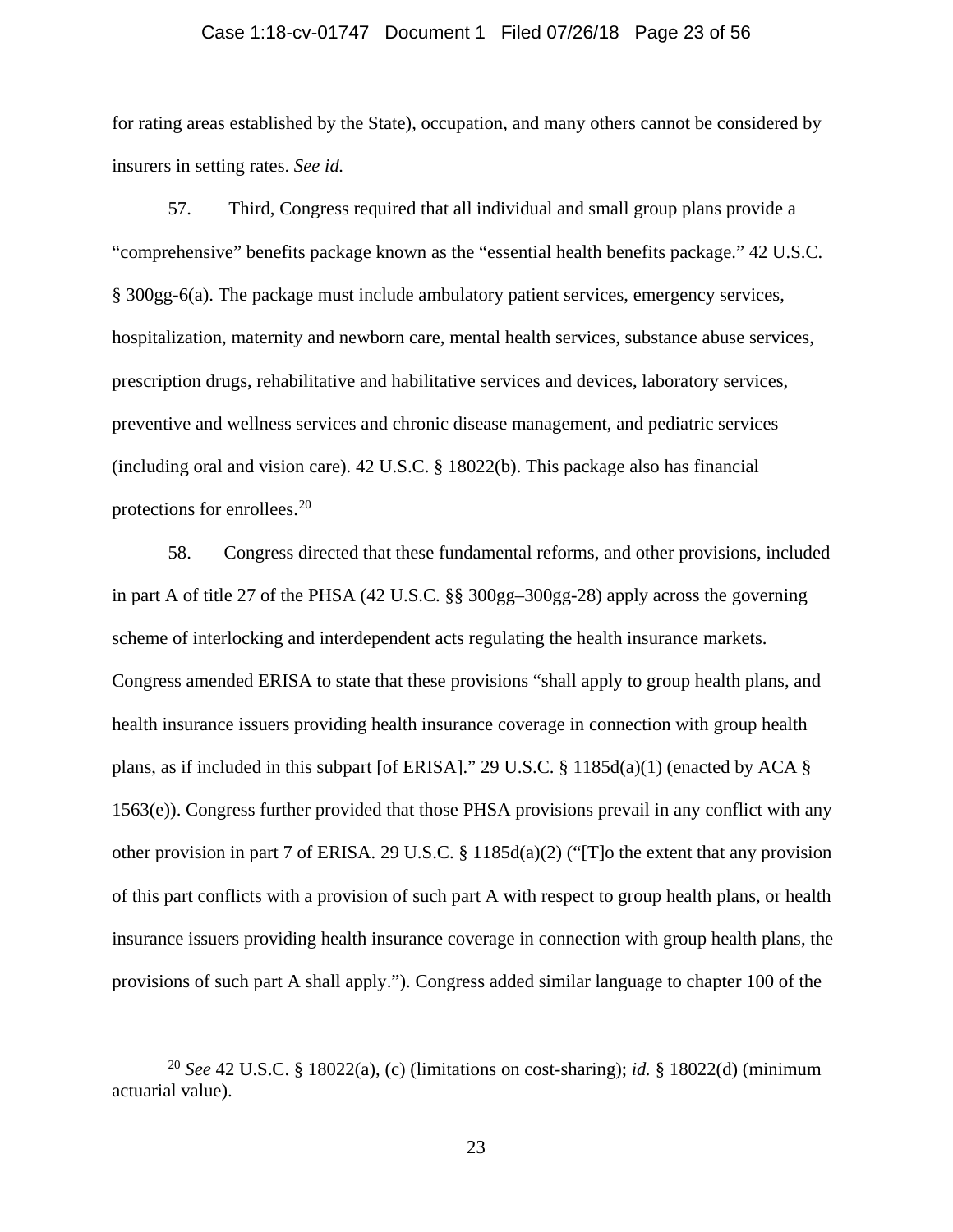### Case 1:18-cv-01747 Document 1 Filed 07/26/18 Page 24 of 56

Internal Revenue Code (IRC). *See* 26 U.S.C. § 9815 (as added by ACA § 1563(f)). The net result is that if an ACA requirement—such as the requirement that a policy cover essential health benefits, *see supra* ¶¶ [4,](#page-2-2) [57—](#page-22-0)applies to the small group market but not the large group market, then that same distinction will carry forward under ERISA and the IRC.

> *(ii) Core ACA Reforms Depend on Market Definitions That Do Not Contemplate Aggregating All Employees Who Work for an Association's Members.*

<span id="page-23-1"></span>59. The ACA's fundamental protections and reforms are based on, and depend on, defining three different markets for health insurance: the individual market, the small group market, and the large group market.

60. Under definitional provisions governing several core ACA provisions in the  $PHSA<sub>1</sub><sup>21</sup>$  $PHSA<sub>1</sub><sup>21</sup>$  $PHSA<sub>1</sub><sup>21</sup>$  the small group market generally covers individuals who "obtain health insurance coverage (directly or through any arrangement) . . . through a group health plan maintained by a small employer," defined to mean "an employer who employed an average of at least 1 but not more than 50 employees on business days during the preceding calendar year and who employs at least 1 employees [sic] on the first day of the plan year." 42 U.S.C. § 300gg-91(e)(4–5). Those provisions likewise define the "large group market" as "the health insurance market under which individuals obtain health insurance coverage (directly or through any arrangement) on behalf of themselves (and their dependents) through a group health plan maintained by a large employer," which is defined to mean "an employer who employed an average of at least 51 employees on business days during the preceding calendar year and who employs at least 2 employees on the first day of the plan year." 42 U.S.C.  $\S 300gg-91(e)(2)$ –(3).

<span id="page-23-0"></span> <sup>21</sup> As noted *supra* ¶ [58,](#page-22-2) these reforms were incorporated into ERISA and the IRC.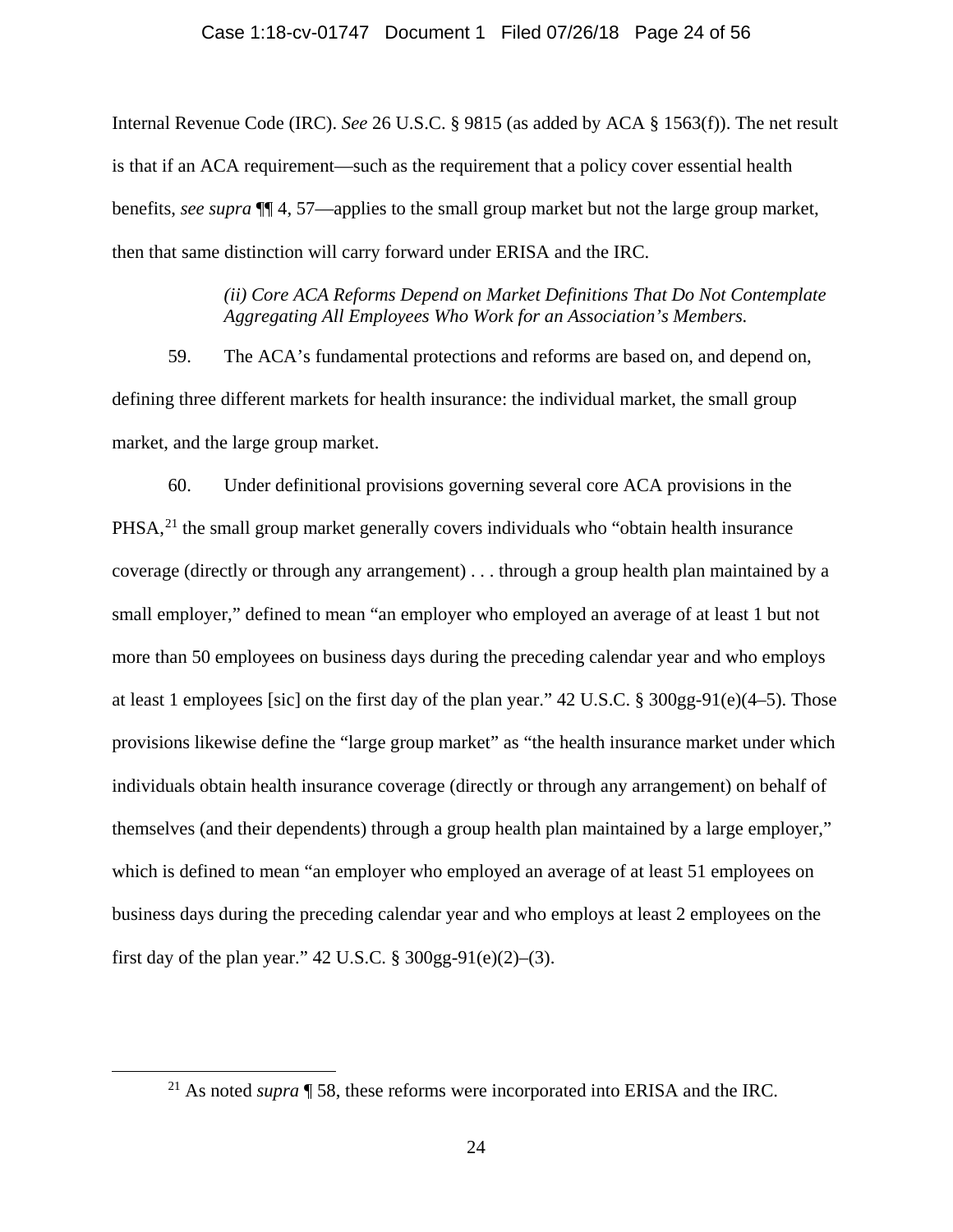## Case 1:18-cv-01747 Document 1 Filed 07/26/18 Page 25 of 56

<span id="page-24-0"></span>61. These definitions *exclude* sole proprietors with no other employees from the definition of "employer." 42 U.S.C. § 300gg-91(d)(6) ("The term 'employer' has the meaning given such term under section 3(5) of [ERISA], *except that such term shall include only employers of two or more employees*." (emphasis added)). And, the definition of "individual market" includes "coverage offered in connection with a group health plan that has fewer than two participants as current employees on the first day of the plan year" (subject to the decision by a State to include these plans in the small group market).  $42 \text{ U.S.C.}$  §  $300 \text{gg-}91 \text{ (e)}(1)$ .

<span id="page-24-1"></span>62. Other portions of the ACA that set benefits requirements and protections depend on similar definitions. For example, section 1304 of the ACA, 42 U.S.C. § 18024(b), defines the small group market for these provisions as covering "an employer who employed" not more than 50 employees, with an option for States to raise that number to 100. The definition of "employer" in 42 U.S.C. § 300gg-91 (which excludes sole proprietors with no other employees from the definition of "employer," *see supra* ¶ [61\)](#page-24-0) applies as well to these ACA provisions. *See* 42 U.S.C. § 18111. Several core ACA provisions are governed by these market definitions, including the provision establishing "single risk pools" for the individual and small group markets, *see* ACA § 1312(c), 42 U.S.C. § 18032(c); the provision establishing the risk adjustment program, *see* ACA § 1343, 42 U.S.C. § 18063; and the provisions establishing health exchanges, qualified health plans, assistance to States to create exchanges, and assistance to small employers in enrolling their employees, *see* ACA § 1311, 1321, 42 U.S.C. §§ 18031, 18041.

<span id="page-24-2"></span>63. In both sets of market definitions (those at 42 U.S.C. §§ 300gg-91(e) and 18024), the ACA uses specific and well-established rules under the IRC to determine when employees can be aggregated across legally distinct employers. These rules are known as "aggregation rules" because they allow an employer to aggregate employees across a range of entities to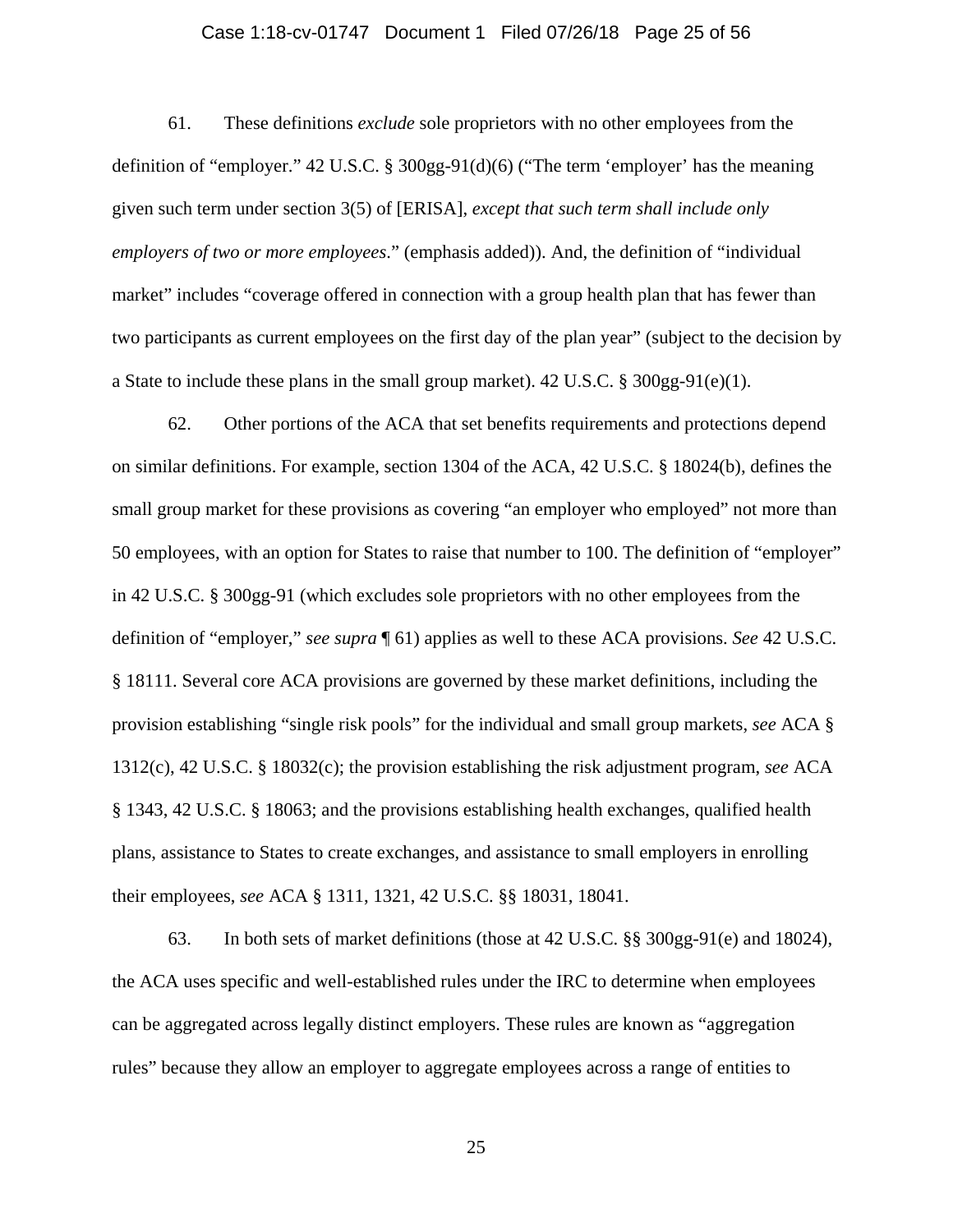#### Case 1:18-cv-01747 Document 1 Filed 07/26/18 Page 26 of 56

determine whether a group is small or large. For example, under provisions in part A of title 27 of the PHSA, "all persons treated as a single employer under subsection  $(b)$ ,  $(c)$ ,  $(m)$ , or  $(o)$  of section 414 of title 26 shall be treated as 1 employer." 42 U.S.C. § 300gg-91(e)(6); *see also* 42 U.S.C. § 18024(b)(4) (same). These aggregation rules cover corporations in a controlled group, partnerships or proprietorships under common control, and affiliated service groups. *See* 26 U.S.C. § 414(b), (c), (m), (o). None of these rules enables members of a multi-employer association to aggregate all of their members' employees and be treated as a single employer who can then establish a large group health plan.

# **II. CONGRESS REPEATEDLY REJECTED LEGISLATION TO EXPAND ASSOCIATION HEALTH PLANS.**

64. Not only did Congress demonstrate specific legislative and policy choices in enacting the ACA that are incompatible with those embodied in the Final Rule, but Congress also specifically rejected the policy changes the Final Rule purports to effectuate.

65. Congress for decades has rejected repeated efforts to allow for an expansion of AHPs across the nation's insurance markets under ERISA.

66. For example, in reporting out a bill in 2005, the Committee on Education and the Workforce of the House of Representatives described the purpose of such proposed legislation: "The bill would authorize the creation of [AHPs] which would allow small businesses to join together through bona fide trade associations to purchase health insurance for their workers, thus enjoying the larger economies of scale presently enjoyed by many large corporations and unions and enabling them to purchase coverage at a lower cost than they currently must pay." *Small Business Health Fairness Act of 2005*, H.R. Rep. No. 109-41, at 1.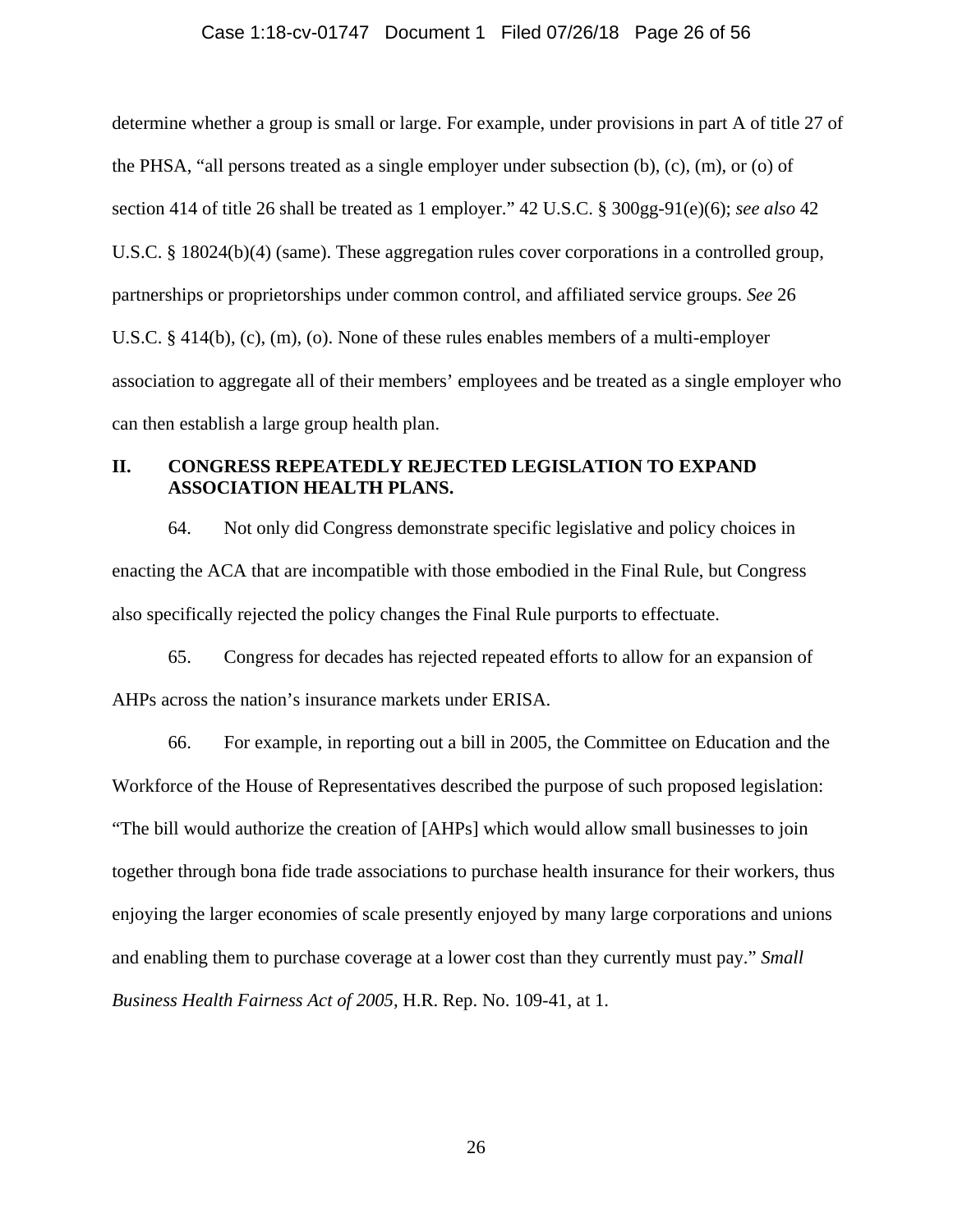## Case 1:18-cv-01747 Document 1 Filed 07/26/18 Page 27 of 56

67. The report also described Congress's repeated failure to enact such legislation. The report described hearings and proposed bills in 1995, 1996, 1997, 1998, 1999, 2001, 2002, 2003. *Id.* at 1–5.

68. In support of the 2005 legislation, then-Secretary of Labor Elaine Chao testified before Congress that AHPs were "a key component of the President's efforts to make quality, affordable health benefits available to all Americans," and a "central component of the President's overall plan for expanding access to health care." *Helping Small Business Provide Health Coverage and Lower Costs, Hrg. before the S. Comm. on Small Business*, 109th Cong. 30, 32–33 (2005) (testimony of Elaine L. Chao, Secretary, U.S. Department of Labor).

69. Even though AHPs were a signature initiative of President George W. Bush, DOL did not seek to upend the health insurance markets by radically expanding AHPs through an ERISA regulation. Instead, DOL asked Congress to pass legislation that would have permitted the expansion of AHPs, similar to what will be permitted by the Final Rule.<sup>[22](#page-26-0)</sup>

70. Nevertheless, Congress again declined to enact this legislation in 2005. *See* S. 1955, 109th Cong.

71. Four years later, certain members of Congress who supported AHPs sought either to include them in the ACA or enact them instead of the ACA. Their efforts were rejected in committee and on the House floor. *See* H.R. Rep. No. 111-299, pt. 3, at 77; H. Amdt. 510, 111th Cong., §§ 201–02; Roll Call Vote No. 885, 111th Cong., Nov. 7, 2009. [23](#page-26-1)

<span id="page-26-1"></span><span id="page-26-0"></span> $22$  The Proposed Rule describes H.R. 525 from the 109th Congress as an "AHP-like" proposal" and invokes a Congressional Budget Office analysis of the legislation. 83 Fed. Reg. at 629.

<sup>23</sup> http://clerk.house.gov/evs/2009/roll885.xml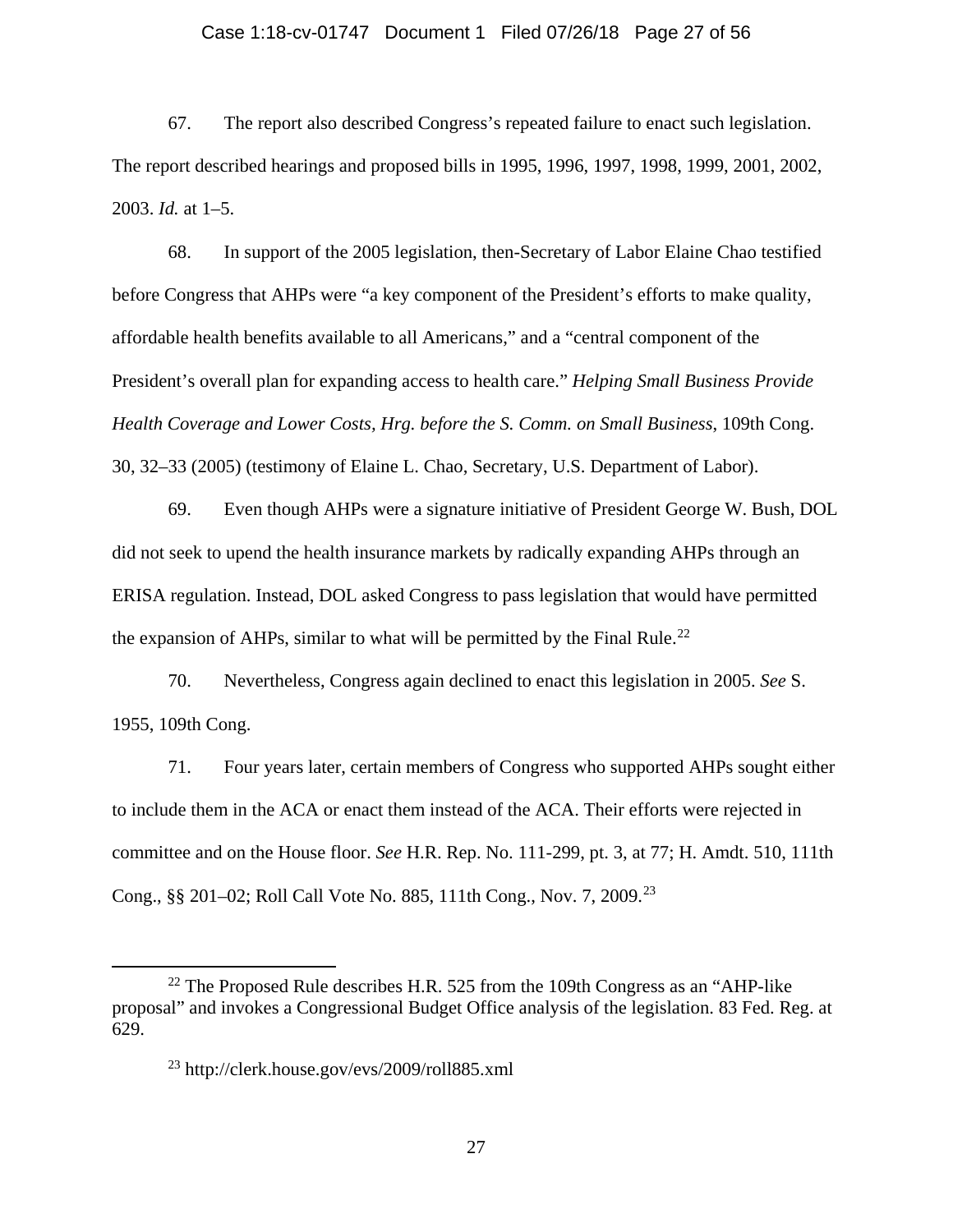72. In 2017, Congress again firmly rejected—as part of members' efforts to repeal the ACA—yet another attempt to expand the use of AHPs under ERISA. AHPs were a component of the Senate majority's bill to repeal the ACA. *See* Better Care Reconciliation Act, H.R. 1628, § 139.<sup>[24](#page-27-0)</sup> Those efforts failed as well, with a bipartisan rejection on the Senate floor by a procedural vote of 43-57. *See* S. Amdt. 270, § 140, 115th Cong.; Roll Call Vote No. 168, 115th Cong., July 25, 2017; [25](#page-27-1) Jordain Carney and Jessie Hellman, *Senate Rejects ObamaCare Repeal, Replacement Amendment*, The Hill, July 25, 2017.

# **III. PRESIDENT TRUMP'S EXECUTIVE ORDER ON ASSOCIATION HEALTH PLANS AND THE FINAL RULE PLAINLY ATTEMPT TO GUT THE ACA THROUGH EXECUTIVE ACTION.**

73. Soon after the ACA repeal effort failed on the Senate floor in the current

Congress, President Trump signed Executive Order 13813 on October 12, 2017 directing his administration to prioritize AHPs.<sup>[26](#page-27-2)</sup> The proposed rule, issued on January 5, 2018, was DOL's response to the President's order. *See* 83 Fed. Reg. 614 (the "Proposed Rule").

74. The Proposed Rule openly acknowledged that it was designed to "avoid" ACA

requirements. 83 Fed. Reg. at 615. The Proposed Rule highlighted several ACA requirements for

the individual and small group markets that DOL concluded should be avoided:

With respect to insured coverage, whether coverage is offered in the individual, small group, or large group market affects compliance obligations under the Affordable Care Act and other State and Federal insurance laws. For example, only individual and small group market health insurance coverage is subject to the

<span id="page-27-0"></span> <sup>24</sup> https://www.budget.senate.gov/imo/media/doc/SENATEHEALTHCARE.pdf (Discussion Draft).

<span id="page-27-1"></span><sup>&</sup>lt;sup>25</sup> https://www.senate.gov/legislative/LIS/roll\_call\_lists/roll\_call\_vote\_cfm.cfm? congress=115&session=1&vote=00168

<span id="page-27-2"></span><sup>26</sup> https://www.whitehouse.gov/presidential-actions/presidential-executive-orderpromoting-healthcare-choice-competition-across-united-states/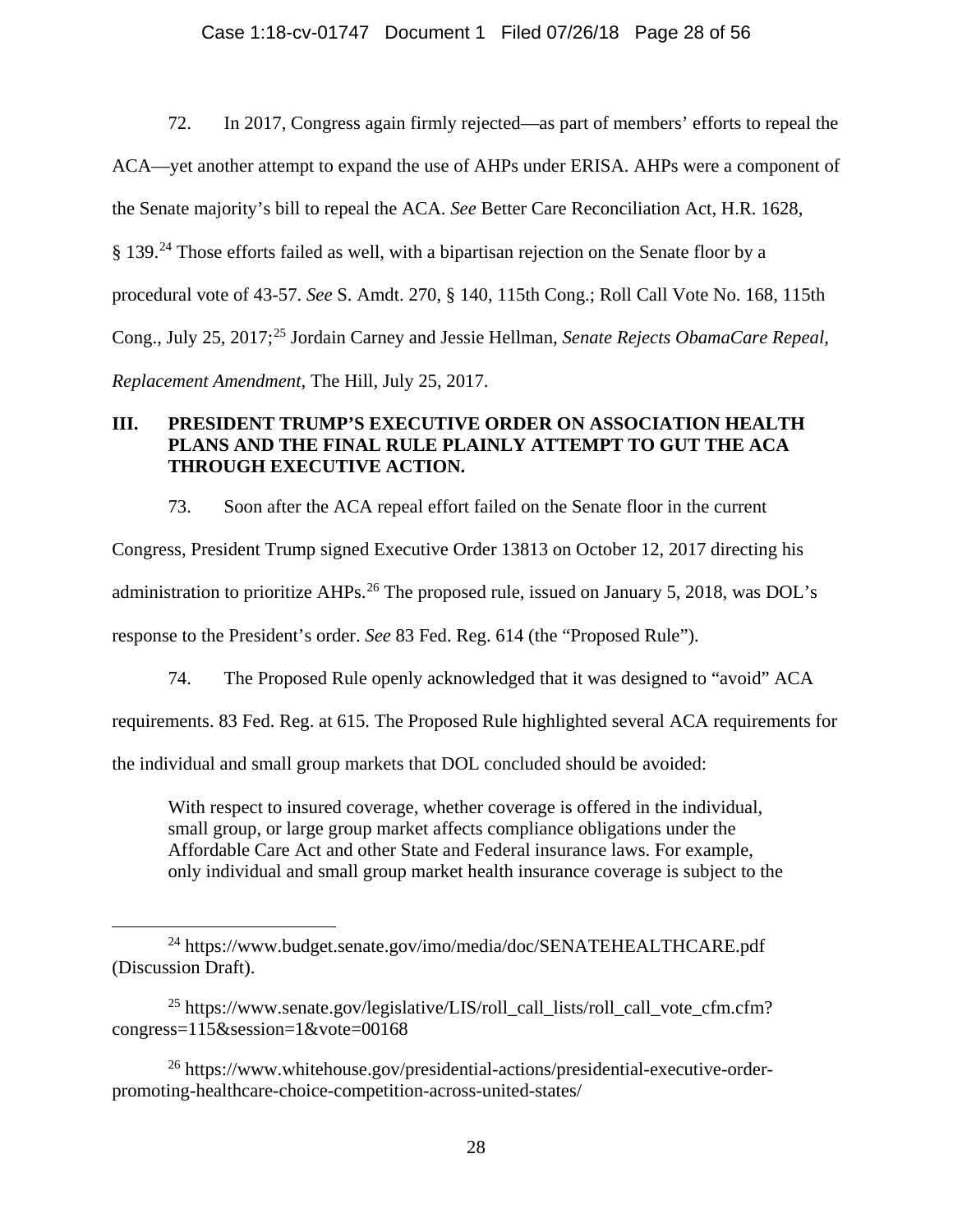requirement to cover essential health benefits as defined under section 1302 of the Affordable Care Act.

Moreover, the risk adjustment program, which transfers funds from plans with lower-risk enrollees to plans with higher-risk enrollees, applies only to health insurance issuers offering coverage in the individual and small group markets, not the large group market.

The single risk pool requirement, which requires each health insurance issuer to consider the claims experience of all individuals enrolled in plans offered by the issuer in the individual market to be in a single risk pool, and all its individuals in the small group market to be members of a single risk pool, also applies only in the individual and small group markets, not the large group market.

In addition, the health insurance premium rules that prohibit issuers from varying premiums except with respect to location, age (within certain limits), family size, and tobacco use (within certain limits) apply only in the individual and small group markets.

Finally, the Medical Loss Ratio (MLR) provisions, which limit the portion of premium dollars health insurance issuers may spend on administration, marketing, and profits establish different thresholds for the small group market and the large group market.

83 Fed. Reg. at 618 (paragraph spacing added).

75. DOL received more than 900 comments on the Proposed Rule. 83 Fed. Reg.

at 28,914.<sup>[27](#page-28-0)</sup> Reportedly "[m]ore than 95% of healthcare groups that have commented on

President Trump's effort to weaken Obama-era health insurance rules criticized or outright

opposed the proposals," referring to the AHP rule and a related proposal on short-term insurance.

Noam Levey, *Trump's New Insurance Rules are Panned by Nearly Every Healthcare Group that* 

*Submitted Formal Comments*, L.A. Times, May 30, 2018. "The extraordinary one-sided

outpouring came from more than 300 patient and consumer advocates, physician and nurse

<span id="page-28-0"></span> $27$  The complete set of numbered comment documents is available at www.dol.gov/agencies/ebsa/laws-and-regulations/rules-and-regulations/public-comments/1210- AB85.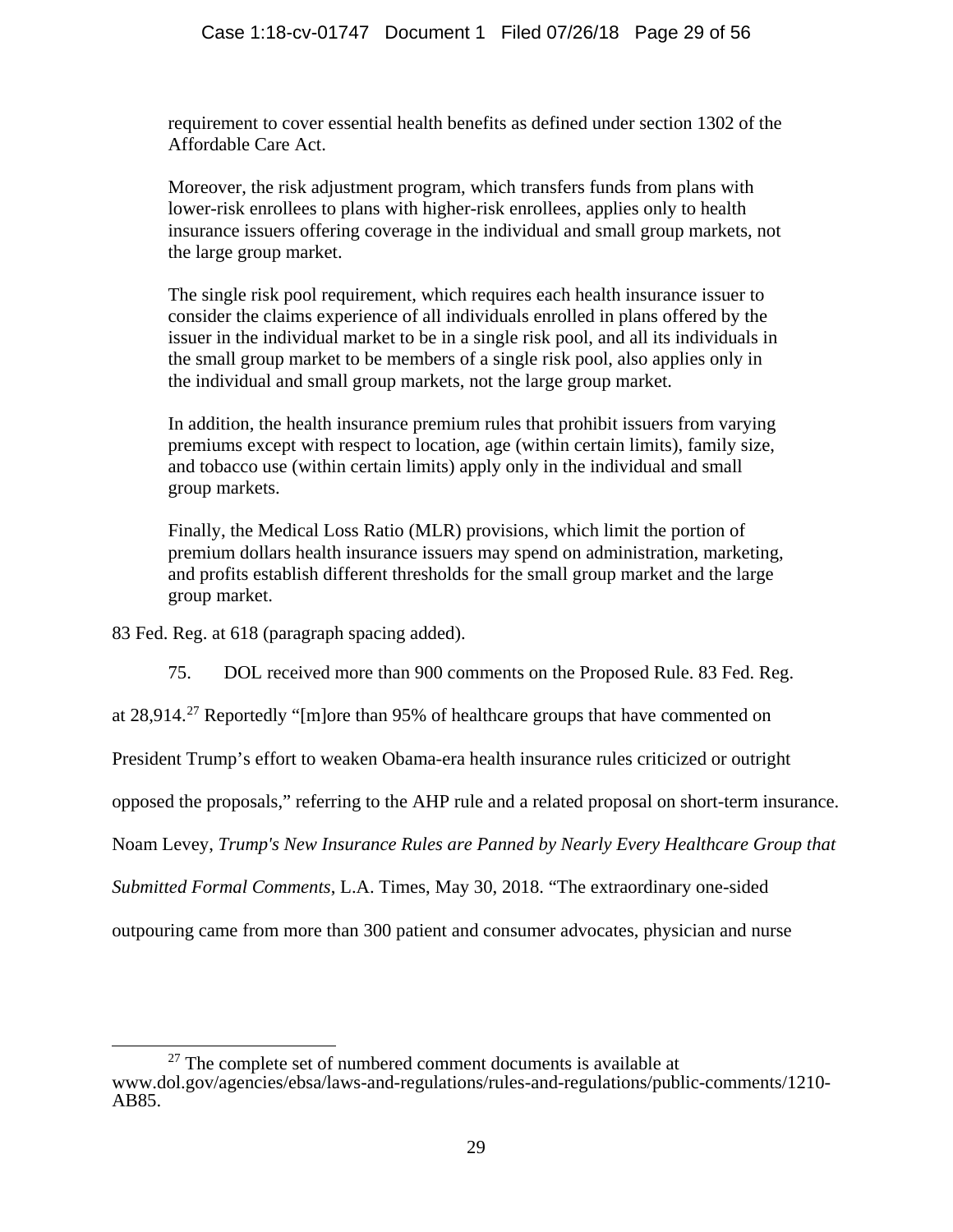## Case 1:18-cv-01747 Document 1 Filed 07/26/18 Page 30 of 56

organizations and trade groups representing hospitals, clinics and health insurers across the country. . . ." *Id.*

76. The American Cancer Society warned, for example, "The proposed rule could seriously erode the affordable comprehensive coverage now available in most states' individual and small group markets that is so critical to cancer patients and survivors."[28](#page-29-0)

77. The American Heart Association and American Stroke Association noted: "One of the most troubling aspects of Association Health Plans is that they do not have to comply with [Essential Health Benefit] coverage requirements that are the core of the ACA. . . . This is deeply concerning because patients with [cardiovascular disease] rely on these coverage requirements for access to medically necessary care."[29](#page-29-1)

78. The American Academy of Pediatrics and other children's health groups warned: "Children are not little adults; they require services and care specific to their unique developmental and medical needs. However, under the proposed rule, both children and pregnant women enrolled in an AHP may not be assured that their plan will cover important benefits like maternity care, vaccines, prescription drugs, mental health services, dental and vision services, and habilitative services. Gaps in these core benefits can result in life-long health consequences that are both avoidable and costly for families and society."[30](#page-29-2) Other commenters stated that

<span id="page-29-0"></span><sup>&</sup>lt;sup>28</sup> American Cancer Society Cancer Action Network, Comment Letter on Proposed Rule (Mar. 6, 2018), https://www.regulations.gov/document?D=EBSA-2018-0001-0530.

<span id="page-29-1"></span><sup>&</sup>lt;sup>29</sup> American Heart Association and American Stroke Association, Comment Letter on Proposed Rule (Mar. 5, 2018), https://www.regulations.gov/document?D=EBSA-2018-0001- 0408.

<span id="page-29-2"></span><sup>&</sup>lt;sup>30</sup> American Academy of Pediatrics et al., Comment Letter on Proposed Rule (Mar. 6, 2018), https://www.regulations.gov/document?D=EBSA-2018-0001-0627.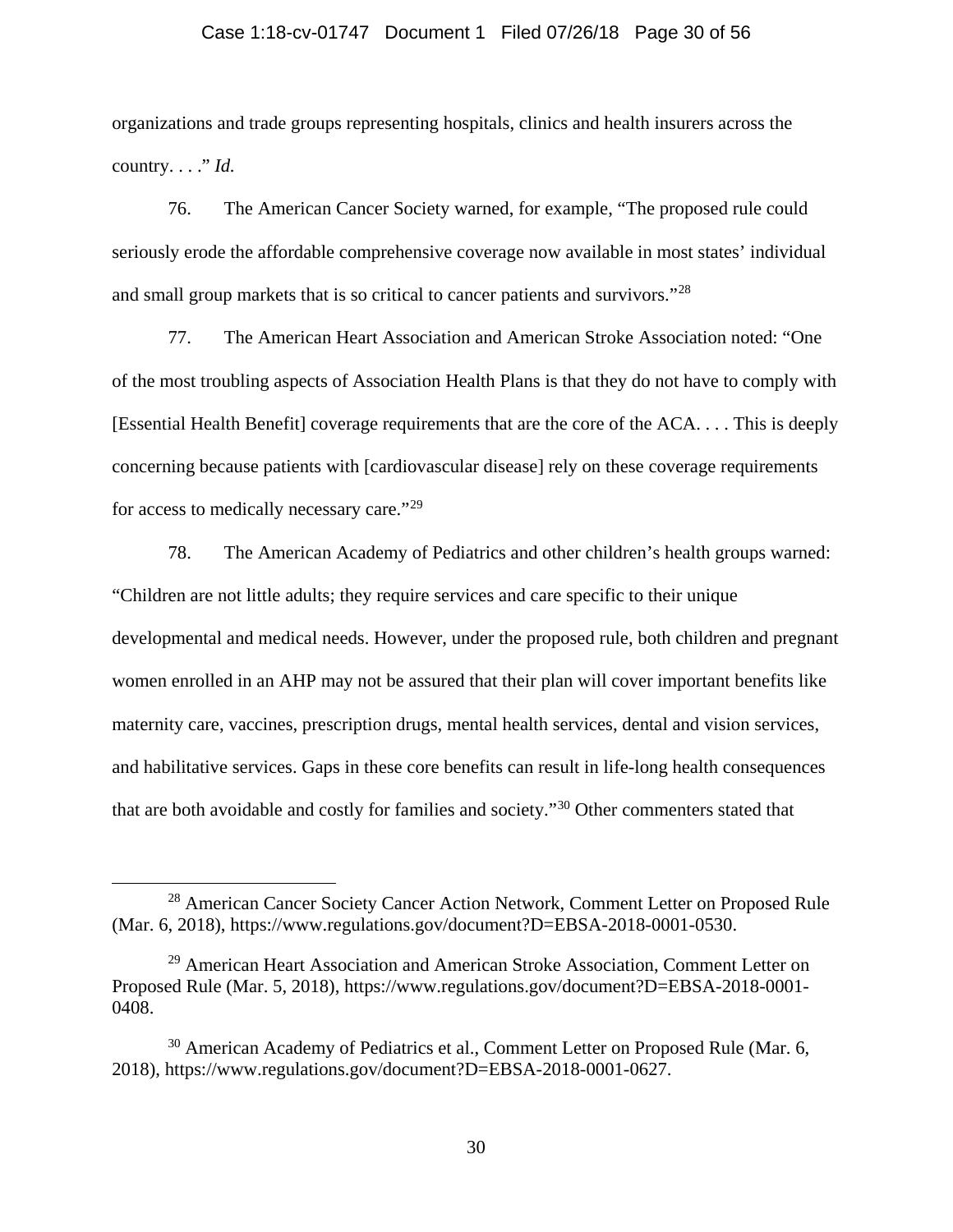## Case 1:18-cv-01747 Document 1 Filed 07/26/18 Page 31 of 56

allowing AHPs to decline to cover essential health benefits is a form of de facto discrimination against individuals with pre-existing conditions.<sup>[31](#page-30-0)</sup> This undermines the final rule's guaranteed issue requirement and is the exact subterfuge for discrimination based on health factors that the Final Rule purports to prevent.

79. The American Academy of Actuaries stated that, in the small group market, "benefit design differences between AHPs and ACA plans could cause market fragmentation. AHPs could design plans more attractive to lower-cost small groups, leading to adverse selection and higher premiums among ACA small group plans."[32](#page-30-1) And: "The ACA individual market could deteriorate and result in higher premiums not only because lower-cost individuals would be more likely to enroll in an AHP, but also because AHP enrollees who later develop health problems could re-enroll in an ACA plan during a subsequent open enrollment period or potentially during a special enrollment period. For example, individuals might find lower premiums through an AHP in part because fewer benefits are covered by the AHP. If the individual's health status deteriorates and those benefits become important, they can return to the ACA pool in worse health, subject to the open enrollment and special enrollment requirements. The increase in premiums could be particularly harmful to unsubsidized enrollees."<sup>[33](#page-30-2)</sup>

<span id="page-30-0"></span> <sup>31</sup> American Nurses Association, Comment Letter on Proposed Rule (Mar. 2, 2018), https://www.regulations.gov/document?D=EBSA-2018-0001-0308; American Diabetes Association, Comment Letter on Proposed Rule (Mar. 6, 2018), https://www.regulations.gov/document?D=EBSA-2018-0001-0632.

<span id="page-30-1"></span> $32$  American Academy of Actuaries, Comment Letter on Proposed Rule (Mar. 5, 2018), https://www.regulations.gov/document?D=EBSA-2018-0001-0387.

<span id="page-30-2"></span> $33$  American Academy of Actuaries, Comment Letter on Proposed Rule (Mar. 5, 2018), https://www.regulations.gov/document?D=EBSA-2018-0001-0387.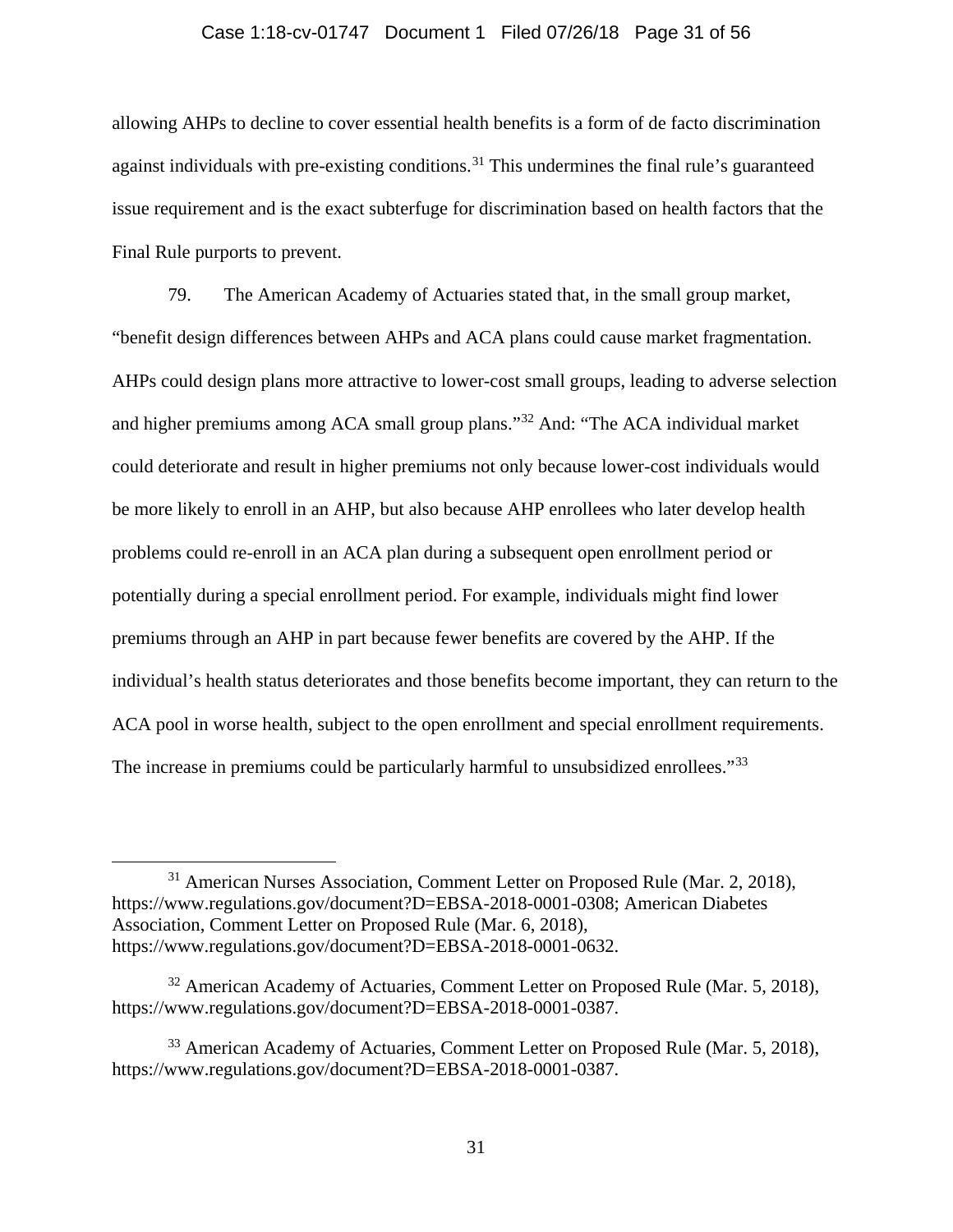## Case 1:18-cv-01747 Document 1 Filed 07/26/18 Page 32 of 56

80. Many Plaintiff States, through their Attorneys General and other state regulators, submitted comments describing various ways the Proposed Rule violated the law and was bad public policy.[34](#page-31-0)

81. The National Association of Insurance Commissioners (NAIC) and individual insurance commissioners likewise highlighted the history of fraud, abuse, unpaid claims, and insolvencies—even for well-intentioned MEWAs and AHPs—and highlighted various potential shortcomings of the Rule as proposed.<sup>[35](#page-31-1)</sup>

82. DOL released the Final Rule on June 19, 2018 and published it in the *Federal Register* on June 21, 2018. *See* 83 Fed. Reg. 28,912.

83. President Trump and Secretary Acosta appeared before an industry trade group to tout the Final Rule on June 19, 2018. The President proclaimed that the Final Rule was a "truly historic step in our efforts to rescue Americans from ObamaCare and the ObamaCare nightmare."[36](#page-31-2) The President said "ObamaCare has been especially brutal for small businesses"

<span id="page-31-0"></span> 34 *See* Attorney General of New York et al., Comment Letter on Proposed Rule (Mar. 6, 2018), https://www.regulations.gov/document?D=EBSA-2018-0001-0658; New York State Department of Financial Services, Comment Letter on Proposed Rule (Mar. 2, 2018), https://www.regulations.gov/document?D=EBSA-2018-0001-0593; Muriel Bowser, Mayor of the District of Columbia, and Phil Mendelson, Chairman of the Council of the District of Columbia, Comment Letter on Proposed Rule (Mar. 6. 2018), https://www.regulations.gov/document?D=EBSA-2018-0001-0663; District of Columbia Health Benefit Exchange Authority, Comment Letter on Proposed Rule (Mar. 6, 2018), https://www.regulations.gov/document?D=EBSA-2018-0001-0643; and New Jersey Department of Banking and Insurance, Comment on Proposed Rule (Mar. 6, 2018), https://www.regulations.gov/document?D=EBSA-2018-0001-0646.

<span id="page-31-2"></span><span id="page-31-1"></span><sup>35</sup> *See* NAIC, Comment Letter on Proposed Rule (Mar. 6, 2018), https://www.regulations.gov/document?D=EBSA-2018-0001-0611; Pennsylvania Insurance Department, Comment Letter on Proposed Rule (Mar. 6, 2018), https://www.regulations.gov/document?D=EBSA-2018-0001-0542.

<sup>36</sup> *See supra* note [6](#page-3-4) and accompanying text.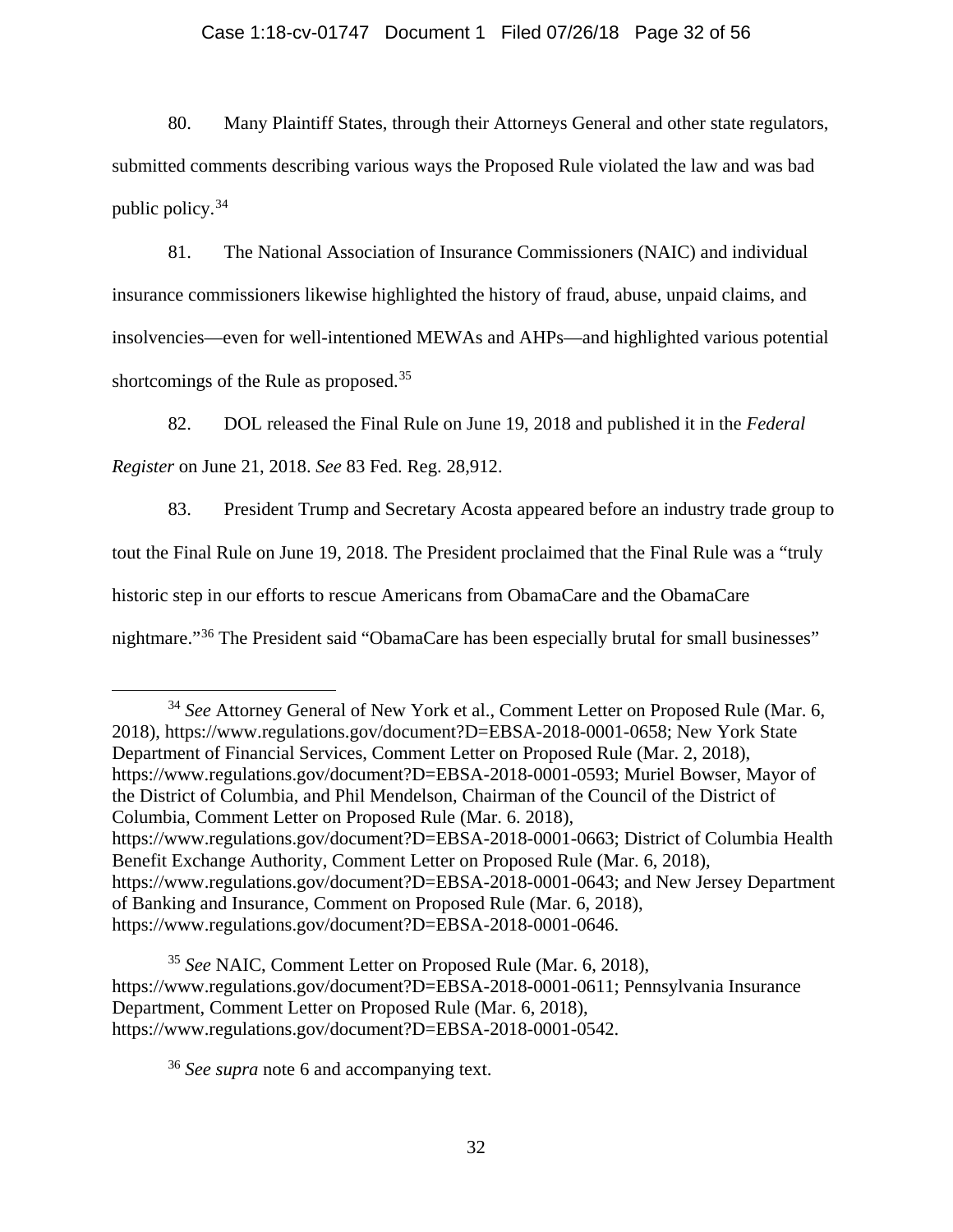## Case 1:18-cv-01747 Document 1 Filed 07/26/18 Page 33 of 56

and that the Final Rule would allow them to "escape some of ObamaCare's most burdensome mandates."[37](#page-32-0) The President likewise stated, "For the first time ever, sole proprietors will be able to come together and buy lower-cost group insurance instead of getting ripped off by this disaster that we all know as Obamacare."[38](#page-32-1)

84. In substance, DOL "decided to adopt the Proposed Rule as a final rule, with certain modifications made in response to public comments." 83 Fed. Reg. at 28,915.

85. To avoid ACA requirements, the Final Rule makes two primary changes to settled understandings of when an "association" can qualify as an "employer" under ERISA for purposes of sponsoring an AHP.

86. First, it dramatically redefines "employer" under ERISA contrary to congressional intent as evidenced by decades of interpretations defining the type of association that can act indirectly in the interest of an employer within the meaning of 29 U.S.C. § 1002(5). In contrast to the well-established "bona fide association" test, *see supra* ¶¶ [40](#page-13-0)[–46,](#page-15-2) the Final Rule enables numerous employers to join together in an association formed primarily to offer insurance,<sup>[39](#page-32-2)</sup> and then offer a large group plan if the employers merely are in the "same trade, industry, line of

 <sup>37</sup> *See supra* note [6](#page-3-4) and accompanying text.

<sup>38</sup> *See supra* note [6](#page-3-4) and accompanying text.

<span id="page-32-2"></span><span id="page-32-1"></span><span id="page-32-0"></span><sup>&</sup>lt;sup>39</sup> Whereas the Proposed Rule would have enabled an AHP to form for the "sole" purpose of offering insurance, the Final Rule continues to allow an association with the "primary purpose" of offering health insurance to qualify, if the association has another "substantial business purpose." 83 Fed. Reg. at 28,918. The Final Rule does not, however, define "substantial business purpose" and as described in the Final Rule preamble the standard is apparently easy to satisfy. Such a purpose "is considered to exist" if the association is a viable entity apart from its health insurance plan, which could cover every local or statewide chamber of commerce in the country. *Id.* An organization apparently may qualify simply by having tax-exempt status, by advertising or publishing on business issue of interest, or by issuing educational materials or holding conferences. *Id.*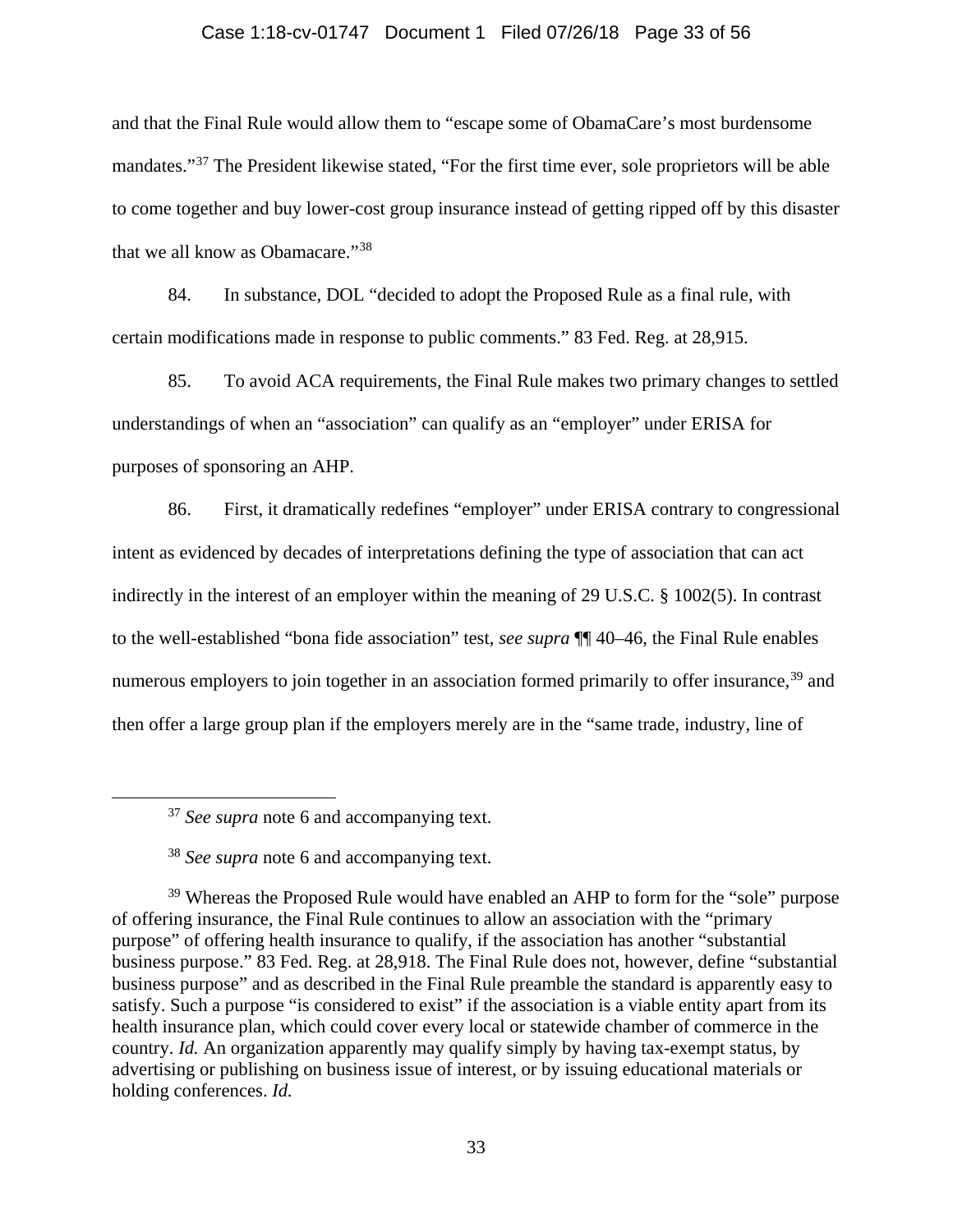## Case 1:18-cv-01747 Document 1 Filed 07/26/18 Page 34 of 56

business, or profession" *or* "have a principal place of business within a region that does not exceed the same State or the same metropolitan area (even if the metropolitan area includes more than one State)." 83 Fed. Reg. at 28,922. Such an association could offer a large group plan by considering, "in the aggregate," all of the employees of the association's members—even if no member is a large employer. 83 Fed. Reg. at 28,934–35.

87. The result would be that associations (1) newly formed (2) primarily to sell insurance (3) for profit (4) to all employers in the same industry or geographic area (an undefined term that could include a whole State or an area that crosses many States' borders) will qualify as "employers" under ERISA.<sup>[40](#page-33-0)</sup> Little would distinguish these entities—which are unlikely to act in their employer members' interests—from health insurance companies or insurance brokers seeking to develop and market plans for their own profit.

88. Enabling associations that meet such minimal standards to qualify as "employers" under ERISA is inconsistent with ERISA, as evidenced by decades of DOL interpretations and practice. *See* DOL Op. No. 2008-07A (Sept. 26, 2008) (rejecting chamber of commerce's attempt to become AHP); DOL Op. No. 94-07A (Mar. 14, 1994) ("USA has numerous members spread across the country who are engaged in operating small businesses. The activities of USA appear to consist primarily of offering its members services or programs of a consumer nature, among which the opportunity to purchase health care benefits may be the most significant. None of the information furnished points to a common economic or representation interest linking employees of USA's members to USA that is unrelated to their obtaining benefits.").

<span id="page-33-0"></span><sup>&</sup>lt;sup>40</sup> The Final Rule does not define "geographic area." DOL makes clear that an area could be *as large as* a State or metropolitan area (undefined), but "nothing in the final rule requires [] that a group or association or their AHP cover the entire State or an entire metropolitan area in order for the group or association to qualify as bona fide." 83 Fed. Reg. at 28,925.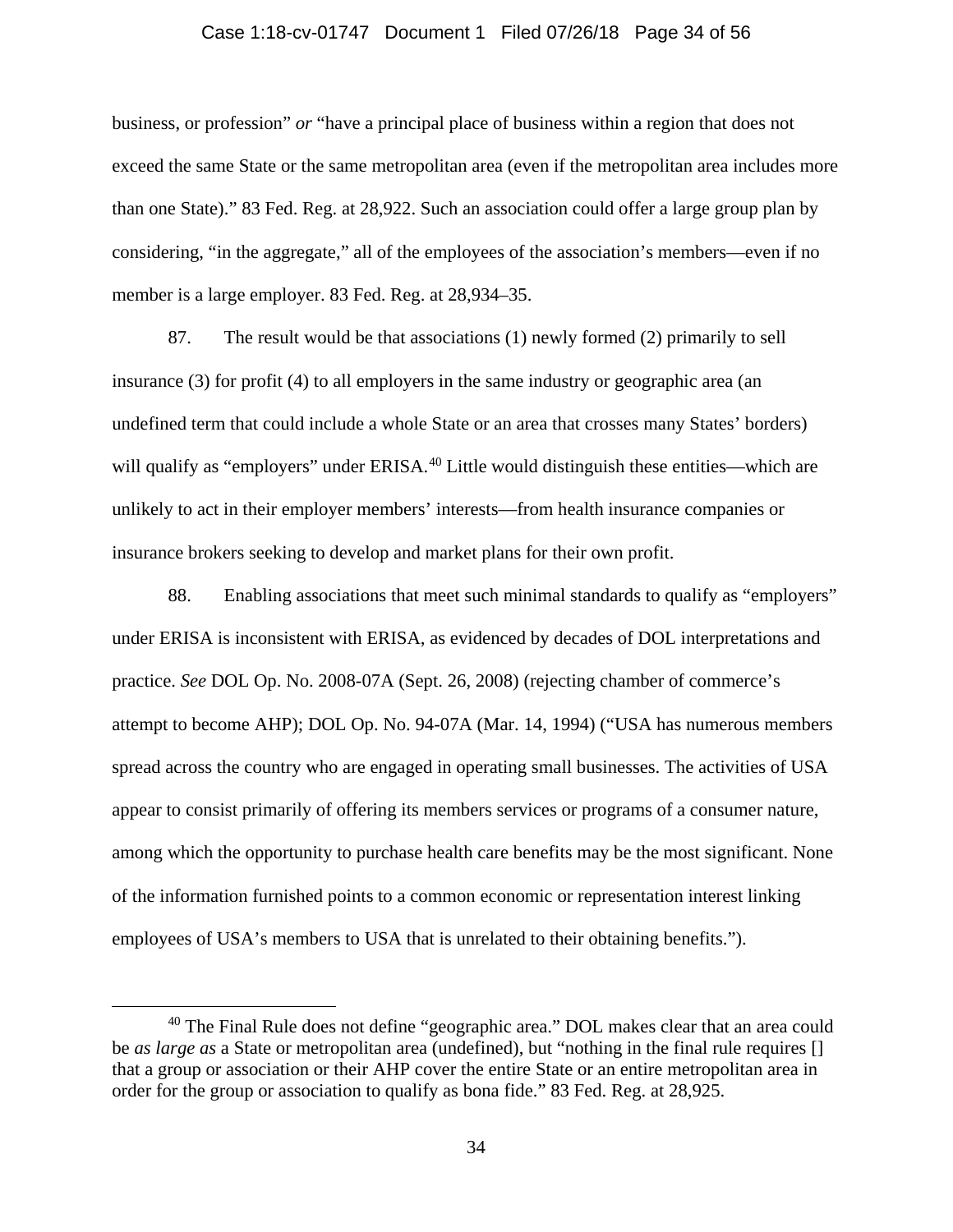## Case 1:18-cv-01747 Document 1 Filed 07/26/18 Page 35 of 56

89. Second, the Final Rule deems self-employed individuals with no other employees to be both employers and employees, such that they can participate in employer associations. The test under the Final Rule for an individual to be considered self-employed is minimal. For example, an individual need only work twenty hours per week (or eighty hours per month)<sup>[41](#page-34-0)</sup> or earn income that "at least equals the working owner's cost of coverage." 83 Fed. Reg. at 28,964. That means earning as little as a few hundred dollars per month would suffice. *Cf. id.* at 28,931 (suggesting that "knitting *a single scarf* to be offered for sale on the internet" might not be enough (emphasis added)). The individual does not even have to establish a track record of meeting those very low standards*. See id.* at 28,932 ("A working owner could demonstrate this by . . . a reasonable projection of expected self-employment hours worked in a trade or business."). Even with those loose standards, DOL makes clear that an AHP may reasonably rely on "the accuracy of the information in written documentation or a sworn statement submitted by a working owner, without independent verification." *Id.* at 28,932.

90. The result of these changes—and the reason why DOL promulgated the Final Rule—will be an expansion of associations that qualify as single, large employers that evade core ACA protections and remove millions of people from the individual and small group markets, in some cases threatening those markets' viability. "As large groups," DOL stated in the Proposed Rule, AHPs "could offer small businesses relief from ACA and State rules that restrict issuers' product offerings and pricing in individual and small group markets." 83 Fed. Reg. at 626; *see also* 83 Fed. Reg. at 28,912 (Final Rule) (noting that "small employers and working owners" would be able to "enjoy flexibility with respect to benefit package design comparable to

<span id="page-34-0"></span><sup>&</sup>lt;sup>41</sup> These hours requirements are 33 percent lower than those in the Proposed Rule. 83 Fed. Reg. at 28,932.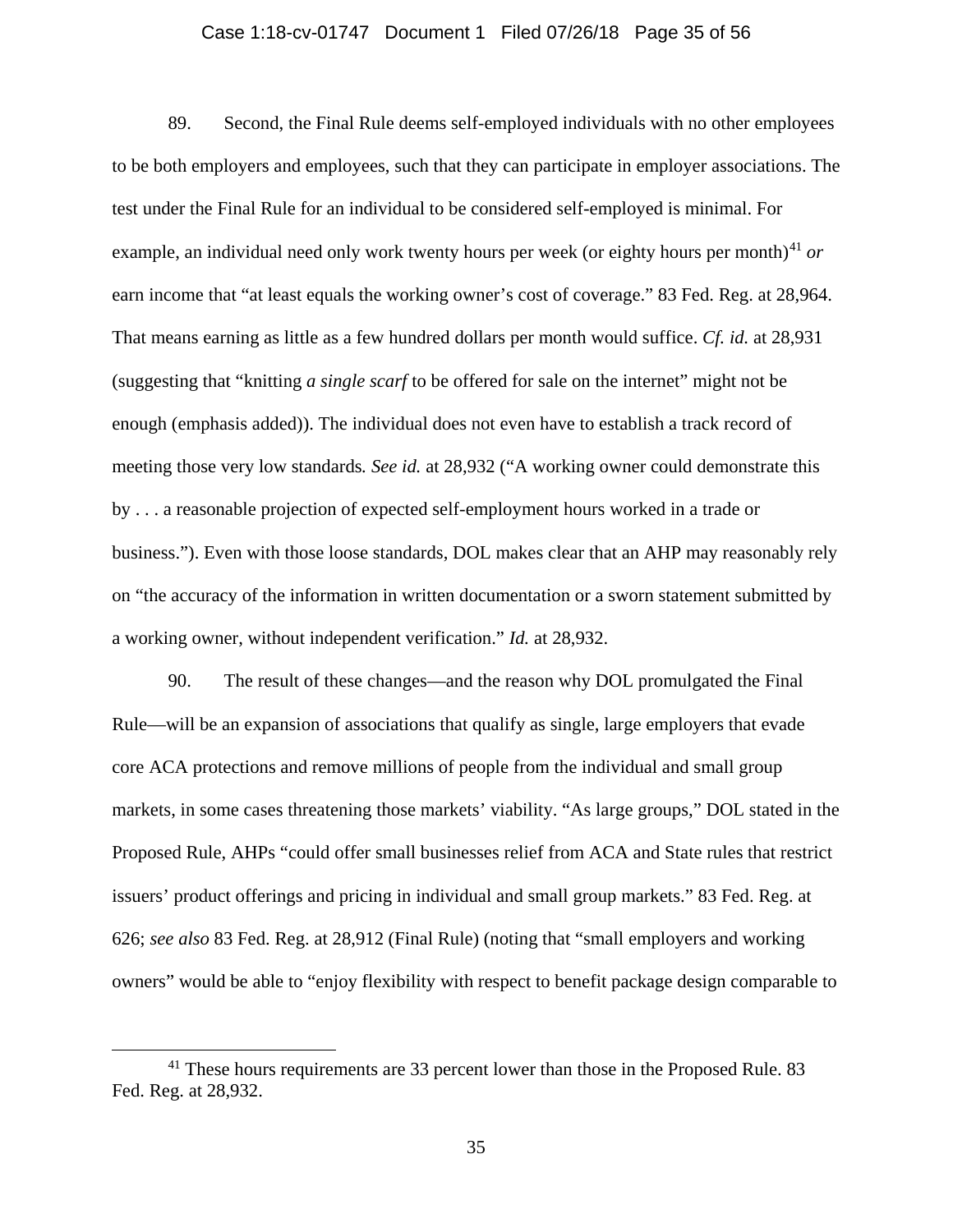#### Case 1:18-cv-01747 Document 1 Filed 07/26/18 Page 36 of 56

that enjoyed by large employers"); 83 Fed. Reg. at 28,935 (Final Rule) (noting the Final Rule would "treat[] AHPs like large employers").

91. Not only will AHPs evade the ACA's protections for the small group and individual markets, but they also appear to be able to evade a core protection for employees in the large group market: the ACA's shared responsibility provision, which ensures that large employers offer meaningful health coverage to their employees. *See supra* ¶ [51](#page-19-2) (describing how shared responsibility provision ensures employees are offered minimum value coverage by large employers). The Final Rule suggests that this provision—which applies to "an employer who employed an average of at least 50 full-time employees," 26 U.S.C. § 4980H(c)(2)—applies to each employer member of an association, but not to the association as one large employer. 83 Fed. Reg. at 28,933. By creating an entity that is a "large employer" for some purposes, but still composed of "small employers" for others, the Final Rule would create plans worse than anything the ACA permits in the small *or* large group markets. Such plans would lack *both* the comprehensive coverage required in the small group market and the lesser, but still significant, protections ensuring large employers offer reasonably comprehensive coverage.

92. Throughout the Final Rule, DOL stresses the purported benefits of evading the ACA's requirements by segmenting risk and offering fewer benefits with AHPs. The Final Rule states, for example, that AHPs would "design more tailored, less comprehensive health coverage and set more actuarially fair prices that generally are lower for lower risk groups and higher for higher risk ones." *See, e.g.*, 83 Fed. Reg. at 28,939; *id.* at 28,944 (similar). DOL projected that the magnitude of such benefits would outweigh any purported administrative savings. "[T]he magnitude of such savings is likely to be smaller than the savings AHPs can deliver by offering more tailored, less comprehensive benefits, offering actuarially fair price discounts to low-risk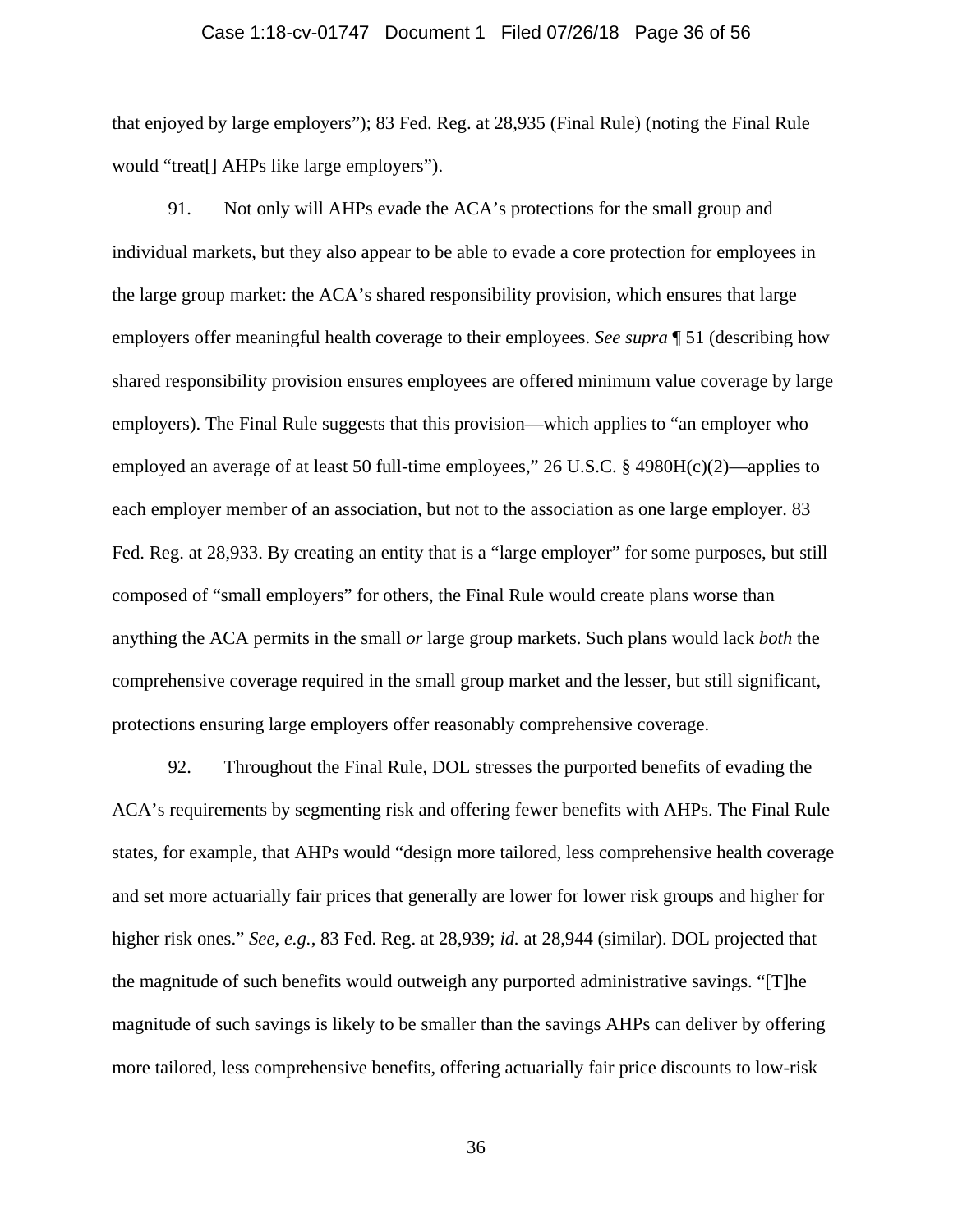## Case 1:18-cv-01747 Document 1 Filed 07/26/18 Page 37 of 56

groups, and assembling favorable risk pools." *Id.* at 28,943. DOL projected such discrimination might "deliver economic value . . . even if these AHPs have relatively high administrative costs," *id.*, suggesting the primary driver of savings for an AHP is risk segmentation and reduced benefits, nothing else.

93. The Final Rule affords far less protection under federal law against premium discrimination than the ACA. First, it enables discrimination based on factors that are not "health factors."[42](#page-36-0) Second, the Final Rule allows even health-factor discrimination if participants in an AHP are divided into groups that are not deemed "similarly situated." 83 Fed. Reg. at 28,927. The Final Rule stressed a range of factors that would differentiate groups from one another within an AHP, thus allowing health-factor discrimination across such groups.<sup>[43](#page-36-1)</sup> The ACA's mandated protections for the small group and individual markets are far more robust. *See supra*  $\P$ [ 3, 4, [52–](#page-20-1)[62.](#page-24-1)

94. Purportedly as a measure to prevent AHPs from becoming "commercial insurance-type arrangements," DOL also prohibited an AHP from treating "member employers

<span id="page-36-0"></span><sup>&</sup>lt;sup>42</sup> "Health factor," under applicable rules, does not include age, group size, sex, income, industry, education level, gender, sexual orientation, occupation, and other factors. 29 C.F.R. § 2590.702(a); *see also* 83 Fed. Reg. at 28,929 (describing "age," "case size," "industry," and "gender" as "non-health factor[s]").

<span id="page-36-1"></span> $43$  Under the Final Rule, factors that can be used to consider groups as not "similarly situated" include: (1) "full-time versus part-time status, different geographic location, membership in a collective bargaining unit, date of hire, length of service, current employee versus former employee status, and different occupations," 83 Fed Reg. at 28,926; (2) whether a purportedly distinct group consists of "participants" (generally meaning "employees") or "beneficiaries" (such as spouses and children), *id.* at 28,926; and (3) as among beneficiaries, "the relationship to the participant, marital status, . . . age or student status . . . and other factors if the factor is not a health factor," *id.* at 28,926–27. Such distinctions are permitted unless they are "directed at individual participants or beneficiaries based on any health factor of the participants or beneficiaries." *Id.* at 28,926.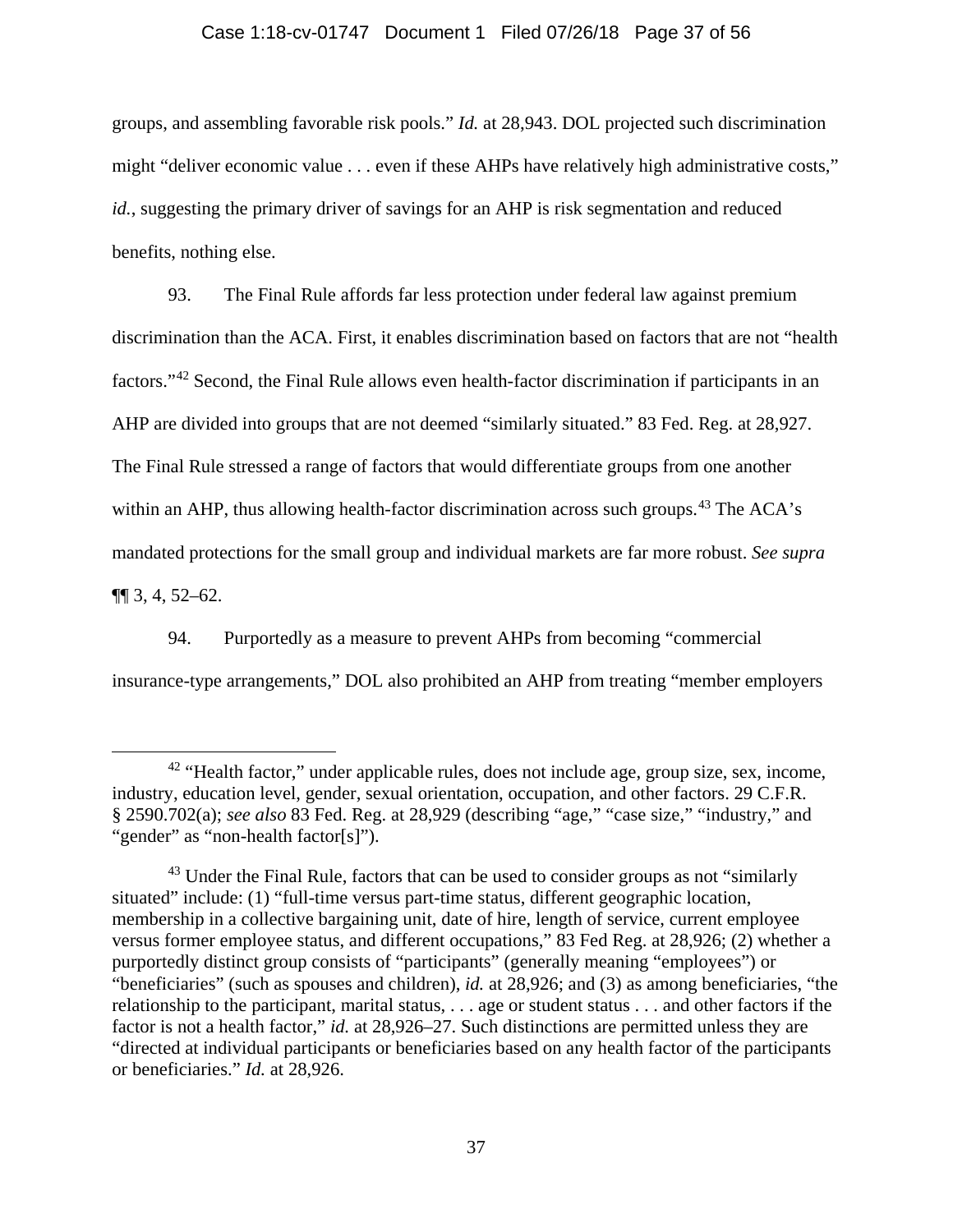#### Case 1:18-cv-01747 Document 1 Filed 07/26/18 Page 38 of 56

as distinct groups of similarly-situated individuals." 83 Fed. Reg. at 28,927–29. [44](#page-37-0) DOL did not explain how allowing AHPs to discriminate (1) across the same broad range of factors otherwise applicable in the large group market (which is served by commercial insurers), (2) across different groups of similarly situated individuals based on health factors, such as claims experience (which large group insurers can do under federal law), and (3) using more factors than permitted in the small group and individual markets (which also are served by commercial insurers), would be sufficient to distinguish an AHP from a commercial insurer.

95. DOL rejected comments urging that AHPs be required to include the essential health benefits package required for individual and small group market plans. DOL's reasoning was that such a requirement "would run contrary to the goal" of reducing protections in the small and individual markets, and that such a protection "could reduce AHPs' flexibility to tailor coverage to the particular needs of the members of the group or association offering the benefits, and thereby reduce access to AHPs by making them less attractive options for providing affordable coverage." *Id.* at 28,933.

96. DOL likewise rejected comments urging that "AHPs should be limited to the rating factors currently allowed in the small group market." *Id.* at 28,927. DOL's position boiled down to the following statement: "Federal rating rules that some commenters suggested should apply to AHPs are grounded in the PHS Act and apply to health insurance issuers in the individual and small group markets, but not to issuers in the large group market or to group

<span id="page-37-0"></span><sup>&</sup>lt;sup>44</sup> On this point, DOL stated that AHPs qualifying as "bona fide associations" using standards applicable prior to the Final Rule will not need to comply with these requirements, 83 Fed. Reg. at 28,928 n.40, and effectively created two tiers of AHPs. DOL stated that "[t]his final rule provides an *additional* mechanism for groups or associations to meet the definition of 'employer' and sponsor a single ERISA-covered group health plan; it is not the sole mechanism." 83 Fed. Reg. at 28,916 (emphasis in original).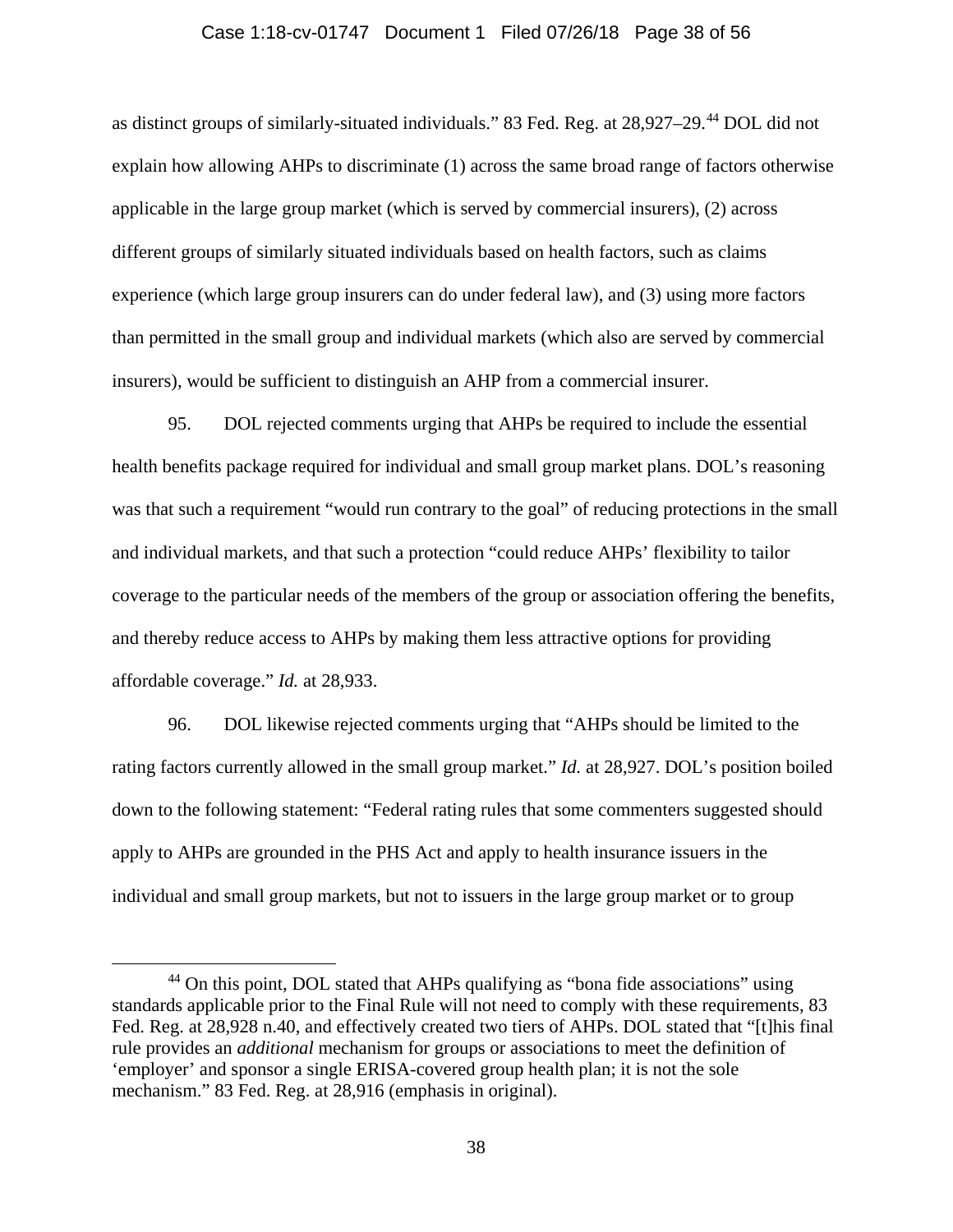#### Case 1:18-cv-01747 Document 1 Filed 07/26/18 Page 39 of 56

health plans. Thus, these rules do not apply those Federal rating rules to self-insured AHPs, or to insured AHPs that have employer members with a total of more than 50 employees, as insurance coverage sold to the latter would generally be regulated as large group coverage." *Id.* at 28,928.

97. In the Final Rule, DOL made clear that States will be able to apply their insurance laws to AHPs that are not fully insured<sup>[45](#page-38-0)</sup> and apply certain insurance laws to AHPs that are fully insured. *Id.* at 28,936. Despite the fraud and abuse that similar plans unleashed on the States in the past, the Final Rule pointedly threatens to use ERISA to enact future regulations to preempt state authority if "state insurance laws … go too far in regulating non-fully-insured AHPs in ways that interfere with the important policy goals advanced by this final rule." *Id.* at 28,936.

98. The Final Rule contains a series of effective and applicability dates. It is scheduled to become effective on August 20, 2018. *Id.* at 28,912. The Final Rule allows "fully insured plans to begin operating under the new rule on September 1, 2018," *id.* at 28,953, so AHPs that obtain insurance from a state-licensed insurer will be able to begin operating within weeks, free from federal ACA protections not otherwise duplicated under state law. In addition, "[e]xisting self-insured AHPs can begin operating under the new rule on January 1, 2019, and new self-insured AHPs can begin on April 1, 2019." *Id.* at 28,953.

99. DOL stated that these months-long delays in applicability of the Final Rule for self-insured AHPs would allot "additional time for the Department and State authorities to address concerns about self-insured AHPs' vulnerability to financial mismanagement and abuse." *Id.* at 28,953. The Final Rule noted that "[t]he Department and State authorities both

<span id="page-38-0"></span><sup>&</sup>lt;sup>45</sup> An AHP is "fully insured only if the terms of the arrangement provide for benefits the amount of all of which the Secretary determines are guaranteed under a contract, or policy of insurance, issued by an insurance company, insurance service, or insurance organization, qualified to conduct business in a State." 29 U.S.C. § 1144(b)(6)(D).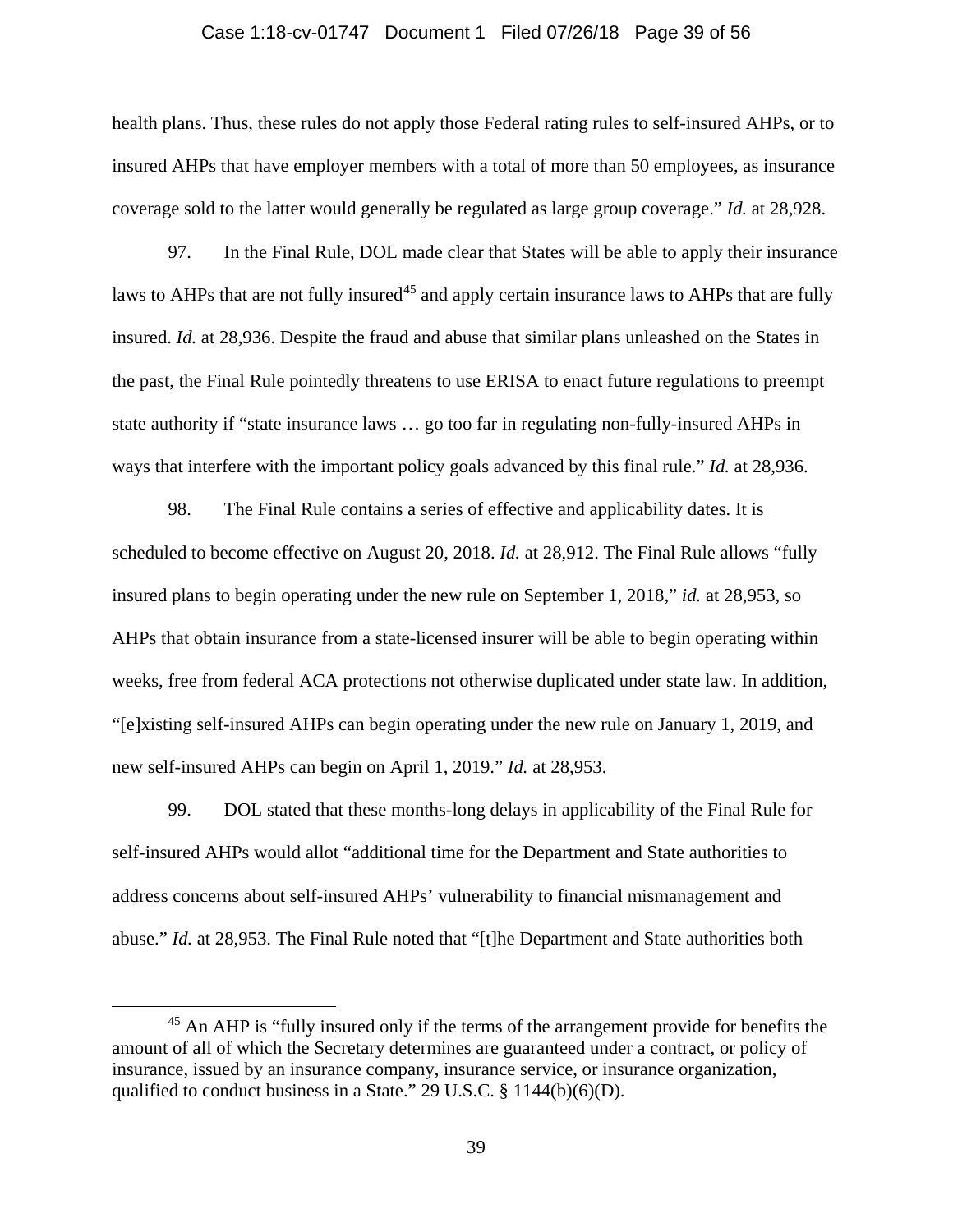## Case 1:18-cv-01747 Document 1 Filed 07/26/18 Page 40 of 56

need time to build and implement adequate supervision and possible infrastructure to prevent fraud and abuse," *id.*, and, with respect to the April 1, 2019 date for new self-insured AHPs, to "provide sufficient time for the Department and the States to implement a robust supervisory infrastructure and program," *id.* DOL does not state how it will drastically increase its oversight abilities given its prior acknowledgement that it had the capability to review plans under its jurisdiction only once every 300 years.<sup>[46](#page-39-1)</sup>

## **IV. THE FINAL RULE HARMS THE STATES**

<span id="page-39-0"></span>100. The Final Rule harms the States' sovereign, quasi-sovereign, <sup>[47](#page-39-2)</sup> economic, and proprietary interests.

101. The Final Rule harms the States' interests in enforcing their own laws as a result of ERISA's express preemption provision. The Final Rule is designed to vastly expand the number of AHPs that qualify as "employee benefit plans" governed by ERISA, and that thus must be subject to an analysis under ERISA's express preemption provision. 29 U.S.C. § 1144. The Final Rule notes that this statutory provision generally preserves State insurance laws as to AHPs that are not fully insured, and refers to the statutory language that states that, as to such plans, "any law of any State which regulates insurance may apply to the extent not inconsistent

<span id="page-39-1"></span> <sup>46</sup> National Employment Law Project, Comment Letter on Proposed Rule (Mar. 6, 2018), https://www.regulations.gov/document?D=EBSA-2018-0001-0469.

<span id="page-39-2"></span> $47$  The District of Columbia is uniquely situated among the Plaintiff States, as it has no sovereign interest to claim as against the Federal Government. *See* Const. art. I, § 8, cl. 17; *N. Pipeline Constr. Co. v. Marathon Pipe Line Co.*, 458 U.S. 50, 76 (1982) (plurality op.); *District of Columbia ex rel. Am. Combustion, Inc. v. Transamerica Ins. Co.*, 797 F.2d 1041, 1046 (D.C. Cir. 1986) (Congress acts "as sovereign of the District of Columbia"). Rather, the District asserts its quasi-sovereign interests and its authority to enforce its laws and uphold the public interest under its Attorney General Act, which was intended to incorporate the common law authority of States' attorneys general. D.C. Code. § 1-301.81; *see also Alfred L. Snapp & Son, Inc. v. Puerto Rico, ex rel., Barez*, 458 U.S. 592, 608 n.15 (1982) (recognizing that Puerto Rico "has a claim to represent its quasi-sovereign interests in federal court at least as strong as that of any State").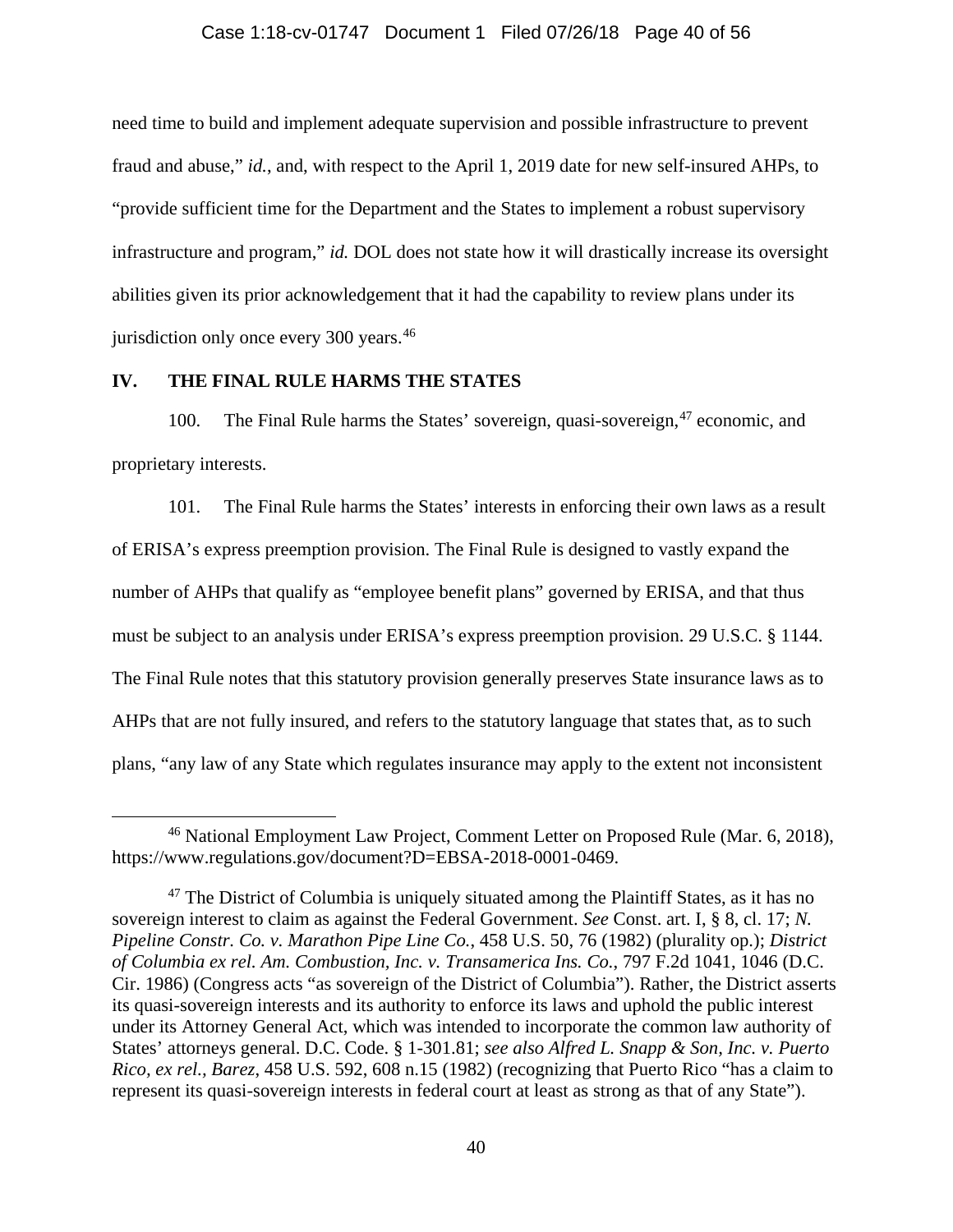#### Case 1:18-cv-01747 Document 1 Filed 07/26/18 Page 41 of 56

with" ERISA. *See* 29 U.S.C. § 1144(b)(6)(A)(ii); 83 Fed. Reg. at 28,959. Moreover, DOL threatens to use ERISA to enact future regulations to preempt State insurance laws as to AHPs plans if States go "too far" in regulating them. *See* 83 Fed. Reg. at 28,937. And, as to noninsurance state laws, the Proposed Rule asserted that under ERISA those may be preempted as well, 83 Fed. Reg. at 617, with no statement in the Final Rule disclaiming that intent. By limiting States' sovereign "power to create and enforce a legal code," *Alfred L. Snapp & Son, Inc. v. Puerto Rico, ex rel., Barez*, 458 U.S. 592, 601 (1982), the Final Rule injures the States. *Maryland v. King*, 567 U.S. 1301, 133 S. Ct. 1, 3 (2012) (Roberts, C.J., in chambers); *Alaska v. U.S. Dep't of Transportation*, 868 F.2d 441, 442–44 (D.C. Cir. 1989).

102. Many States will suffer harm in the form of lost tax revenue or administrative fees paid to state agencies for small group and individual plans obtained on a state insurance exchange. Both the Proposed Rule and the Final Rule openly acknowledge that this is the case. 83 Fed. Reg. at 28,943 (noting that self-insured AHPs "may avoid the potentially significant cost to comply with State rules that apply to large group issuers, including for example premium taxes"); 83 Fed. Reg. at 627 ("State revenue may also decline in States that tax insurance premiums.").

103. The Final Rule also openly contemplates a substantially increased regulatory burden on the States. For example, the Final Rule contemplates fighting fraud and abuse only if States do so: "the final rule importantly depends on state insurance regulators for oversight and enforcement to, among other things, prevent fraud, abuse, incompetence and mismanagement, and avoid unpaid health claims." 83 Fed. Reg. at 28,960. The Final Rule notes, for example, that it has granted a few months of delay until it goes into full effect because States "need time to build and implement adequate supervision and possible infrastructure to prevent fraud and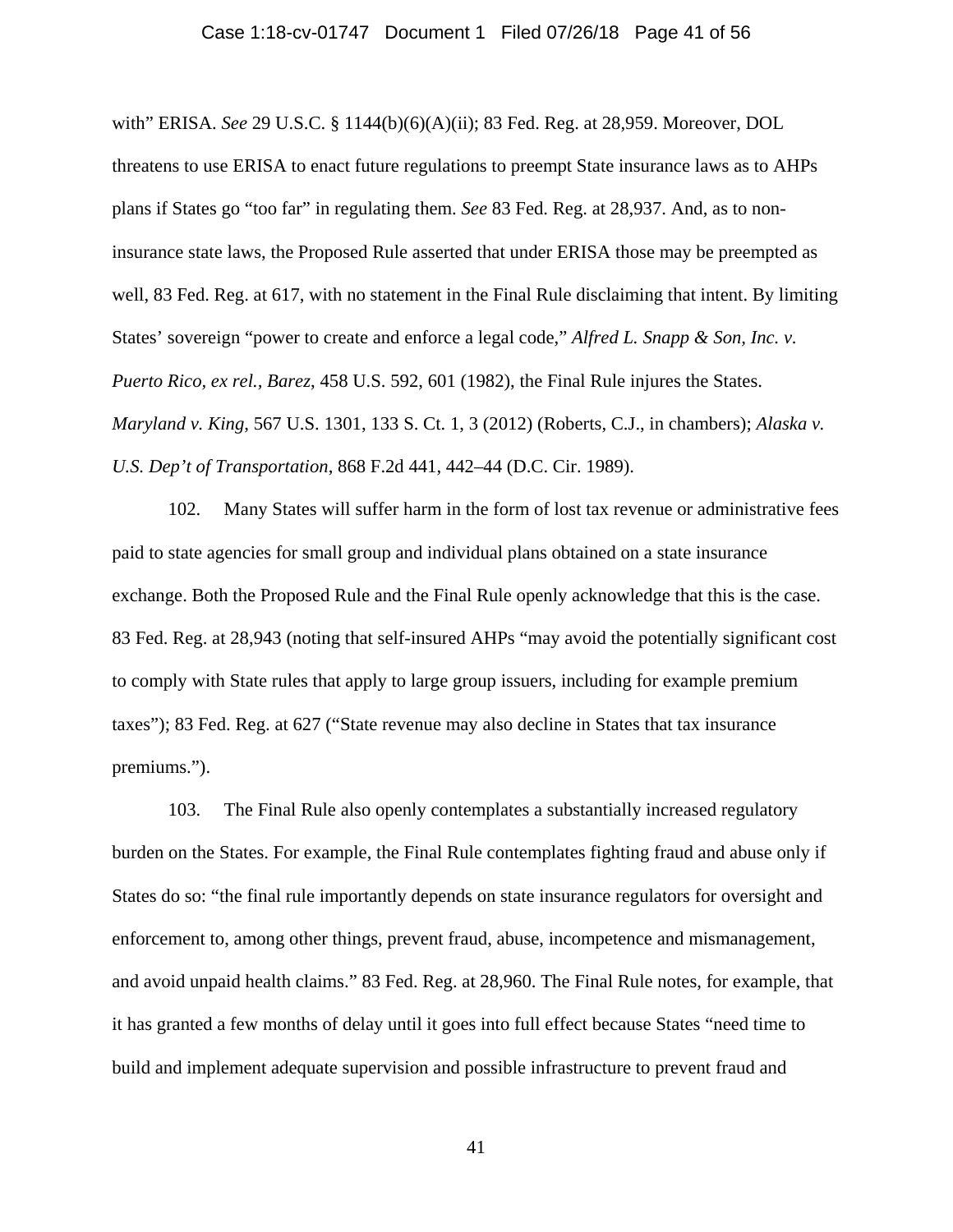## Case 1:18-cv-01747 Document 1 Filed 07/26/18 Page 42 of 56

abuse" and "to implement a robust supervisory infrastructure and program." *Id.* at 28953–54. Thus, the States will be harmed by being forced to substantially ramp up enforcement against a new type of plan, or face a wave of fraud and abuse similar to what occurred with MEWAs in past decades. Even AHPs that are not ERISA plans under the Final Rule will exploit confusion just as such entities have done for decades—to argue that state oversight and enforcement of AHPs is preempted, spending participants' premiums on litigation rather than benefits and forcing States to expend their own resources to exercise their sovereign law enforcement powers.

104. Further, in States where state law does not duplicate ACA requirements for individual and small group plans, the health insurance markets will experience substantial harm. As DOL anticipates, the Final Rule will encourage healthy individuals and employers with healthy employees to leave the traditional health insurance markets and purchase cheaper plans with fewer benefits through AHPs. Many of those individuals, employees, and their dependents (including children)—healthy at the time of enrollment in an AHP—will get sick, some seriously, and require health care their AHP does not cover. The most vulnerable individuals, employees, and dependents—those with the greatest health needs, including those with preexisting conditions—will be left to purchase more expensive comprehensive coverage from the start or will lose coverage entirely. An actuarial analysis submitted to DOL during the comment period estimates that the District of Columbia's small group market will shrink by as much as 90 percent, and the individual market will lose 25 percent of its participants.<sup>[48](#page-41-0)</sup> And as more people

<span id="page-41-0"></span> <sup>48</sup> *See* District of Columbia Health Benefit Exchange Authority, Comment Letter on Proposed Rule (Mar. 6, 2018), https://www.regulations.gov/document?D=EBSA-2018-0001- 0643.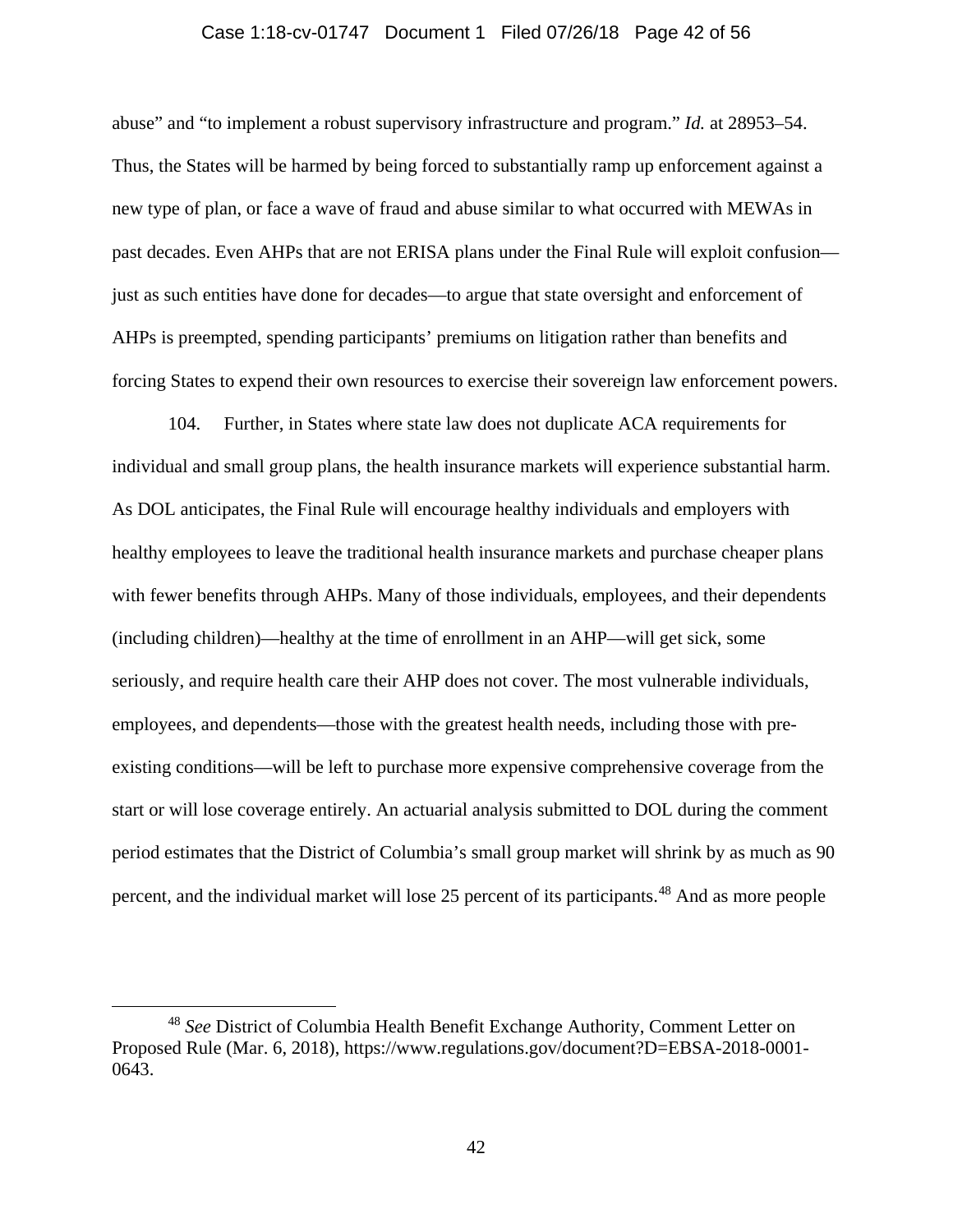### Case 1:18-cv-01747 Document 1 Filed 07/26/18 Page 43 of 56

leave the traditional market in states without sufficiently protective state laws, <sup>[49](#page-42-1)</sup> costs for those who need to purchase comprehensive coverage will continue to rise, undermining the reformed individual and small group health insurance markets that were intended by Congress and that the States have worked so diligently under the ACA to build over the last several years.

105. The District of Columbia's actuarial analysis estimates that premiums for small groups may rise by more than 25 percent, and premiums for individuals may rise more than 10 percent based on the Final Rule alone. Unaffordable premiums will lead to the loss of insurance for the people who need the benefits the most. And, in some instances, insurance carriers, faced with smaller, sicker pools of individuals and small groups, will choose to leave the individual and small group insurance markets altogether, making comprehensive insurance coverage completely unavailable to individuals and small groups.

<span id="page-42-0"></span>106. Many States will also experience a rise in their uncompensated care costs due to the Final Rule, especially for individuals with high health needs who risk losing their access to advanced premium tax credits. If an employee who makes less than 400 percent of the federal poverty level currently works for a small employer who does not offer health coverage, that employee is able to use an advanced premium tax credit to purchase a qualified health plan on the exchange. If, under the Final Rule, that small employer makes an AHP available to its

<span id="page-42-1"></span><sup>&</sup>lt;sup>49</sup> New York is an example of a State with sufficiently protective state laws that will undertake the regulatory burden to prevent these harms from occurring within the State. The New York Department of Financial Services ("DFS") regulates the commercial health insurance market in New York. Under New York law, a group or association of employers can sponsor a group health plan in New York only if the group is recognized as a group under the N.Y. Insurance Law regardless of the final rule. The Final Rule expressly states that it does not preempt state law and makes clear that state regulators, such as DFS, maintain their full authority under state law to regulate their state insurance markets. Nonetheless, DFS will be required to undertake an additional regulatory burden to ensure that any AHPs that impact the State comply with New York law regardless of the Final Rule and that all of the applicable New York laws are enforced against AHPs that impact the State.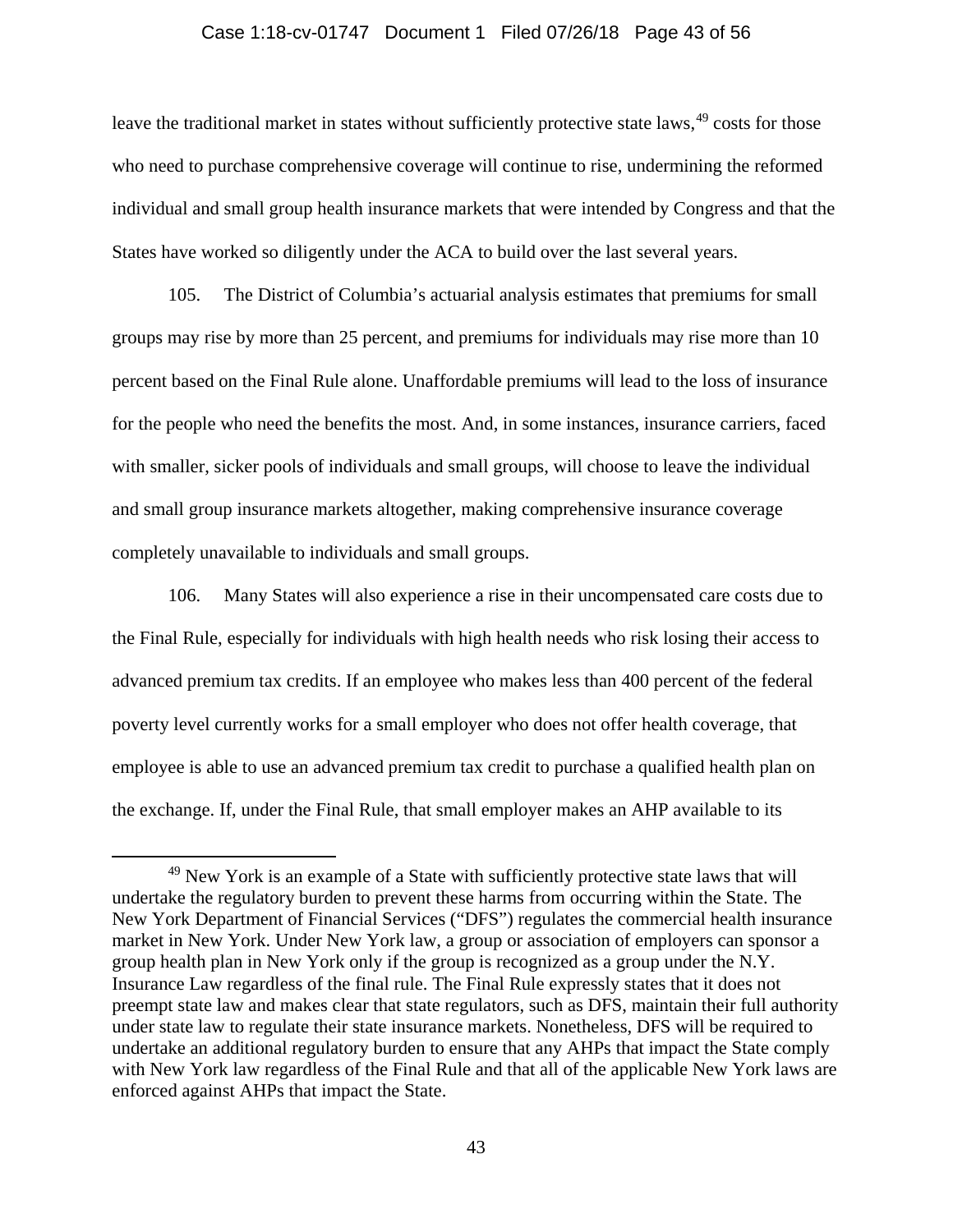## Case 1:18-cv-01747 Document 1 Filed 07/26/18 Page 44 of 56

employees and that AHP meets the requirements of minimum essential coverage (which does not cover all essential health benefits) under the ACA, that employee will lose her eligibility for the tax credit. An employee with a chronic condition or high health needs not covered by her AHP would now have no reasonable way to access the coverage she needs. The employee's options would be: (a) purchase a plan in the marketplace without financial assistance, an unaffordable option if the employee had income low enough to qualify for a tax credit in the first place; (b) enroll in the AHP even if the AHP does not cover services she relies on, such as maternity care, mental health care, or prescription drugs, or (c) remain uninsured. This individual who formerly had access to coverage through the marketplace will now be underinsured or uninsured due to the Final Rule. States will, in many cases, become responsible for providing care to individuals who cannot afford coverage or who are underinsured.

107. The requested relief, if granted, will redress the injuries to the States' interests caused by the Final Rule.

## **V. CAUSES OF ACTION**

# **FIRST CAUSE OF ACTION (Administrative Procedure Act —Contrary to Law—Market Structure)**

108. The States reallege and incorporate by reference the allegations set forth in all preceding paragraphs of the complaint.

109. Under the APA, courts must "hold unlawful and set aside agency action" that is "arbitrary, capricious, an abuse of discretion, or otherwise not in accordance with law." 5 U.S.C.  $$706(2)(A).$ 

110. In ACA provisions that Congress incorporated into ERISA, PHSA, and elsewhere, Congress defined the small group market by reference to whether a business is "an employer who employed" a small number of employees—generally, fifty or fewer, but also up to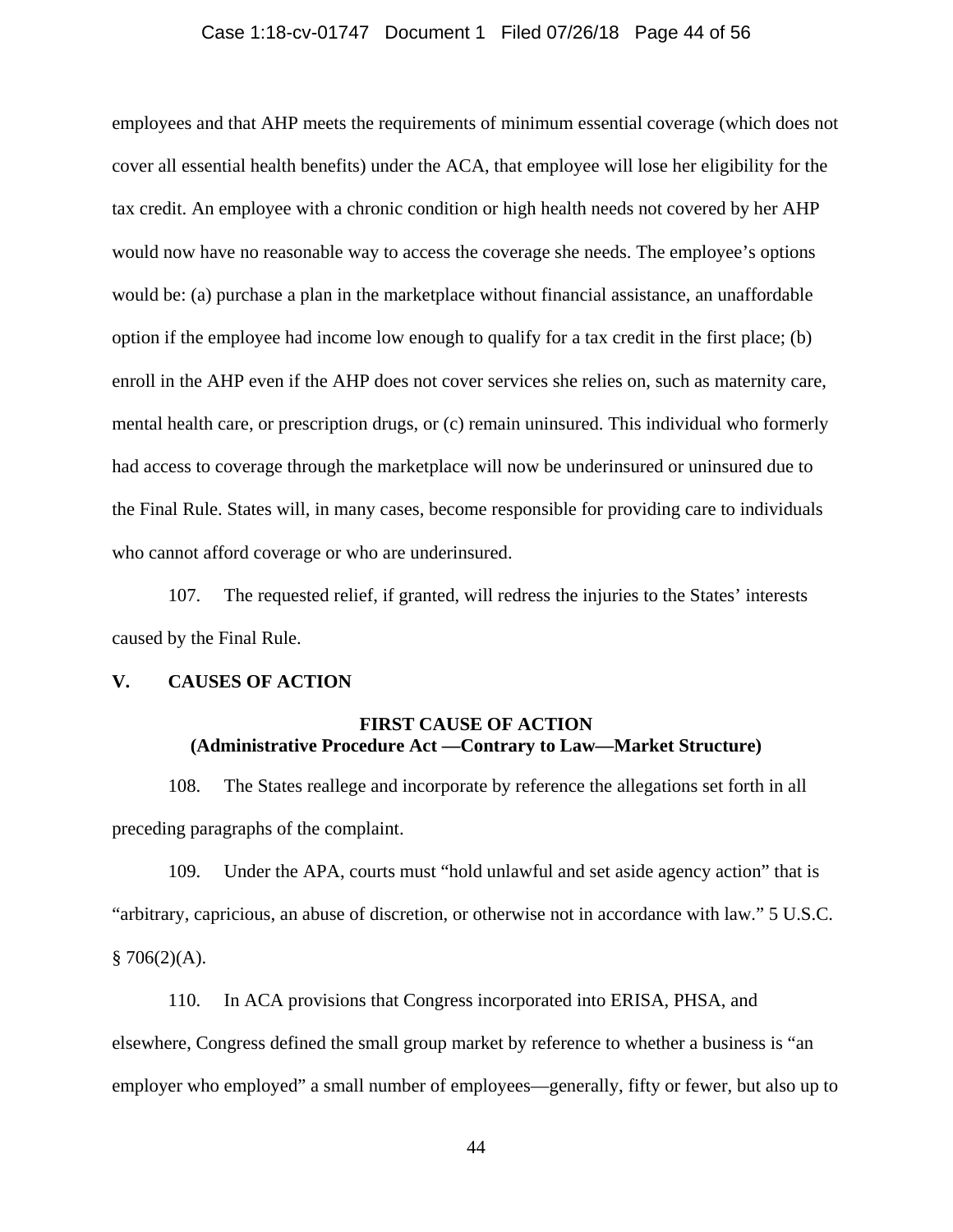#### Case 1:18-cv-01747 Document 1 Filed 07/26/18 Page 45 of 56

one hundred, *see supra* ¶¶ [51](#page-19-2)[–58.](#page-22-2) This definition and others are at the core of the ACA's health insurance market structure. *See supra* ¶¶ [59](#page-23-1)[–63.](#page-24-2)

111. But DOL's purported "goal" of applying the same regulatory standards to large employers and small employers, 83 Fed. Reg. at 28,933, is directly contrary to the text, structure, and purpose of the ACA, in which Congress decided that stronger protections *should apply* to employees of small employers than to employees of large employers *because of* historic deficiencies in the small group market.

112. The ACA's text confirms Congress's intent. The phrasing used by the ACA's definitions of "large employer" and "small employer"—"an employer who employed" a given number of employees—plainly adopts the traditional common law test for whether a "hiring party" has substantial enough control over a "hired party" to establish an employer-employee relationship. *Nationwide Mutual Ins. Co. v. Darden*, 503 U.S. 318, 323–24 (1992) (using test to determine whether a person is "employed by an employer" under ERISA). An association of all, or many, small employers in a State cannot be the "employer who employed" all of its members' employees.

113. Confirming that view, Congress delineated very narrow circumstances in which employees could be "aggregated" across businesses, based on well-established rules under the IRC covering corporate control groups and the like. *See supra* ¶ [63.](#page-24-2) It would be contrary to the ACA to conclude that Congress permitted an unstated means to undo core ACA reforms for approximately 90 percent of businesses and many individuals,<sup>[50](#page-44-0)</sup> particularly through a generally

<span id="page-44-0"></span><sup>&</sup>lt;sup>50</sup> According to the U.S. Census Bureau's County Business Patterns data, there were more than 7.75 million business establishments in the United States in 2016, and more than 94 percent of them had between 1 and 49 employees. That same data set showed more than 544,000 businesses in New York alone, with approximately 95 percent of them having between 1 and 49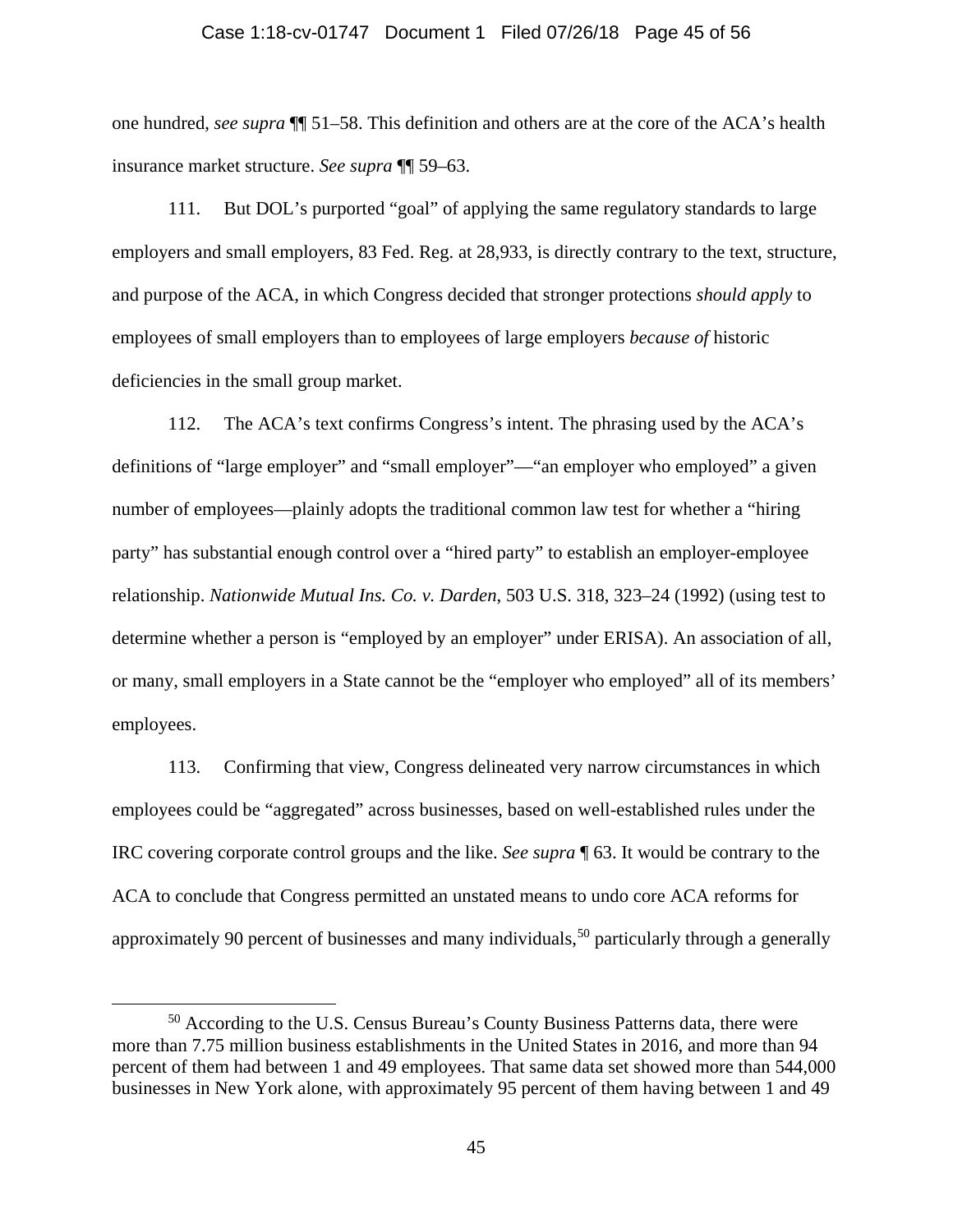## Case 1:18-cv-01747 Document 1 Filed 07/26/18 Page 46 of 56

worded definition in a long-extant statute such as ERISA. *See King v. Burwell*, 135 S. Ct. 2480, 2488–89 (2015); *Utility Air Reg. Grp. v. EPA*, 134 S. Ct. 2427, 2444 (2014).

114. The Final Rule conflicts with the ACA's structure by creating plans that are treated as "large employers" for some purposes but not with respect to the shared responsibility protection at 26 U.S.C. § 4980H. That provision requires such large employers to provide health coverage to their full-time employees that is meaningfully comprehensive in the sense that it is affordable and provides "minimum value" to the enrollee. *See supra* ¶ [51.](#page-19-2) Although less prescriptive than the essential health benefits package required for the individual and small group markets, this requirement effectively ensures that a large employer (on pain of a significant tax penalty) provides meaningful coverage. By treating AHPs as large employers for other ACA purposes, but not here, the Final Rule creates plans outside of comprehensive coverage requirements applicable to *all three ACA markets*, contrary to what Congress intended.

115. The Final Rule's treatment of AHPs thus is contrary to law.

116. The Final Rule is unlawful and should be set aside. 5 U.S.C. § 706(2)(A).

## **SECOND CAUSE OF ACTION (Administrative Procedure Act—Contrary to Law—"Working Owners")**

117. The States reallege and incorporate by reference the allegations in all preceding paragraphs of the complaint.

118. Under the APA, courts must "hold unlawful and set aside agency action" that is "arbitrary, capricious, an abuse of discretion, or otherwise not in accordance with law." 5 U.S.C.  $$706(2)(A).$ 

 $\overline{a}$ 

employees. These data sets are available through the following link: https://www.census.gov/data/tables/2016/econ/cbp/cbp-tables.html.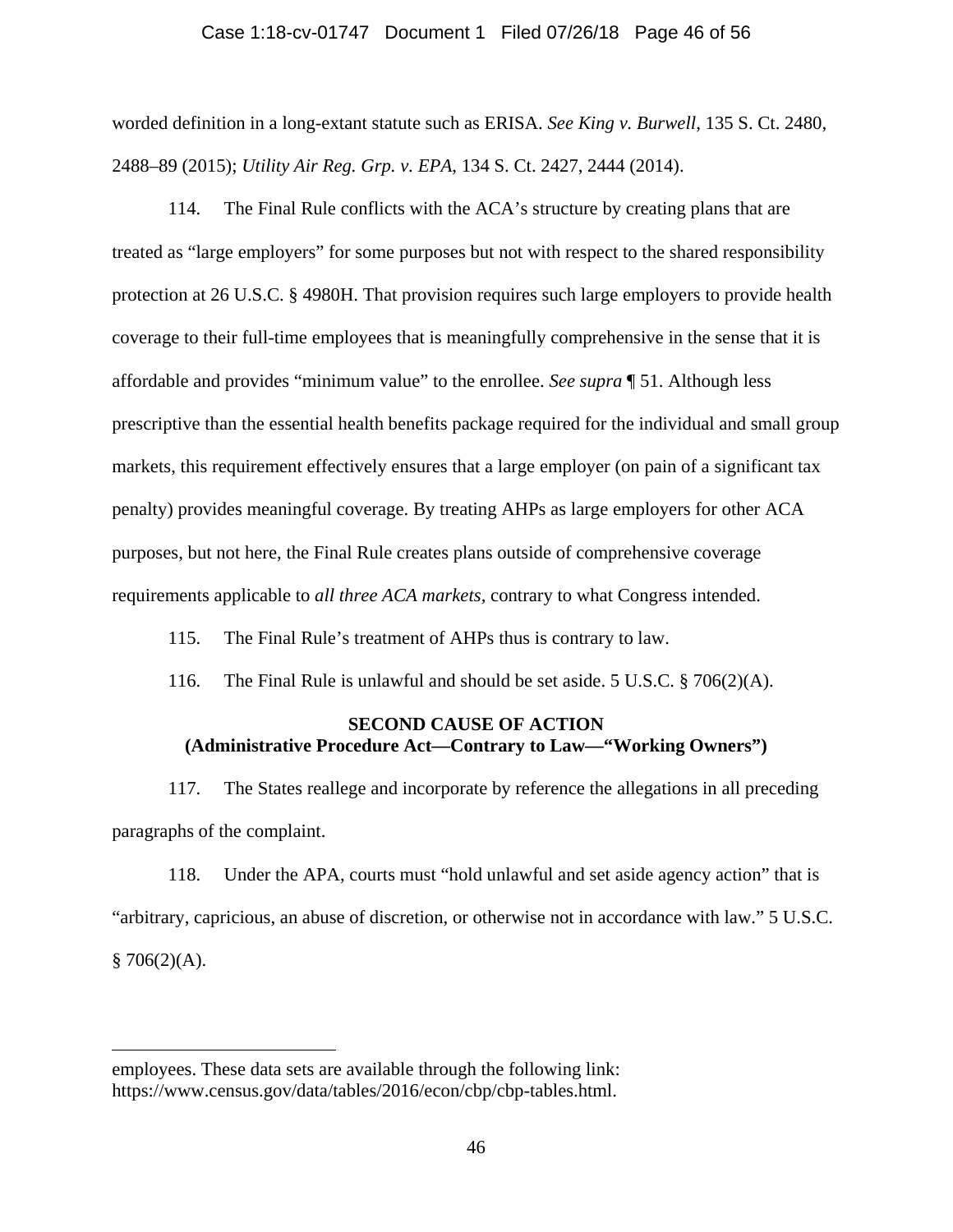#### Case 1:18-cv-01747 Document 1 Filed 07/26/18 Page 47 of 56

119. The Final Rule unlawfully attempts to fragment the individual market by treating self-employed individuals (denominated "working owners") with no other employees as both "employer" and "employee," contrary to ERISA, congressional intent, specific definitions governing group health plans under ERISA and the PHSA, and judicial precedent.

120. This provision is contrary to ERISA and the legislative intent of Congress. "Courts agree that if a benefit plan covers only working owners, it is not covered by Title I" of ERISA. *Yates*, 541 U.S. at 21 n.6.

121. This provision also violates statutory definitions applicable to group health plans under ERISA. Congress installed the ACA's individual and group market reforms in the PHSA and ERISA. *See* 29 U.S.C. § 1185d; *see also supra* ¶ [58.](#page-22-2) These provisions—which govern not only typical group health plans, but also any plan that purportedly is an AHP—use ERISA's definition of "employer," except that they limit the definition to "include only employers of two or more employees," which clearly does not include sole proprietors. *See* 42 U.S.C. § 300gg-91(d)(6). This provision makes it abundantly clear that a working owner who has no other employees cannot be an employer under ERISA provisions governing group health plans, and so cannot join an "association of employers" within the meaning of that definition.

122. The Final Rule also unlawfully enables a so-called "working owner" to claim this designation with no obligation to demonstrate indicia of bona fide employment. But ERISA requires a true, bona fide employment relationship—based on a traditional common law test for an individual to establish that she is an "employee" of an "employer." *Darden*, 503 U.S. at 324; *Cmty for Creative Non-Violence v. Reid*, 490 U.S. 731, 739–51 (1989). The Final Rule's minimal requirements are contrary to law.

123. The Final Rule is unlawful and should be set aside. 5 U.S.C.  $\S$  706(2)(A).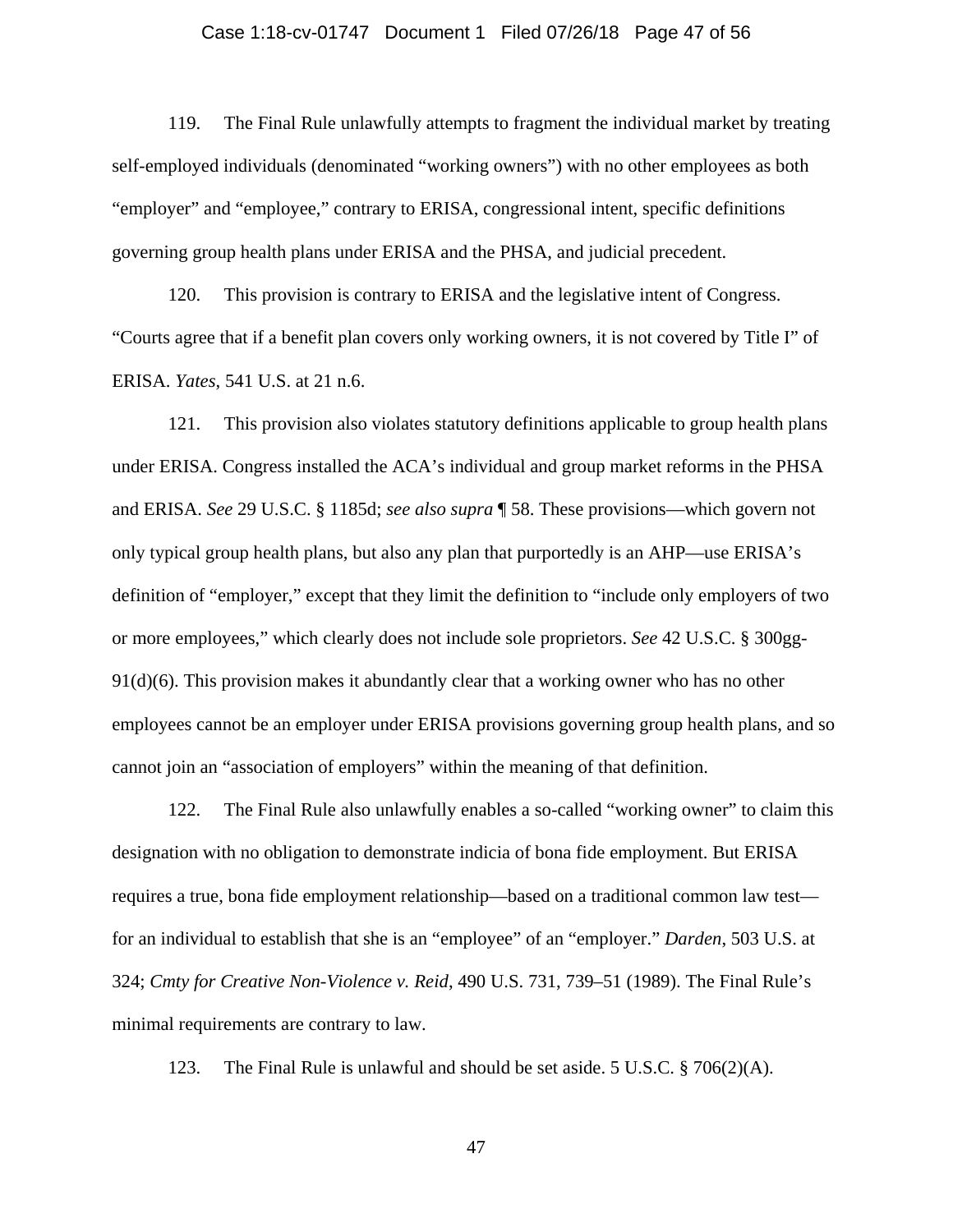## **THIRD CAUSE OF ACTION (Administrative Procedure Act—Contrary to Law—Bona Fide Association)**

124. The States reallege and incorporate by reference the allegations set forth in all preceding paragraphs of the complaint.

125. From shortly after ERISA's enactment, and consistently thereafter, ERISA has been understood to permit only certain types of associations—those tied by a commonality of interest unrelated to the provision of benefits, and subject to control by employer members—to qualify as an "association" acting indirectly in an employer's interest under ERISA's definition of employer. *See supra* ¶¶ [38](#page-12-1)[–46.](#page-15-2) The courts and DOL have endorsed that interpretation for decades; DOL even argued that ERISA foreclosed an interpretation that would allow an entrepreneurial association of unrelated employers to be considered an "employer." *See supra ¶* [46.](#page-15-2)

126. The Final Rule unlawfully guts these established principles, effectively enabling commercial insurance operations to qualify as ERISA plans. *See, e.g.*, 83 Fed. Reg. at 28,918. This provision is contrary to ERISA. *See Wisc. Educ. Ass'n*, 804 F.2d at 1064–65. ERISA requires an association's employer-members to have a "common economic or representation interest, unrelated to the provision of benefits." *Id.* The Final Rule enables AHPs who have the primary purpose of selling insurance for profit and who (in States without sufficiently protective state laws) can discriminate across a broad range of factors—leaving them little different from insurance companies—to qualify as ERISA plans.

127. The Final Rule also eviscerates the requirement that an association's employer members have a substantial "commonality of interest," a key requirement in assessing whether an association is "acting indirectly in the interest of" its employer members, or instead acting as a commercial insurance provider. Despite acknowledging that its "historical approach" on the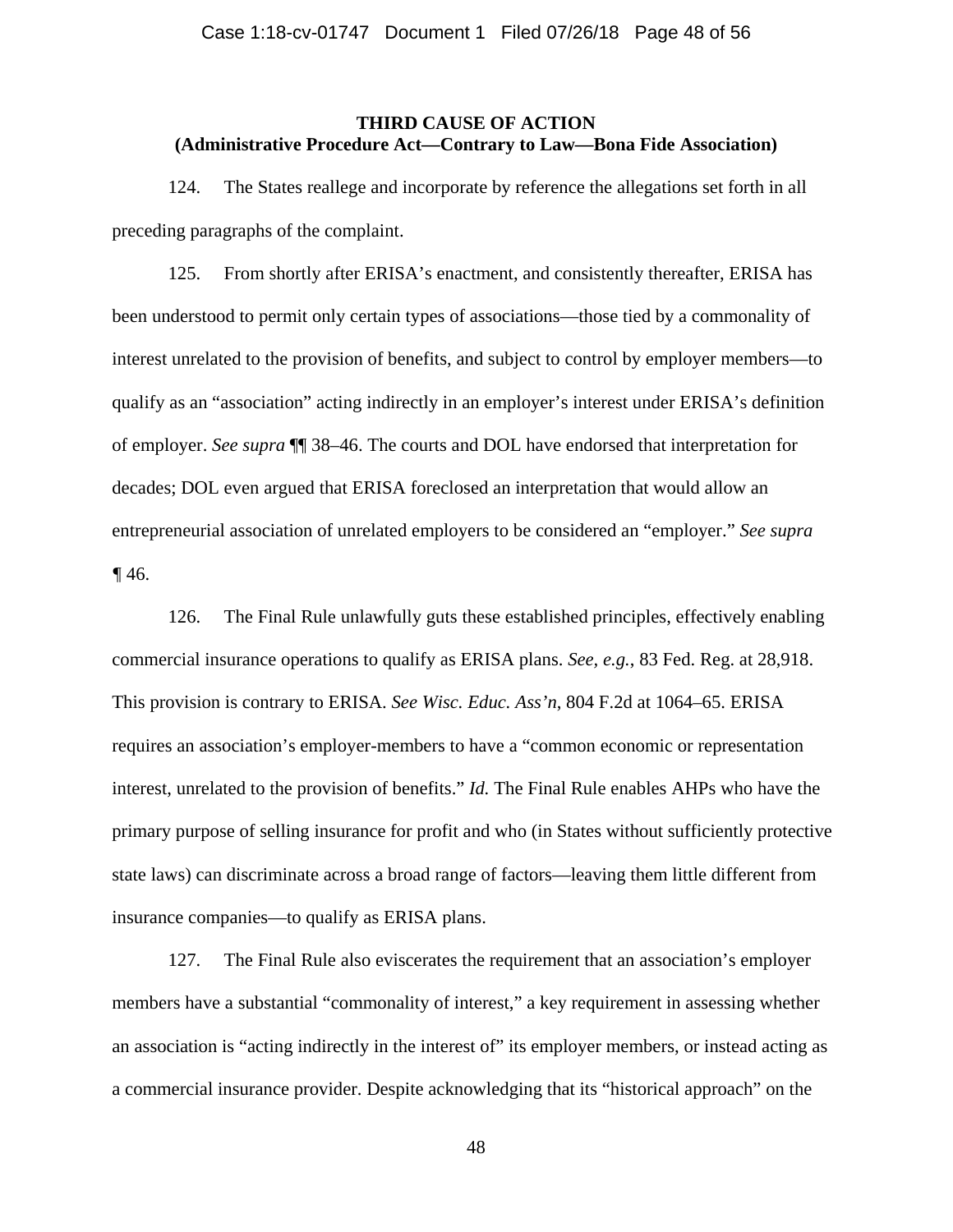## Case 1:18-cv-01747 Document 1 Filed 07/26/18 Page 49 of 56

issue "was designed to ensure that the Department's regulation of employee benefit plans is *focused on employment-based arrangements, as contemplated by ERISA*, rather than merely commercial insurance-type arrangements that lack the requisite connection to the employment relationship," 83 Fed. Reg. at 28,914, the Final Rule effectively eliminates the commonality of interest requirement by allowing fly-by-night organizations that have no established track record and that cover all employers in a State to qualify as a "bona fide association" (and thus an "employer"). The Final Rule does this by providing that the employer members have a sufficient commonality of interest if they merely "have a principal place of business within a region that does not exceed the boundaries of the same State or the same metropolitan area (even if the metropolitan area includes more than one State)" or are in the "same trade, industry, line of business, or profession." 83 Fed. Reg. at 619 (Proposed Rule); 83 Fed. Reg. at 28,923 (Final Rule). This is contrary to well-established judicial interpretations of ERISA holding that mere proximity among businesses does not provide the "protective nexus" sufficient to fall within ERISA.

128. Congress has enacted a web of statutes governing health care spending, which comprises nearly one-fifth of the national economy, [51](#page-48-0) and other major economic actors (such as pensions) based on the long-standing, settled meaning of "employer" under ERISA. DOL is not free—through a radical reinterpretation of the term "employer"—to upend the application of these statutes.

129. The Final Rule is unlawful and should be set aside. 5 U.S.C. § 706(2)(A).

<span id="page-48-0"></span> <sup>51</sup> *National Health Expenditure Data,* Ctrs. for Medicare & Medicaid Servs., https://www.cms.gov/Research-Statistics-Data-and-Systems/Statistics-Trends-and-Reports/NationalHealthExpendData/NationalHealthAccountsHistorical.html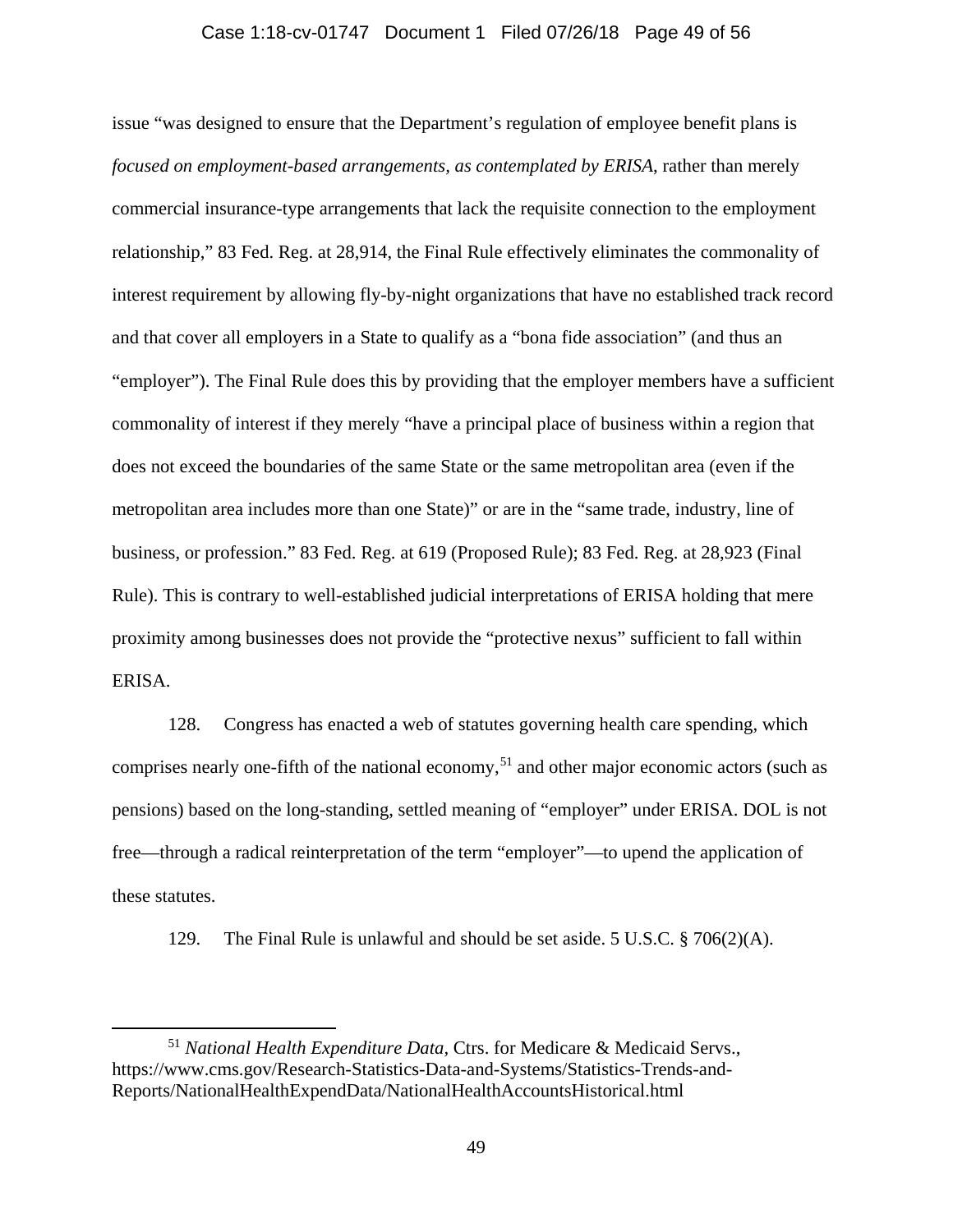# **FOURTH CAUSE OF ACTION (Administrative Procedure Act—In Excess of Statutory Authority)**

130. The States reallege and incorporate by reference the allegations set forth in all preceding paragraphs of the complaint.

131. Under the APA, courts must "hold unlawful and set aside agency action" that is "in excess of statutory jurisdiction, authority, or limitations, or short of statutory right." 5 U.S.C.  $§ 706(2)(C).$ 

132. In the provision DOL relies upon as authority for the Final Rule, 83 Fed. Reg. at 28,961, Congress granted the Secretary of Labor regulatory authority to implement ERISA, providing: "the Secretary may prescribe such regulations as he finds necessary or appropriate to carry out the provisions of this subchapter." 29 U.S.C. § 1135.

133. In the new regulatory language to be found at 29 C.F.R. § 2510.3-5, DOL claims that it is only "clarifying" who may act as an "employer" within the statutory meaning of ERISA. 83 Fed. Reg. 28,915, 28,961.

134. Yet nothing in the Proposed Rule or Final Rule indicates that DOL is attempting to "carry out" Congress's intent to implement ERISA. DOL does not even apply its new interpretation to anything governed by ERISA *other than* AHPs, *see infra* ¶ [143,](#page-51-0) suggesting DOL has little interest in applying this interpretation to ERISA generally. Instead, DOL is exploiting its regulatory authority at the request of the President to circumvent Congress, which has repeatedly refused to amend the law to authorize the expansion of AHPs. DOL is effectively legislating changes to the ACA's carefully considered market structures in defiance of Congress in order to undermine the ACA's robust consumer protections.

135. DOL acted beyond its statutory authority when promulgating the Final Rule.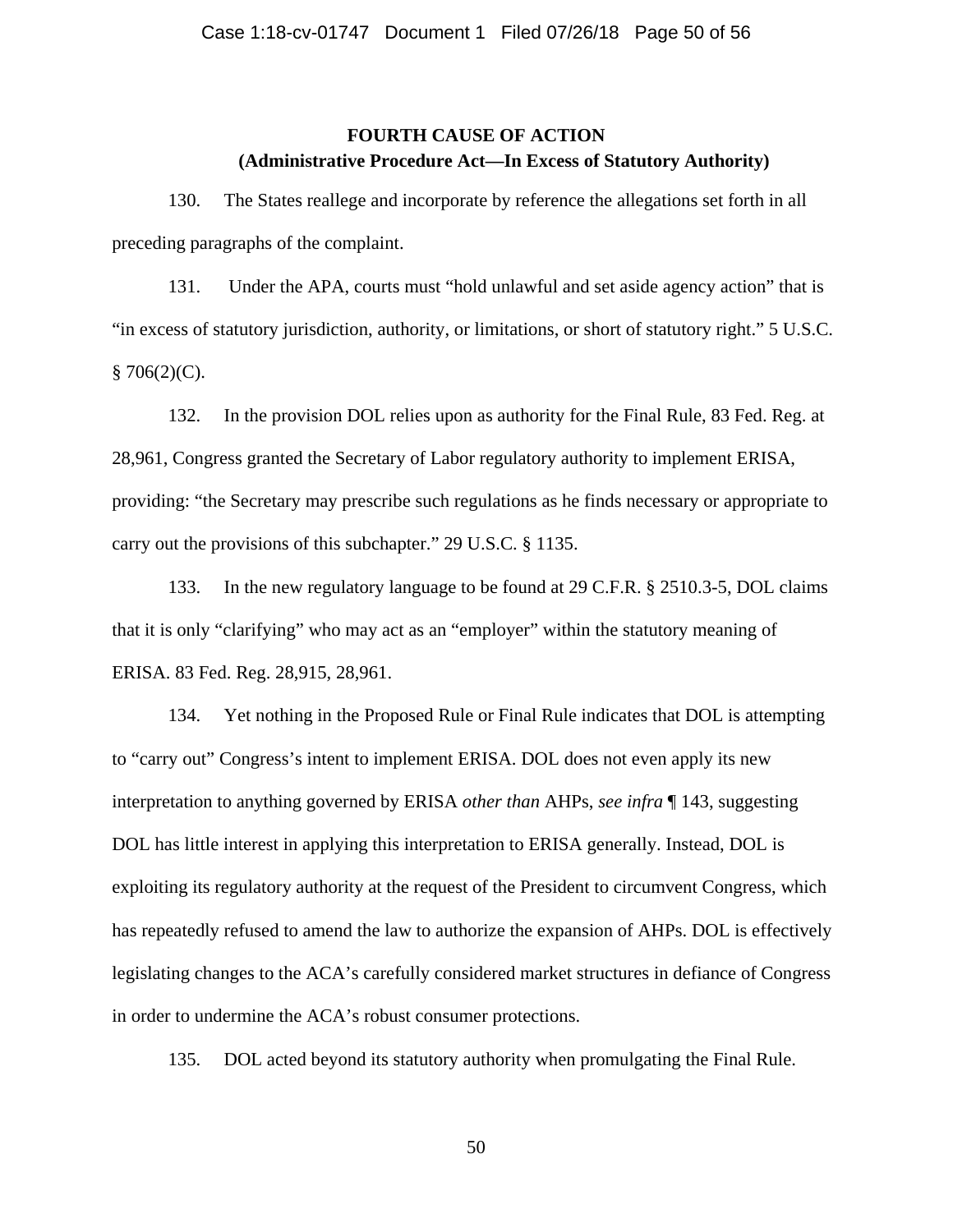## Case 1:18-cv-01747 Document 1 Filed 07/26/18 Page 51 of 56

136. Accordingly, the Final Rule should be set aside as in excess of DOL's statutory authority pursuant to 5 U.S.C.  $\S$  706(2)(C).

## **FIFTH CAUSE OF ACTION (Administrative Procedure Act—Arbitrary and Capricious)**

137. The States reallege and incorporate by reference the allegations set forth in all preceding paragraphs of the complaint.

138. Under the APA, courts must "hold unlawful and set aside agency action" that is "arbitrary, capricious, an abuse of discretion, or otherwise not in accordance with law." 5 U.S.C.  $$706(2)(A).$ 

139. The Final Rule is arbitrary and capricious for multiple reasons including but not limited to those stated in the following paragraphs.

140. First, without reasoned justification, the Final Rule drastically departs from nearly four decades of settled law under ERISA that faithfully reflected congressional intent. DOL has provided no detailed justification to justify its disregard of either the facts underlying its longstanding interpretation or state governments' serious reliance interests on that interpretation in an area where the States are the primary regulatory authority.

141. Second, the Final Rule fails to address the history of rampant fraud and abuse that attended the activities of prior AHPs and other MEWAs. DOL concedes that "[h]istorically, a number of MEWAs have suffered from financial mismanagement or abuse, often leaving participants and providers with unpaid benefits and bills." 83 Fed. Reg. at 631 (Proposed Rule); 83 Fed. Reg. at 28,951 (Final Rule) (similar). Reflecting on this history, DOL likewise admits that the Final Rule will exacerbate these problems: according to DOL, the Final Rule "will introduce increased opportunities for mismanagement or abuse, in turn increasing oversight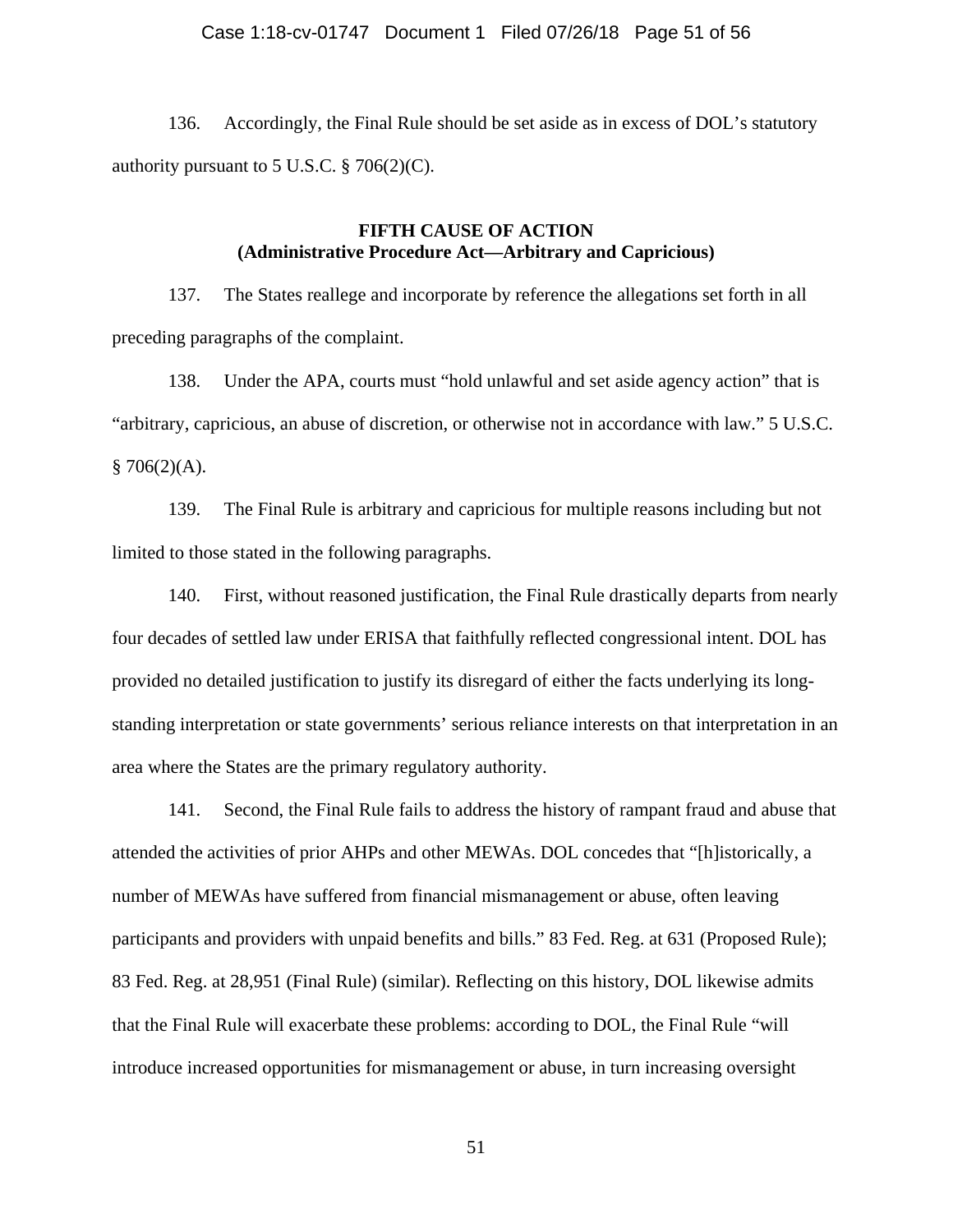## Case 1:18-cv-01747 Document 1 Filed 07/26/18 Page 52 of 56

demands on the Department and State regulators," 83 Fed. Reg. at 28,953; *id.* at 28,928 (noting that Final Rule's relaxation of legal requirements would, without safeguards, create "cause for concern about fraud"). Despite acknowledging that the Final Rule will exacerbate this significant problem, the Final Rule lacks any meaningful measures to address the likelihood of fraud and abuse that the Final Rule will cause.

142. Third, the Final Rule relies on factors Congress could not possibly have intended DOL to consider. These include that key purported benefits of the rule are that it would allow plans (1) to "avoid many" ACA requirements, 83 Fed. Reg. at 615 (Proposed Rule), and (2) to provide "less comprehensive health coverage and set more actuarially fair prices that generally are lower for lower risk groups and higher for higher risk ones." *E.g.,* 83 Fed. Reg. at 28,939.

<span id="page-51-0"></span>143. Fourth, the Final Rule creates blatant inconsistencies in statutory interpretation. For example, the Final Rule purports to apply its definitional change only to AHPs under ERISA, but not to other benefits covered by ERISA, and not to identical (or nearly identical) language in the Internal Revenue Code. 83 Fed. Reg. at 28915 n.10. DOL accentuated this failure by utterly failing to grapple with the applicable statutory text raised during the comment period.

144. And, the Final Rule is tainted by a skewed analysis that touts illusory benefits, ignored significant costs, and is insufficiently quantified.

145. Accordingly, the Final Rule is unlawful and should be set aside as arbitrary and capricious under 5 U.S.C. § 706(2)(A).

#### **VI. PRAYER FOR RELIEF**

WHEREFORE, Plaintiffs respectfully request that this Court:

a. Declare that the Final Rule is arbitrary, capricious, or otherwise contrary to law within the meaning of  $5$  U.S.C.  $\S$  706(2)(A);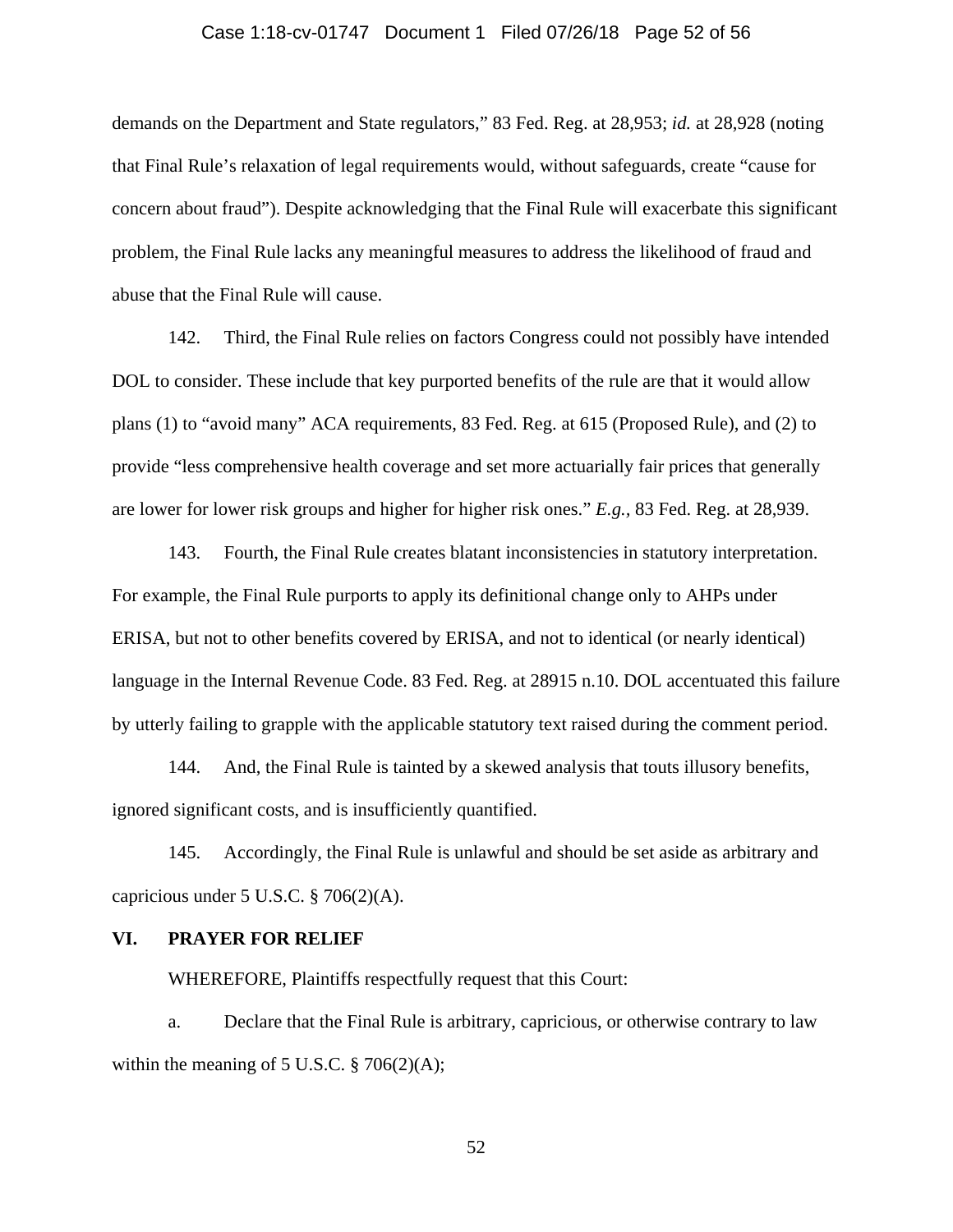## Case 1:18-cv-01747 Document 1 Filed 07/26/18 Page 53 of 56

b. Declare that the Final Rule was promulgated by the DOL in excess of statutory jurisdiction, authority, or limitations within the meaning of 5 U.S.C.  $\S$  706(2)(C);

c. Declare that the Final Rule does not provide a legal basis for an association to qualify as a large employer under the ACA, because an association's qualifying as an employer under ERISA does not mean the association employs all of its members' employees under the

ACA's market-size definitions;

d. Vacate and set aside the Final Rule;

e. Enjoin the DOL and all its officers, employees, and agents, and anyone acting in

concert with them, from implementing, applying, or taking any action whatsoever under the

Final Rule;

- f. Award the States' costs, expenses, and reasonable attorneys' fees; and,
- g. Award such other relief as the Court deems just and proper.

Respectfully submitted,

## **BARBARA D. UNDERWOOD**

*Attorney General State of New York*

By: */s/ Matthew Colangelo* Matthew Colangelo (D.C. Bar No. 997893), Executive Deputy Attorney General Steven C. Wu (D.C. Bar No. 975434), Deputy Solicitor General Lisa Landau, Bureau Chief Eric R. Haren (D.C. Bar No. 985189), Special Counsel & Senior Advisor Sara H. Mark, Special Counsel Elizabeth Chesler, Assistant Attorney General Matthew W. Grieco, Assistant Solicitor General Paulina Stamatelos, Assistant Attorney General Susan J. Cameron, Deputy Bureau Chief

## **MAURA HEALEY**

*Attorney General Commonwealth of Massachusetts*

By: */s/ Eric M. Gold* Eric M. Gold, Assistant Attorney General Stephen B. Vogel, Assistant Attorney General

Health Care Division Office of the Attorney General One Ashburton Place Boston, MA 02108 Phone (617) 727-2200 eric.gold@state.ma.us [stephen.vogel@state.ma.us](mailto:stephen.vogel@state.ma.us)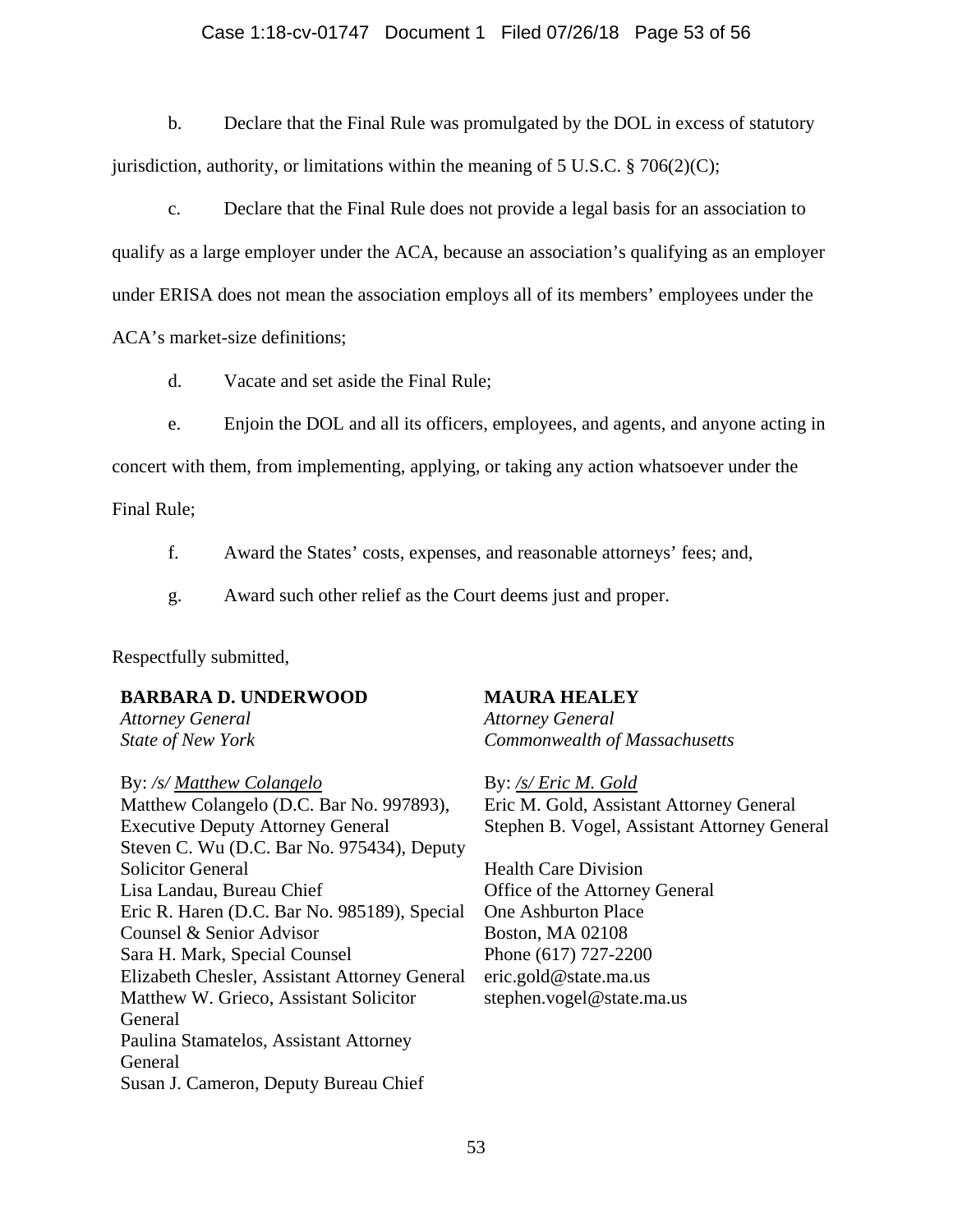Office of the New York State Attorney **General** Health Care Bureau 28 Liberty St., 19th Floor New York, NY 10005 Phone: (212) 416-6305 Matthew.Colangelo@ag.ny.gov

# **KARL A. RACINE**

*Attorney General District of Columbia*

By: */s/ Robyn R. Bender* Robyn R. Bender (D.C. Bar No. 465117), Deputy Attorney General Andrew J. Saindon (D.C. Bar No. 456987), Senior Assistant Attorney General Valerie M. Nannery (D.C. Bar No. 488529), Assistant Attorney General

Public Advocacy Division 441 4th Street, NW Suite 630 South Washington, DC 20001 Phone: (202) 724-6610 Robyn.Bender@dc.gov Andrew.Saindon@dc.gov Valerie.Nannery@dc.gov

# **MATTHEW P. DENN**

*Attorney General State of Delaware*

By: */s/ Ilona Kirshon* Ilona Kirshon, Deputy State Solicitor Jessica M. Willey, Deputy Attorney General

Department of Justice Carvel State Building, 6th Floor 820 North French Street Wilmington, DE 19801 Phone: (302) 577-8400 Ilona.Kirshon@state.de.us Jessica.Willey@state.de.us

# **XAVIER BECERRA**

*Attorney General State of California*

By: */s/ Julie Weng-Gutierrez* Julie Weng-Gutierrez, Senior Assistant Attorney General Kathleen Boergers, Supervising Deputy Attorney General Nimrod P. Elias, Deputy Attorney General Karli Eisenberg, Deputy Attorney General

Office of the Attorney General 1300 I Street, Suite 125 P.O. Box 944255 Sacramento, CA 94244-2550 Phone: (916) 210-7913 Julie.Wenggutierrez@doj.ca.gov Kathleen.Boergers@doj.ca.gov Nimrod.Elias@doj.ca.gov Karli.Eisenberg@doj.ca.gov

# **ANDY BESHEAR**

*Attorney General Commonwealth of Kentucky*

## By: */s/ J. Michael Brown*

J. Michael Brown, Deputy Attorney General La Tasha Buckner, Assistant Deputy Attorney General S. Travis Mayo, Executive Director, Office of Civil and Environmental Law Taylor Payne, Assistant Attorney General

Office of the Attorney General 700 Capitol Avenue Capitol Building, Suite 118 Frankfort, Kentucky 40601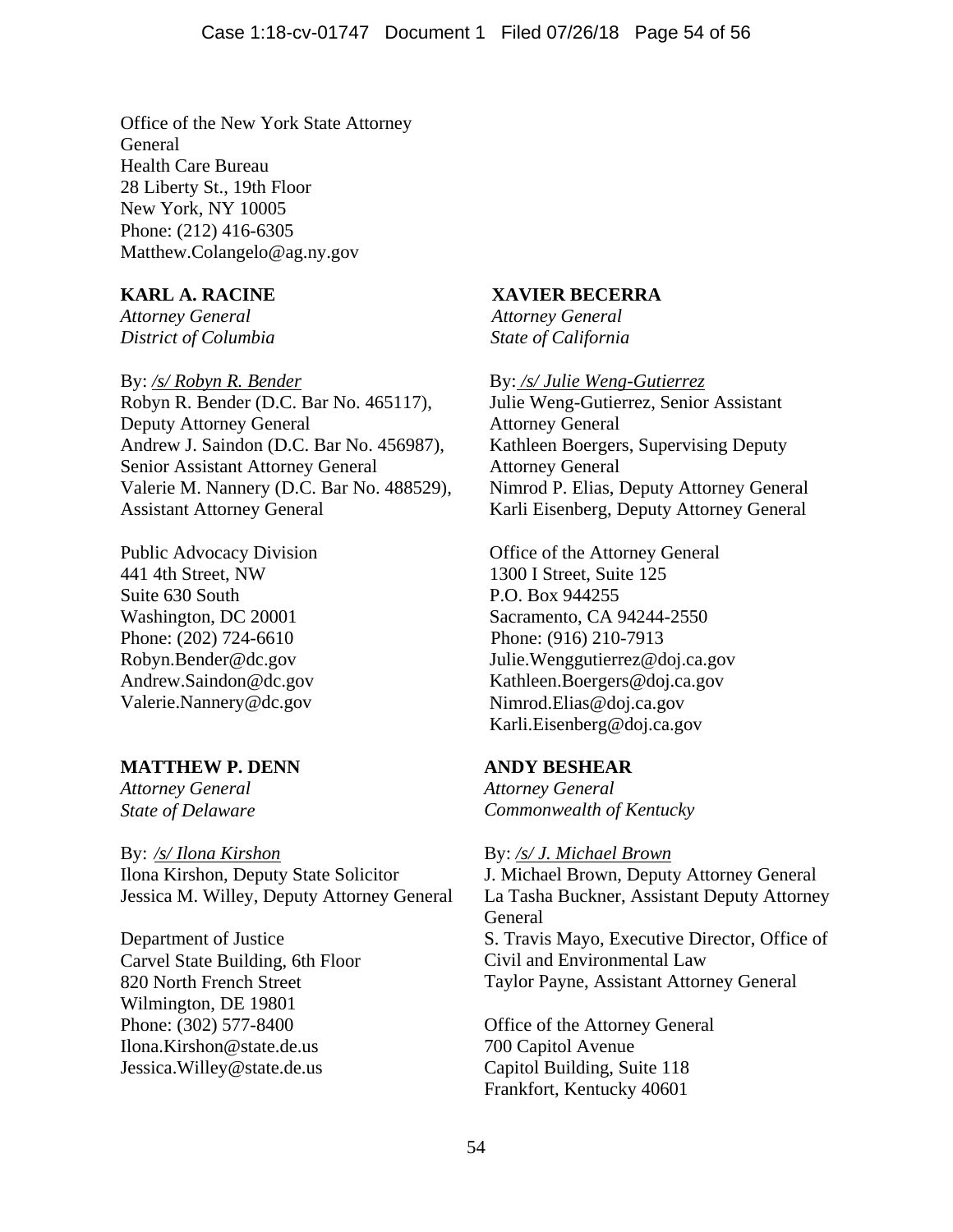Phone: (502) 696-5300 [Travis.Mayo@ky.gov](mailto:Travis.Mayo@ky.gov) Taylor.Payne@ky.gov

# **BRIAN E. FROSH**

*Attorney General State of Maryland* 

By: */s/ Steven A. Sullivan* Steven A. Sullivan, Solicitor General Kimberly S. Cammarata, Director, Health Education and Advocacy

200 St. Paul Place Baltimore, MD 21202 Phone: (410) 576-7038 ssullivan@oag.state.md.us kcammarata@oag.state.md.us

# **ELLEN ROSENBLUM**

*Attorney General State of Oregon*

By: */s/ Scott J. Kaplan* Scott J. Kaplan, Senior Assistant Attorney General Henry Kantor, Trial Attorney Sarah Weston, Trial Attorney

Oregon Department of Justice 100 Market Street Portland, OR 97201 Phone: (971) 673-1880 [Scott.Kaplan@doj.state.or.us](mailto:Scott.Kaplan@doj.state.or.us) [Henry.Kantor@doj.state.or.us](mailto:Henry.Kantor@doj.state.or.us) Sarah.Weston@doj.state.or.us

# **GURBIR S. GREWAL**

*Attorney General State of New Jersey*

By: */s/ Matthew J. Berns* Matthew J. Berns (D.C. Bar No. 998094), Assistant Attorney General Jeffrey S. Posta, Deputy Attorney General

Department of Law and Public Safety Office of the Attorney General Richard J. Hughes Justice Complex 25 Market Street, 8th Floor, West Wing Trenton, NJ 08625-0080 Phone: (609) 376-2965 [Matthew.Berns@njoag.gov](mailto:Matthew.Berns@njoag.gov) [Jeffrey.Posta@njoag.gov](mailto:Jeffrey.Posta@njoag.gov)

# **JOSH SHAPIRO**

*Attorney General Commonwealth of Pennsylvania*

By: */s/ Michael J. Fischer* Michael J. Fischer, Chief Deputy Attorney General Nikole N. Brock, Deputy Attorney General

Office of the Attorney General Strawberry Square Harrisburg, PA 17120 Phone: (215) 560-2171 mfischer@attorneygeneral.gov nbrock@attorneygeneral.gov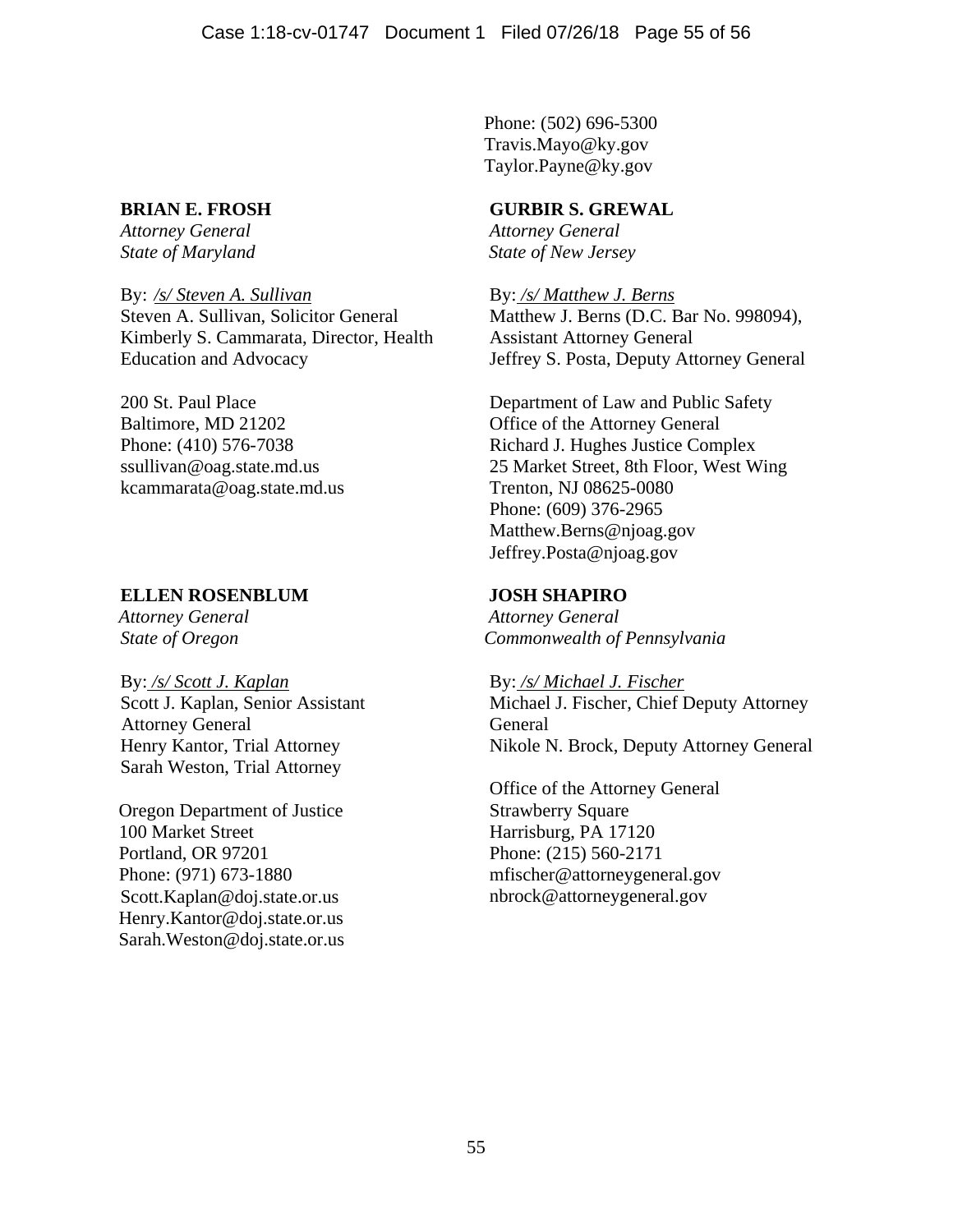# **MARK R. HERRING**

*Attorney General Commonwealth of Virginia*

By: */s/ Toby J. Heytens* Toby J. Heytens, Solicitor General Matthew R. McGuire, Principal Deputy Solicitor General

Office of the Attorney General 202 North Ninth Street Richmond, VA 23219 Phone: (804) 786-7773 theytens@oag.state.va.us mmcguire@oag.state.va.us

## **BOB FERGUSON**

*Attorney General State of Washington*

By: */s/ Jeffrey G. Rupert* Jeffrey G. Rupert, Chief, Complex Litigation Division Jeffrey T. Sprung, Assistant Attorney General Marta Deleon, Assistant Attorneys General

Office of the Washington Attorney General 800 Fifth Avenue, Suite 2000 Seattle, WA 98104 Phone: (206) 326-5492 Jeffrey.Rupert@atg.wa.gov Jeff.Sprung@atg.wa.gov Marta.Deleon@atg.wa.gov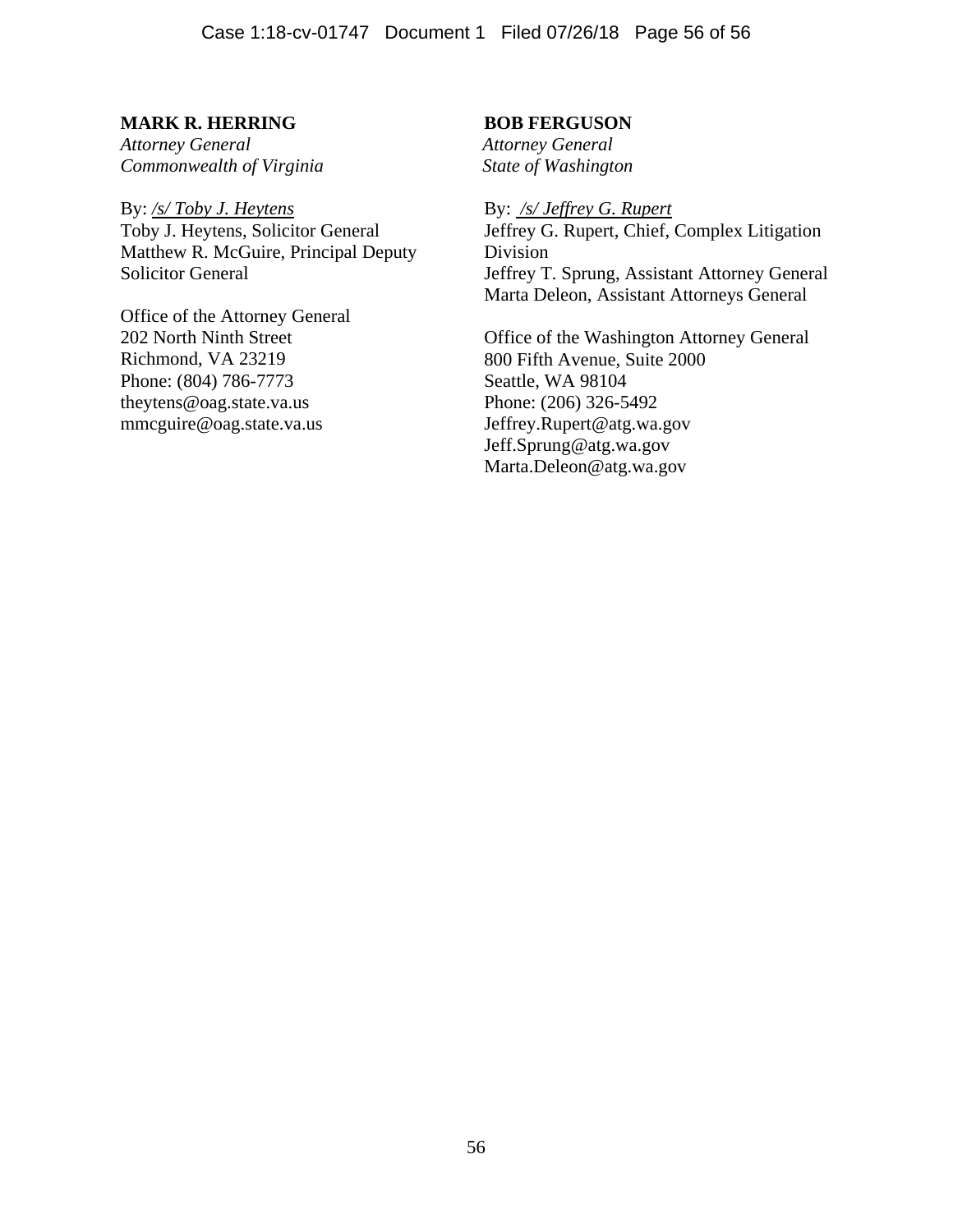**CIVIL COVER SHEET** 

| O                                                                                                                                                                                                    | THE STATE OF NEW YORK, THE COMMONWEALTH<br>OF MASSACHUSETTS, THE DISTRICT OF COLUMBIA.<br>(b) COUNTY OF RESIDENCE OF FIRST LISTED PLAINTIFF New York<br>(EXCEPT IN U.S. PLAINTIFF CASES)<br>(c) ATTORNEYS (FIRM NAME, ADDRESS, AND TELEPHONE NUMBER)<br>BARBARA D. UNDERWOOD, Attorney General for the State of New<br>York, Matthew Colangelo, Steven C. Wu,<br>Lisa Landau, Eric R. Haren, Sara H. Mark,<br>Matthew W. Grieco, Paulina Stamatelos, Elizabeth Chesler, and Susan J.<br>Cameron, 28 Liberty St., New York, NY 10005, (212) 416-6305<br><b>II. BASIS OF JURISDICTION</b><br>(PLACE AN x IN ONE BOX ONLY)<br>3 Federal Question<br>(U.S. Government Not a Party)<br>4 Diversity<br>(Indicate Citizenship of<br>Parties in item III) |                                                                         | <b>DEFENDANTS</b><br><b>ATTORNEYS (IF KNOWN)</b><br>United States Attorney General                                                                                                  | <b>PTF</b>                                                                              |                                                                                        |                                                                                     | U.S. DEPARTMENT OF LABOR; R. ALEXANDER ACOSTA,<br>in his official capacity as Secretary of the U.S. Department of<br>Labor, and UNITED STATES OF AMERICA<br>COUNTY OF RESIDENCE OF FIRST LISTED DEFENDANT District of Colum<br>(IN U.S. PLAINTIFF CASES ONLY)<br>NOTE: IN LAND CONDEMNATION CASES, USE THE LOCATION OF THE TRACT OF LAND INVOLVED |                                                                              |                                                                                                                                                                                                                                                                                                                                                                             |  |  |  |  |  |
|------------------------------------------------------------------------------------------------------------------------------------------------------------------------------------------------------|---------------------------------------------------------------------------------------------------------------------------------------------------------------------------------------------------------------------------------------------------------------------------------------------------------------------------------------------------------------------------------------------------------------------------------------------------------------------------------------------------------------------------------------------------------------------------------------------------------------------------------------------------------------------------------------------------------------------------------------------------|-------------------------------------------------------------------------|-------------------------------------------------------------------------------------------------------------------------------------------------------------------------------------|-----------------------------------------------------------------------------------------|----------------------------------------------------------------------------------------|-------------------------------------------------------------------------------------|---------------------------------------------------------------------------------------------------------------------------------------------------------------------------------------------------------------------------------------------------------------------------------------------------------------------------------------------------|------------------------------------------------------------------------------|-----------------------------------------------------------------------------------------------------------------------------------------------------------------------------------------------------------------------------------------------------------------------------------------------------------------------------------------------------------------------------|--|--|--|--|--|
|                                                                                                                                                                                                      |                                                                                                                                                                                                                                                                                                                                                                                                                                                                                                                                                                                                                                                                                                                                                   |                                                                         |                                                                                                                                                                                     |                                                                                         |                                                                                        |                                                                                     |                                                                                                                                                                                                                                                                                                                                                   |                                                                              |                                                                                                                                                                                                                                                                                                                                                                             |  |  |  |  |  |
|                                                                                                                                                                                                      |                                                                                                                                                                                                                                                                                                                                                                                                                                                                                                                                                                                                                                                                                                                                                   |                                                                         |                                                                                                                                                                                     |                                                                                         |                                                                                        |                                                                                     |                                                                                                                                                                                                                                                                                                                                                   |                                                                              |                                                                                                                                                                                                                                                                                                                                                                             |  |  |  |  |  |
|                                                                                                                                                                                                      |                                                                                                                                                                                                                                                                                                                                                                                                                                                                                                                                                                                                                                                                                                                                                   |                                                                         |                                                                                                                                                                                     |                                                                                         |                                                                                        |                                                                                     |                                                                                                                                                                                                                                                                                                                                                   |                                                                              |                                                                                                                                                                                                                                                                                                                                                                             |  |  |  |  |  |
|                                                                                                                                                                                                      |                                                                                                                                                                                                                                                                                                                                                                                                                                                                                                                                                                                                                                                                                                                                                   |                                                                         |                                                                                                                                                                                     |                                                                                         |                                                                                        |                                                                                     |                                                                                                                                                                                                                                                                                                                                                   |                                                                              |                                                                                                                                                                                                                                                                                                                                                                             |  |  |  |  |  |
|                                                                                                                                                                                                      |                                                                                                                                                                                                                                                                                                                                                                                                                                                                                                                                                                                                                                                                                                                                                   |                                                                         |                                                                                                                                                                                     |                                                                                         |                                                                                        |                                                                                     |                                                                                                                                                                                                                                                                                                                                                   |                                                                              |                                                                                                                                                                                                                                                                                                                                                                             |  |  |  |  |  |
|                                                                                                                                                                                                      |                                                                                                                                                                                                                                                                                                                                                                                                                                                                                                                                                                                                                                                                                                                                                   |                                                                         |                                                                                                                                                                                     |                                                                                         |                                                                                        |                                                                                     | III. CITIZENSHIP OF PRINCIPAL PARTIES (PLACE AN x IN ONE BOX FOR<br>PLAINTIFF AND ONE BOX FOR DEFENDANT) FOR DIVERSITY CASES ONLY!                                                                                                                                                                                                                |                                                                              |                                                                                                                                                                                                                                                                                                                                                                             |  |  |  |  |  |
|                                                                                                                                                                                                      |                                                                                                                                                                                                                                                                                                                                                                                                                                                                                                                                                                                                                                                                                                                                                   |                                                                         |                                                                                                                                                                                     | $\mathbf{O}$ 1                                                                          | <b>DFT</b><br>$\bigcirc$ 1<br>Citizen of this State<br>Incorporated or Principal Place |                                                                                     |                                                                                                                                                                                                                                                                                                                                                   |                                                                              | <b>DFT</b><br>$\bigcirc$ 4                                                                                                                                                                                                                                                                                                                                                  |  |  |  |  |  |
|                                                                                                                                                                                                      |                                                                                                                                                                                                                                                                                                                                                                                                                                                                                                                                                                                                                                                                                                                                                   |                                                                         | Citizen of Another State                                                                                                                                                            | $\mathbf{O}$ 2                                                                          | $\mathbf{Q}$ <sub>2</sub>                                                              |                                                                                     | of Business in This State<br>Incorporated and Principal Place                                                                                                                                                                                                                                                                                     | $\bigcirc$ 5                                                                 | O <sub>5</sub>                                                                                                                                                                                                                                                                                                                                                              |  |  |  |  |  |
|                                                                                                                                                                                                      |                                                                                                                                                                                                                                                                                                                                                                                                                                                                                                                                                                                                                                                                                                                                                   | Foreign Country                                                         | Citizen or Subject of a                                                                                                                                                             | $\mathbf{O}$ 3                                                                          | $\mathbf{Q}$ 3                                                                         | Foreign Nation                                                                      | of Business in Another State                                                                                                                                                                                                                                                                                                                      | Q 6                                                                          | $\mathbf{O}$ 6                                                                                                                                                                                                                                                                                                                                                              |  |  |  |  |  |
|                                                                                                                                                                                                      |                                                                                                                                                                                                                                                                                                                                                                                                                                                                                                                                                                                                                                                                                                                                                   |                                                                         |                                                                                                                                                                                     |                                                                                         |                                                                                        |                                                                                     |                                                                                                                                                                                                                                                                                                                                                   |                                                                              |                                                                                                                                                                                                                                                                                                                                                                             |  |  |  |  |  |
|                                                                                                                                                                                                      | IV. CASE ASSIGNMENT AND NATURE OF SUIT<br>(Place an X in one category, A-N, that best represents your Cause of Action and one in a corresponding Nature of Suit)                                                                                                                                                                                                                                                                                                                                                                                                                                                                                                                                                                                  |                                                                         |                                                                                                                                                                                     |                                                                                         |                                                                                        |                                                                                     |                                                                                                                                                                                                                                                                                                                                                   |                                                                              |                                                                                                                                                                                                                                                                                                                                                                             |  |  |  |  |  |
|                                                                                                                                                                                                      | $\circ$<br><b>B.</b> Personal Injury/<br>Malpractice                                                                                                                                                                                                                                                                                                                                                                                                                                                                                                                                                                                                                                                                                              |                                                                         | <b>Q</b> C. Administrative Agency<br>Review                                                                                                                                         |                                                                                         |                                                                                        | $\circ$<br>D. Temporary Restraining<br>Order/Preliminary                            |                                                                                                                                                                                                                                                                                                                                                   |                                                                              |                                                                                                                                                                                                                                                                                                                                                                             |  |  |  |  |  |
|                                                                                                                                                                                                      | 310 Airplane<br>315 Airplane Product Liability<br>320 Assault, Libel & Slander<br>330 Federal Employers Liability<br>340 Marine<br><b>345 Marine Product Liability</b><br><b>350 Motor Vehicle</b><br>355 Motor Vehicle Product Liability                                                                                                                                                                                                                                                                                                                                                                                                                                                                                                         |                                                                         | 151 Medicare Act<br><b>Social Security</b><br>861 HIA (1395ff)<br>862 Black Lung (923)<br>863 DIWC/DIWW (405(g))<br>864 SSID Title XVI<br>865 RSI (405(g))<br><b>Other Statutes</b> |                                                                                         |                                                                                        |                                                                                     | <b>Injunction</b><br>case assignment.<br>*(If Antitrust, then A governs)*                                                                                                                                                                                                                                                                         | Any nature of suit from any category<br>may be selected for this category of |                                                                                                                                                                                                                                                                                                                                                                             |  |  |  |  |  |
| 360 Other Personal Injury<br>362 Medical Malpractice<br><b>365 Product Liability</b><br>367 Health Care/Pharmaceutical<br><b>Personal Injury Product Liability</b><br>368 Asbestos Product Liability |                                                                                                                                                                                                                                                                                                                                                                                                                                                                                                                                                                                                                                                                                                                                                   |                                                                         | 891 Agricultural Acts<br>893 Environmental Matters<br>390 Other Statutory Actions (If<br><b>Administrative Agency is</b><br>Involved)                                               |                                                                                         |                                                                                        |                                                                                     |                                                                                                                                                                                                                                                                                                                                                   |                                                                              |                                                                                                                                                                                                                                                                                                                                                                             |  |  |  |  |  |
|                                                                                                                                                                                                      | E. General Civil (Other)<br><b>OR</b>                                                                                                                                                                                                                                                                                                                                                                                                                                                                                                                                                                                                                                                                                                             |                                                                         | F. Pro Se General Civil                                                                                                                                                             |                                                                                         |                                                                                        |                                                                                     |                                                                                                                                                                                                                                                                                                                                                   |                                                                              |                                                                                                                                                                                                                                                                                                                                                                             |  |  |  |  |  |
|                                                                                                                                                                                                      | <b>Bankruptcy</b><br>210 Land Condemnation<br>422 Appeal 27 USC 158<br>423 Withdrawal 28 USC 157<br>230 Rent, Lease & Ejectment<br><b>Prisoner Petitions</b><br>535 Death Penalty<br>245 Tort Product Liability<br>290 All Other Real Property<br>550 Civil Rights<br>371 Truth in Lending<br>of Confinement<br>380 Other Personal Property                                                                                                                                                                                                                                                                                                                                                                                                       |                                                                         |                                                                                                                                                                                     | <b>Federal Tax Suits</b><br>870 Taxes (US plaintiff or<br>defendant)<br>7609<br>3729(a) |                                                                                        |                                                                                     | <b>462 Naturalization</b><br>Application<br><b>465 Other Immigration</b><br><b>Actions</b><br><b>Exchange</b><br>896 Arbitration<br><b>Statutes</b>                                                                                                                                                                                               |                                                                              |                                                                                                                                                                                                                                                                                                                                                                             |  |  |  |  |  |
|                                                                                                                                                                                                      |                                                                                                                                                                                                                                                                                                                                                                                                                                                                                                                                                                                                                                                                                                                                                   | <b>Property Rights</b><br>820 Copyrights<br>830 Patent<br>840 Trademark | 540 Mandamus & Other<br><b>555 Prison Conditions</b><br>560 Civil Detainee - Conditions<br>835 Patent - Abbreviated New<br><b>Drug Application</b>                                  |                                                                                         | 690 Other<br><b>Other Statutes</b>                                                     | <b>Forfeiture/Penalty</b><br>375 False Claims Act<br>450 Commerce/ICC<br>Rates/etc. | 871 IRS-Third Party 26 USC<br>625 Drug Related Seizure of<br>Property 21 USC 881<br>376 Qui Tam (31 USC<br>400 State Reapportionment<br>430 Banks & Banking                                                                                                                                                                                       | 460 Deportation                                                              | 470 Racketeer Influenced<br>& Corrupt Organization<br>480 Consumer Credit<br>490 Cable/Satellite TV<br>850 Securities/Commodities/<br>$\boxed{\times}$ 899 Administrative Procedure<br><b>Act/Review or Appeal of</b><br><b>Agency Decision</b><br>950 Constitutionality of State<br>890 Other Statutory Actions<br>(if not administrative agency<br>review or Privacy Act) |  |  |  |  |  |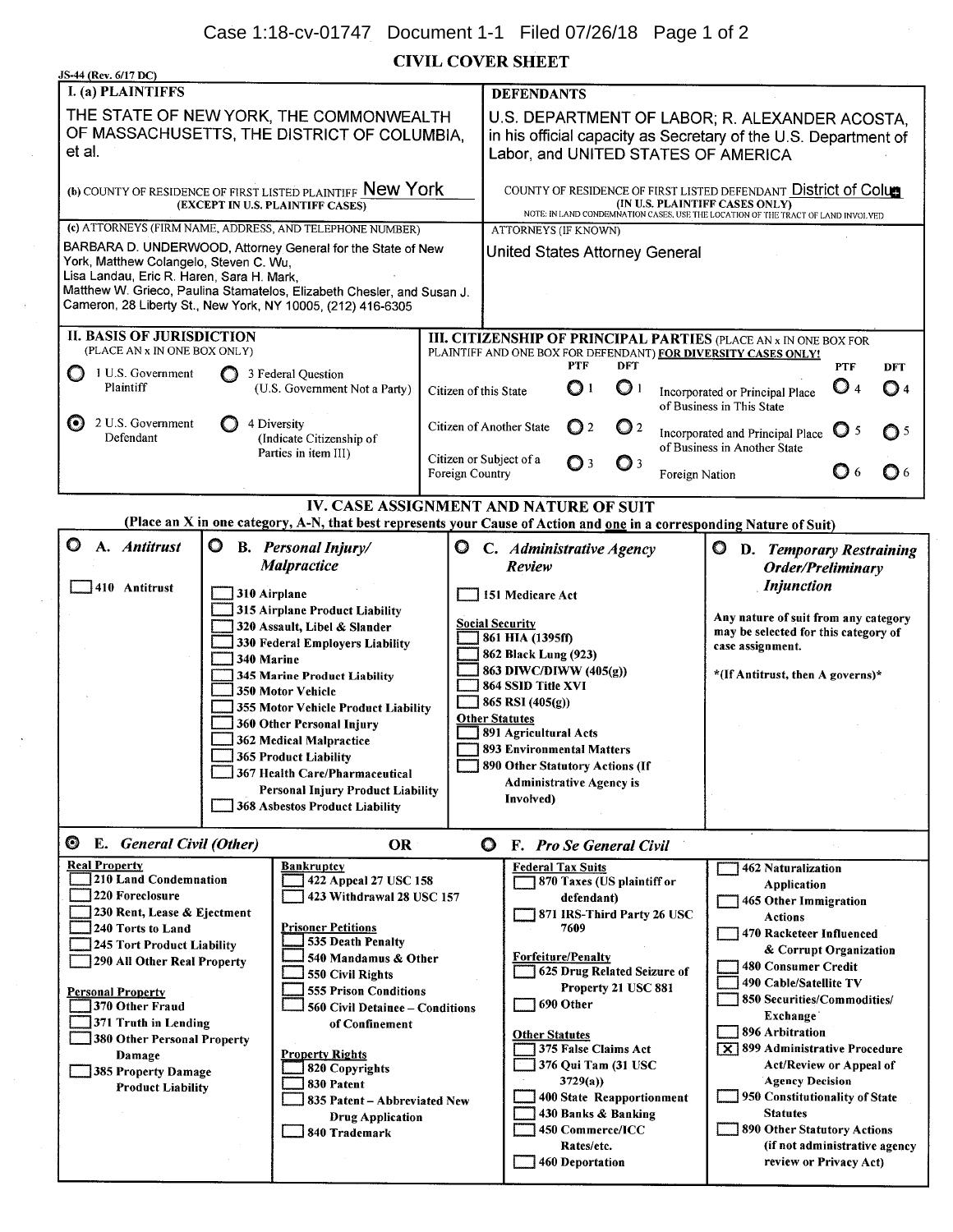Case 1:18-cv-01747 Document 1-1 Filed 07/26/18 Page 2 of 2

| G. Habeas Corpus/<br>2255                                                                                                                                                                                                                                                                                                                                                                 | $\mathbf \circ$<br>H. Employment<br><b>Discrimination</b>                                                                                                                                                                                                               | <b>Q</b> I. FOIA/Privacy Act                                                                                                                                                                                                                                                                                                             | O<br>J. Student Loan                                                                             |  |  |  |  |  |
|-------------------------------------------------------------------------------------------------------------------------------------------------------------------------------------------------------------------------------------------------------------------------------------------------------------------------------------------------------------------------------------------|-------------------------------------------------------------------------------------------------------------------------------------------------------------------------------------------------------------------------------------------------------------------------|------------------------------------------------------------------------------------------------------------------------------------------------------------------------------------------------------------------------------------------------------------------------------------------------------------------------------------------|--------------------------------------------------------------------------------------------------|--|--|--|--|--|
| 530 Habeas Corpus - General<br>510 Motion/Vacate Sentence<br>463 Habeas Corpus - Alien<br><b>Detainee</b>                                                                                                                                                                                                                                                                                 | 442 Civil Rights - Employment<br>(criteria: race, gender/sex,<br>national origin,<br>discrimination, disability, age,<br>religion, retaliation)                                                                                                                         | 895 Freedom of Information Act<br>890 Other Statutory Actions<br>(if Privacy Act)                                                                                                                                                                                                                                                        | 152 Recovery of Defaulted<br><b>Student Loan</b><br>(excluding veterans)                         |  |  |  |  |  |
|                                                                                                                                                                                                                                                                                                                                                                                           | *(If pro se, select this deck)*                                                                                                                                                                                                                                         | *(If pro se, select this deck)*                                                                                                                                                                                                                                                                                                          |                                                                                                  |  |  |  |  |  |
| K. Labor/ERISA<br>O<br>(non-employment)<br>710 Fair Labor Standards Act<br>720 Labor/Mgmt. Relations<br>740 Labor Railway Act<br><b>751 Family and Medical</b><br><b>Leave Act</b><br>790 Other Labor Litigation<br>791 Empl. Ret. Inc. Security Act                                                                                                                                      | $\mathbf C$<br>L. Other Civil Rights<br>(non-employment)<br>441 Voting (if not Voting Rights<br>Act)<br>443 Housing/Accommodations<br>440 Other Civil Rights<br>445 Americans w/Disabilities-<br>Employment<br>446 Americans w/Disabilities -<br>Other<br>448 Education | Õ<br>M. Contract<br>110 Insurance<br>120 Marine<br>130 Miller Act<br>140 Negotiable Instrument<br>150 Recovery of Overpayment<br>& Enforcement of<br>Judgment<br>153 Recovery of Overpayment<br>of Veteran's Benefits<br>160 Stockholder's Suits<br><b>190 Other Contracts</b><br><b>195 Contract Product Liability</b><br>196 Franchise | N. Three-Judge<br>$\circ$<br><b>Court</b><br>441 Civil Rights - Voting<br>(if Voting Rights Act) |  |  |  |  |  |
| V. ORIGIN                                                                                                                                                                                                                                                                                                                                                                                 |                                                                                                                                                                                                                                                                         |                                                                                                                                                                                                                                                                                                                                          |                                                                                                  |  |  |  |  |  |
| <b>☉</b> 1 Original<br>◯ 2 Removed<br>3 Remanded<br>4 Reinstated<br><b>Q</b> 5 Transferred<br>6 Multi-district $\bigcirc$ 7 Appeal to<br>◯ 8 Multi-district<br>Proceeding<br>from State<br>from Appellate<br>or Reopened<br>from another<br><b>Litigation</b><br><b>District Judge</b><br>Litigation-<br>Court<br>Court<br>district (specify)<br>from Mag.<br><b>Direct File</b><br>Judge |                                                                                                                                                                                                                                                                         |                                                                                                                                                                                                                                                                                                                                          |                                                                                                  |  |  |  |  |  |
| VI. CAUSE OF ACTION (CITE THE U.S, CIVIL STATUTE UNDER WHICH YOU ARE FILING AND WRITE A BRIEF STATEMENT OF CAUSE.)<br>Action brought under 5 U.S.C. §706 to declare the Final Rule regarding the Definiton of "Employer" under §3(5) of ERISArs                                                                                                                                           |                                                                                                                                                                                                                                                                         |                                                                                                                                                                                                                                                                                                                                          |                                                                                                  |  |  |  |  |  |
| VII. REQUESTED IN<br><b>COMPLAINT</b>                                                                                                                                                                                                                                                                                                                                                     | CHECK IF THIS IS A CLASS<br><b>DEMAND \$</b><br>Check YES only if demanded in complaint<br><b>ACTION UNDER F.R.C.P. 23</b><br><b>YES</b><br>NO <sub>x</sub><br><b>JURY DEMAND:</b>                                                                                      |                                                                                                                                                                                                                                                                                                                                          |                                                                                                  |  |  |  |  |  |
| <b>VIII. RELATED CASE(S)</b><br><b>IF ANY</b>                                                                                                                                                                                                                                                                                                                                             | (See instruction)<br><b>YES</b>                                                                                                                                                                                                                                         | $NO$ $X$                                                                                                                                                                                                                                                                                                                                 | If yes, please complete related case form                                                        |  |  |  |  |  |
| 7/26/18<br>DATE:<br>SIGNATURE OF ATTORNEY OF RECORD                                                                                                                                                                                                                                                                                                                                       |                                                                                                                                                                                                                                                                         |                                                                                                                                                                                                                                                                                                                                          |                                                                                                  |  |  |  |  |  |

**INSTRUCTIONS FOR COMPLETING CIVIL COVER SHEET JS-44 Authority for Civil Cover Sheet** 

The JS-44 civil cover sheet and the information contained herein neither replaces nor supplements the filings and services of pleadings or other papers as required by law, except as provided by local rules of court. This form, approved by the Judicial Conference of the United States in September 1974, is required for the use of the Clerk of Court for the purpose of initiating the civil docket sheet. Consequently, a civil cover sheet is submitted to the Clerk of Court for each civil complaint filed. Listed below are tips for completing the civil cover sheet. These tips coincide with the Roman Numerals on the cover sheet.

- COUNTY OF RESIDENCE OF FIRST LISTED PLAINTIFF/DEFENDANT (b) County of residence: Use 11001 to indicate plaintiff if resident L of Washington, DC, 88888 if plaintiff is resident of United States but not Washington, DC, and 99999 if plaintiff is outside the United States.
- HL. CITIZENSHIP OF PRINCIPAL PARTIES: This section is completed only if diversity of citizenship was selected as the Basis of Jurisdiction under Section II.
- CASE ASSIGNMENT AND NATURE OF SUIT: The assignment of a judge to your case will depend on the category you select that best IV. represents the primary cause of action found in your complaint. You may select only one category. You must also select one corresponding nature of suit found under the category of the case.
- CAUSE OF ACTION: Cite the U.S. Civil Statute under which you are filing and write a brief statement of the primary cause. VI.
- VIII. RELATED CASE(S), IF ANY: If you indicated that there is a related case, you must complete a related case form, which may be obtained from the Clerk's Office.

Because of the need for accurate and complete information, you should ensure the accuracy of the information provided prior to signing the form.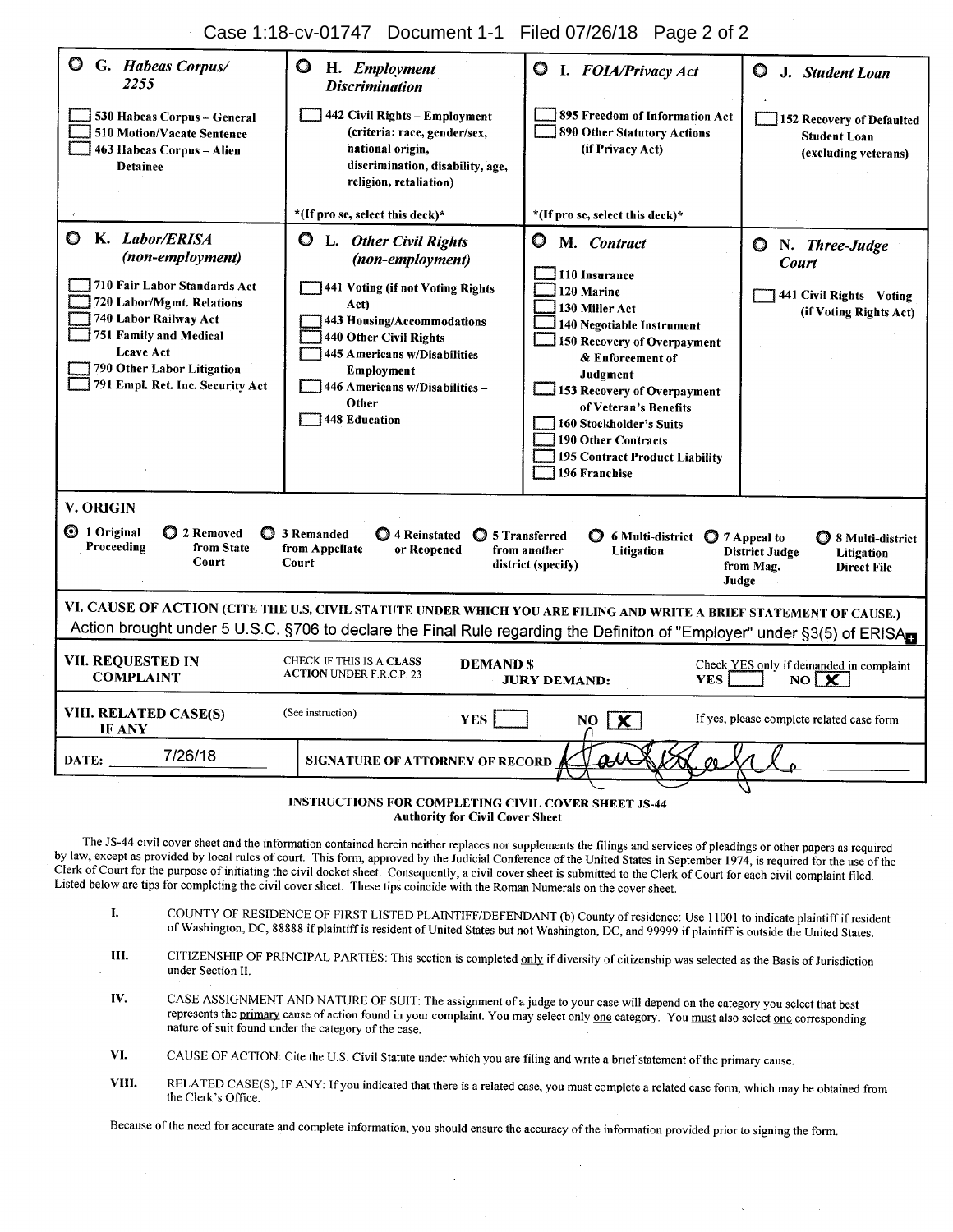Case 1:18-cv-01747 Document 1-2 Filed 07/26/18 Page 1 of 2

AO 440 (Rev. 06/12; DC 3/15) Summons in a Civil Action

# UNITED STATES DISTRICT COURT

for the

District of Columbia

 $\mathcal{E}$  $\mathcal{L}$  $\mathcal{E}$  $\mathcal{E}$  $\mathcal{E}$  $\mathcal{E}$  $\mathcal{E}$  $\mathcal{E}$  $\mathcal{E}$  $\overline{\mathcal{L}}$  $\mathcal{E}$  $\mathcal{E}$ 

The State of New York, The Commonwealth of Massachusetts, The District of Columbia, et al.

 $Plaintiff(s)$ 

v. Civil Action No.

U.S. DEPARTMENT OF LABOR, et al.

 $Defendant(s)$ 

## **SUMMONS IN A CIVIL ACTION**

To: (Defendant's name and address) U.S. Department of Labor 200 Constitution Ave N.W. Washington, D.C. 20210

A lawsuit has been filed against you.

Within 21 days after service of this summons on you (not counting the day you received it) — or 60 days if you are the United States or a United States agency, or an officer or employee of the United States described in Fed. R. Civ. P. 12 (a)(2) or (3) — you must serve on the plaintiff an answer to the attached complaint or a motion under Rule 12 of the Federal Rules of Civil Procedure. The answer or motion must be served on the plaintiff or plaintiff's attorney, whose name and address are: Matthew Colangelo, New York State Office of the Attorney General, Social Justice Division, 28 Liberty Street, 19th Floor, New York, NY 10005

If you fail to respond, judgment by default will be entered against you for the relief demanded in the complaint. You also must file your answer or motion with the court.

*ANGELA D. CAESAR, CLERK OF COURT* 

Date:

*Signature of Clerk or Deputy Clerk*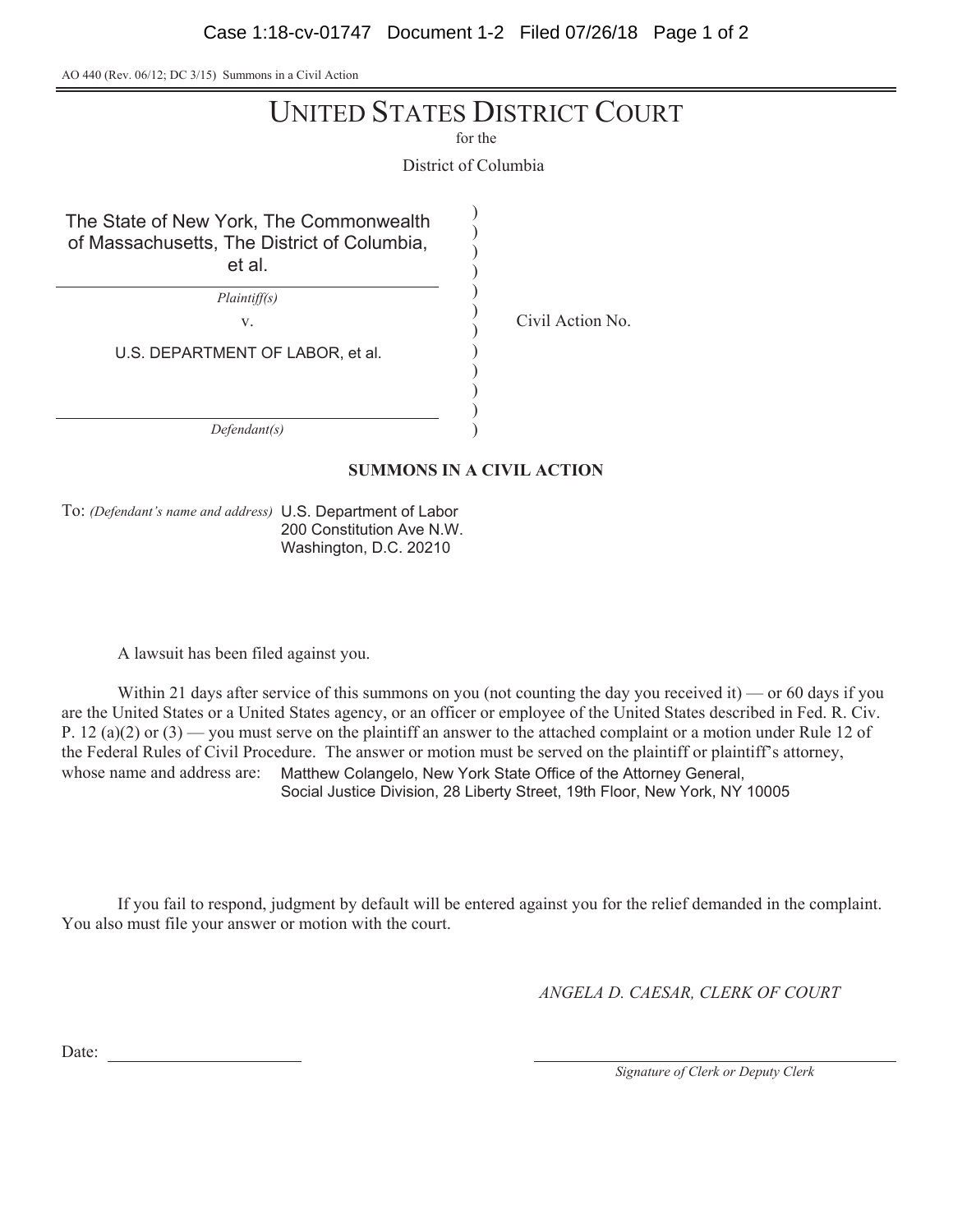AO 440 (Rev. 06/12) Summons in a Civil Action (Page 2)

Civil Action No.

## **PROOF OF SERVICE**

*(This section should not be filed with the court unless required by Fed. R. Civ. P. 4 (l))*

|       |                                                                                             | This summons for (name of individual and title, if any) |                               |                                 |      |      |  |  |  |
|-------|---------------------------------------------------------------------------------------------|---------------------------------------------------------|-------------------------------|---------------------------------|------|------|--|--|--|
|       | was received by me on <i>(date)</i>                                                         |                                                         |                               |                                 |      |      |  |  |  |
|       | $\Box$ I personally served the summons on the individual at (place)                         |                                                         |                               |                                 |      |      |  |  |  |
|       |                                                                                             | on (date)                                               |                               |                                 | ; or |      |  |  |  |
|       | $\Box$ I left the summons at the individual's residence or usual place of abode with (name) |                                                         |                               |                                 |      |      |  |  |  |
|       | , a person of suitable age and discretion who resides there,                                |                                                         |                               |                                 |      |      |  |  |  |
|       | , and mailed a copy to the individual's last known address; or<br>on <i>(date)</i>          |                                                         |                               |                                 |      |      |  |  |  |
|       | $\Box$ I served the summons on (name of individual)                                         |                                                         | , who is                      |                                 |      |      |  |  |  |
|       | designated by law to accept service of process on behalf of (name of organization)          |                                                         |                               |                                 |      |      |  |  |  |
|       |                                                                                             |                                                         | on (date)<br>$\frac{1}{2}$ or |                                 |      |      |  |  |  |
|       | $\Box$ I returned the summons unexecuted because                                            |                                                         | $\frac{1}{2}$ or              |                                 |      |      |  |  |  |
|       | $\Box$ Other (specify):                                                                     |                                                         |                               |                                 |      |      |  |  |  |
|       |                                                                                             |                                                         |                               |                                 |      |      |  |  |  |
|       | My fees are \$                                                                              | for travel and \$                                       |                               | for services, for a total of \$ |      | 0.00 |  |  |  |
|       | I declare under penalty of perjury that this information is true.                           |                                                         |                               |                                 |      |      |  |  |  |
| Date: |                                                                                             |                                                         |                               |                                 |      |      |  |  |  |
|       |                                                                                             |                                                         |                               | Server's signature              |      |      |  |  |  |
|       |                                                                                             |                                                         |                               | Printed name and title          |      |      |  |  |  |
|       |                                                                                             |                                                         |                               |                                 |      |      |  |  |  |

Server's address

Additional information regarding attempted service, etc: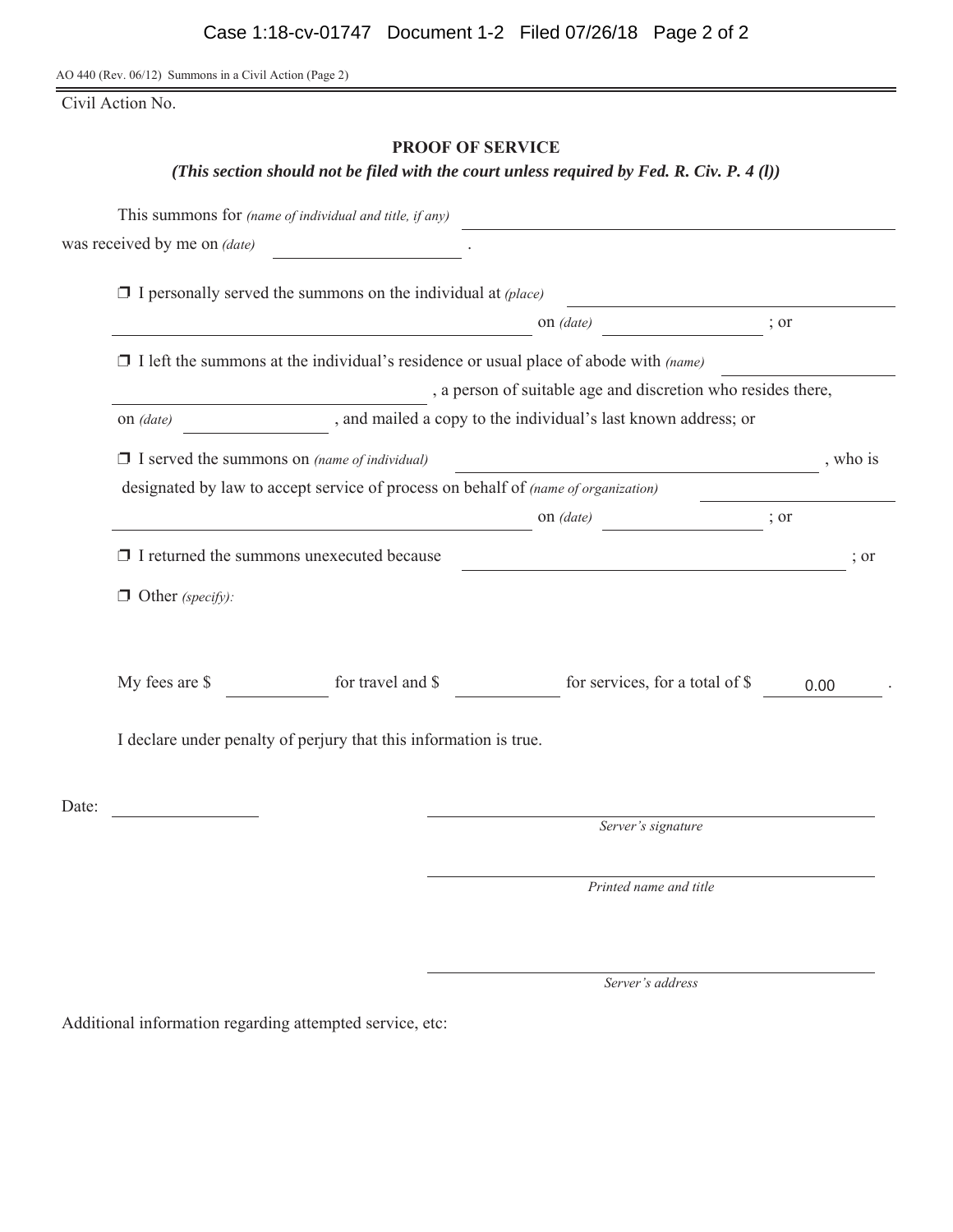Case 1:18-cv-01747 Document 1-3 Filed 07/26/18 Page 1 of 2

AO 440 (Rev. 06/12; DC 3/15) Summons in a Civil Action

# UNITED STATES DISTRICT COURT

for the

District of Columbia

 $\mathcal{E}$  $\mathcal{L}$  $\mathcal{E}$  $\mathcal{E}$  $\mathcal{E}$  $\mathcal{E}$  $\mathcal{E}$  $\mathcal{E}$  $\mathcal{E}$  $\overline{\mathcal{L}}$  $\mathcal{E}$  $\mathcal{E}$ 

The State of New York, The Commonwealth of Massachusetts, The District of Columbia, et al.

 $Plaintiff(s)$ 

V<sub>y</sub> Civil Action No.

U.S. DEPARTMENT OF LABOR, et al.

 $Defendant(s)$ 

## **SUMMONS IN A CIVIL ACTION**

To: (Defendant's name and address) R. Alexander Acosta Secretary of the U.S. Department of Labor 200 Constitution Ave N.W. Washington, D.C. 20210

A lawsuit has been filed against you.

Within 21 days after service of this summons on you (not counting the day you received it) — or 60 days if you are the United States or a United States agency, or an officer or employee of the United States described in Fed. R. Civ. P. 12 (a)(2) or (3) — you must serve on the plaintiff an answer to the attached complaint or a motion under Rule 12 of the Federal Rules of Civil Procedure. The answer or motion must be served on the plaintiff or plaintiff's attorney, whose name and address are: Matthew Colangelo, New York State Office of the Attorney General, Social Justice Division, 28 Liberty Street, 19th Floor, New York, NY 10005

If you fail to respond, judgment by default will be entered against you for the relief demanded in the complaint. You also must file your answer or motion with the court.

*ANGELA D. CAESAR, CLERK OF COURT* 

Date:

*Signature of Clerk or Deputy Clerk*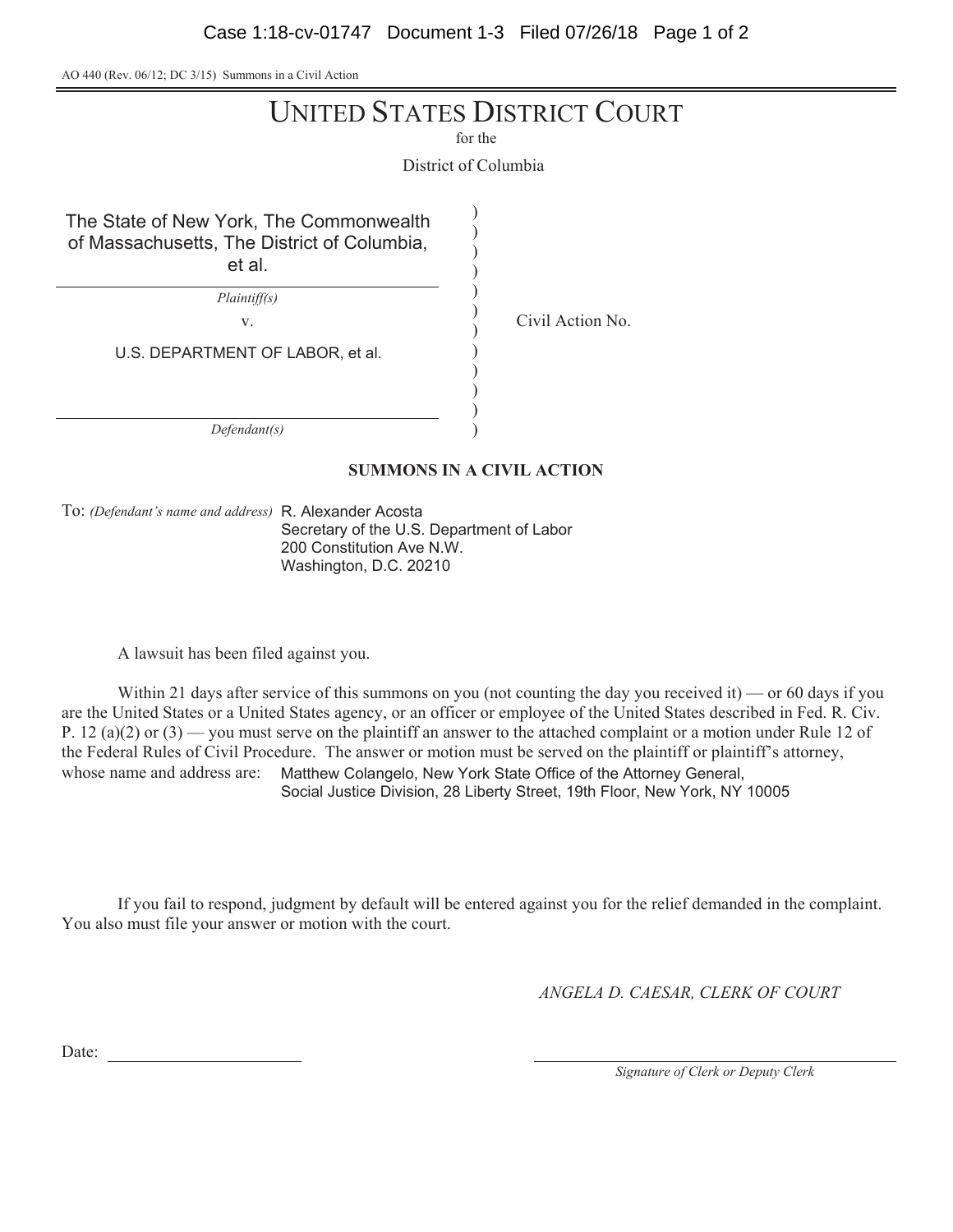AO 440 (Rev. 06/12) Summons in a Civil Action (Page 2)

Civil Action No.

## **PROOF OF SERVICE**

*(This section should not be filed with the court unless required by Fed. R. Civ. P. 4 (l))*

|       |                                                                                             | This summons for (name of individual and title, if any) |                               |                                 |      |      |  |  |  |
|-------|---------------------------------------------------------------------------------------------|---------------------------------------------------------|-------------------------------|---------------------------------|------|------|--|--|--|
|       | was received by me on <i>(date)</i>                                                         |                                                         |                               |                                 |      |      |  |  |  |
|       | $\Box$ I personally served the summons on the individual at (place)                         |                                                         |                               |                                 |      |      |  |  |  |
|       |                                                                                             | on (date)                                               |                               |                                 | ; or |      |  |  |  |
|       | $\Box$ I left the summons at the individual's residence or usual place of abode with (name) |                                                         |                               |                                 |      |      |  |  |  |
|       | , a person of suitable age and discretion who resides there,                                |                                                         |                               |                                 |      |      |  |  |  |
|       | , and mailed a copy to the individual's last known address; or<br>on <i>(date)</i>          |                                                         |                               |                                 |      |      |  |  |  |
|       | $\Box$ I served the summons on (name of individual)                                         |                                                         | , who is                      |                                 |      |      |  |  |  |
|       | designated by law to accept service of process on behalf of (name of organization)          |                                                         |                               |                                 |      |      |  |  |  |
|       |                                                                                             |                                                         | on (date)<br>$\frac{1}{2}$ or |                                 |      |      |  |  |  |
|       | $\Box$ I returned the summons unexecuted because                                            |                                                         | $\frac{1}{2}$ or              |                                 |      |      |  |  |  |
|       | $\Box$ Other (specify):                                                                     |                                                         |                               |                                 |      |      |  |  |  |
|       |                                                                                             |                                                         |                               |                                 |      |      |  |  |  |
|       | My fees are \$                                                                              | for travel and \$                                       |                               | for services, for a total of \$ |      | 0.00 |  |  |  |
|       | I declare under penalty of perjury that this information is true.                           |                                                         |                               |                                 |      |      |  |  |  |
| Date: |                                                                                             |                                                         |                               |                                 |      |      |  |  |  |
|       |                                                                                             |                                                         |                               | Server's signature              |      |      |  |  |  |
|       |                                                                                             |                                                         |                               | Printed name and title          |      |      |  |  |  |
|       |                                                                                             |                                                         |                               |                                 |      |      |  |  |  |

Server's address

Additional information regarding attempted service, etc: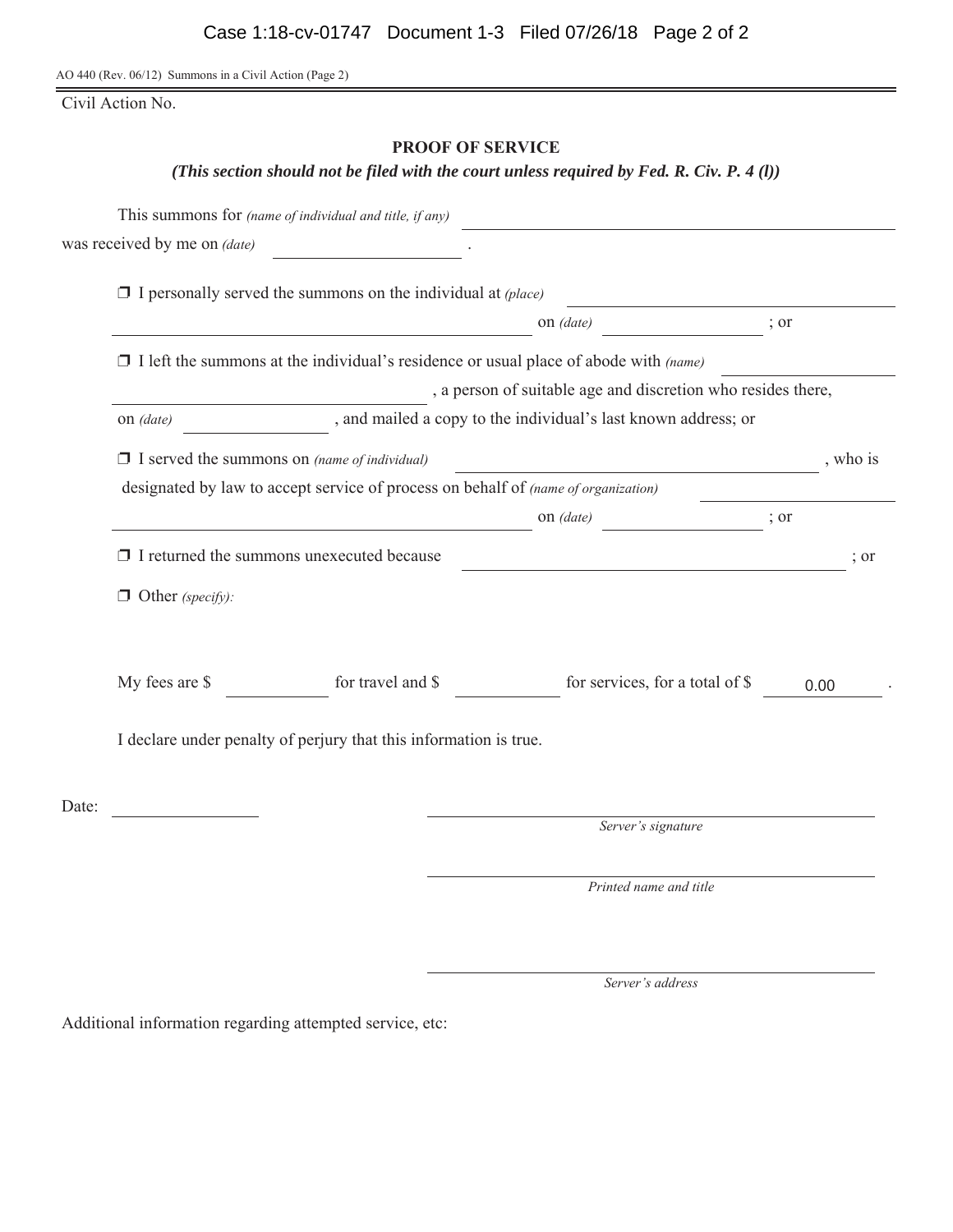Case 1:18-cv-01747 Document 1-4 Filed 07/26/18 Page 1 of 2

AO 440 (Rev. 06/12; DC 3/15) Summons in a Civil Action

# UNITED STATES DISTRICT COURT

for the

District of Columbia

 $\mathcal{E}$  $\mathcal{L}$  $\mathcal{E}$  $\mathcal{E}$  $\mathcal{E}$  $\mathcal{E}$ 

The State of New York, The Commonwealth of Massachusetts, The District of Columbia, et al.

 $Plaintiff(s)$ 

V. Civil Action No.

 $\mathcal{E}$  $\mathcal{E}$ U.S. DEPARTMENT OF LABOR, et al.

 $Defendant(s)$ 

## **SUMMONS IN A CIVIL ACTION**

 $\mathcal{E}$  $\overline{\mathcal{L}}$  $\mathcal{E}$  $\mathcal{E}$ 

To: (Defendant's name and address) The United States of America U.S. Department of Justice 950 Pennsylvania Avenue, NW Washington, DC 20530-0001

A lawsuit has been filed against you.

Within 21 days after service of this summons on you (not counting the day you received it) — or 60 days if you are the United States or a United States agency, or an officer or employee of the United States described in Fed. R. Civ. P. 12 (a)(2) or (3) — you must serve on the plaintiff an answer to the attached complaint or a motion under Rule 12 of the Federal Rules of Civil Procedure. The answer or motion must be served on the plaintiff or plaintiff's attorney, whose name and address are: Matthew Colangelo, New York State Office of the Attorney General, Social Justice Division, 28 Liberty Street, 19th Floor, New York, NY 10005

If you fail to respond, judgment by default will be entered against you for the relief demanded in the complaint. You also must file your answer or motion with the court.

*ANGELA D. CAESAR, CLERK OF COURT* 

Date:

*Signature of Clerk or Deputy Clerk*